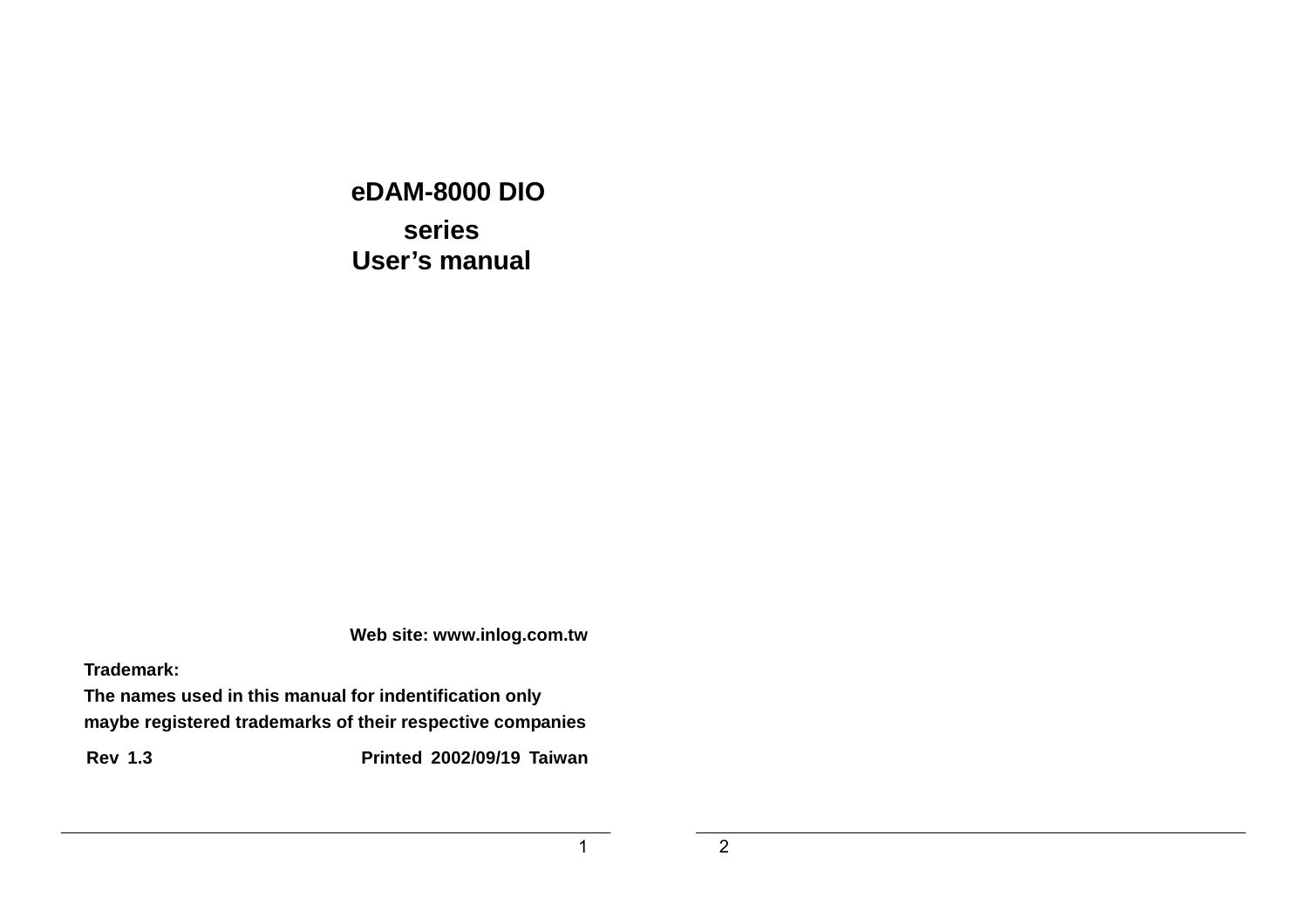### **Table of Contents**

| <b>Chapter 1</b> |          |                              |  |
|------------------|----------|------------------------------|--|
| 1.1              | Overview |                              |  |
| 1.2              |          |                              |  |
| 1.3              |          |                              |  |
| <b>Chapter 2</b> |          | About the eDAM DIO Modules 8 |  |
| 2.1              |          |                              |  |
| 2.2              |          |                              |  |
| 2.3              |          |                              |  |
| 2.4              |          |                              |  |
| 2.5              |          |                              |  |
| 2.6              |          |                              |  |
| 2.6.1            |          |                              |  |
| 2.6.2            |          |                              |  |
| 2.6.3            |          |                              |  |
| 2.6.4            |          |                              |  |
| 2.6.5            |          |                              |  |
| 2.6.6            |          |                              |  |
| 2.6.7            |          |                              |  |
| 2.6.8            |          |                              |  |
| 2.6.9            |          |                              |  |
| 2.6.10           |          |                              |  |
| 2.6.11           |          |                              |  |
| 2.6.12           |          |                              |  |
| 2.6.13           |          |                              |  |
| 2.6.14           |          |                              |  |
| 2.6.15           |          |                              |  |

| 2.6.16           |                                                    |
|------------------|----------------------------------------------------|
| 2.6.17           |                                                    |
| <b>Chapter 3</b> |                                                    |
| 3.1              |                                                    |
| 3.2              |                                                    |
| 3.3              |                                                    |
| 3.4              |                                                    |
| 3.5              |                                                    |
| 3.6              |                                                    |
| 3.7              | eDAM Isolated RS-232/RS485 Converter (optional) 46 |
| 3.8              | Initializing a Brand-New Module  46                |
| 3.9              |                                                    |
| 3.10             | Install a New eDAM to a Existing Network  48       |
| <b>Chapter 4</b> |                                                    |
|                  |                                                    |
| 4.1              |                                                    |
| 4.2              |                                                    |
| 4.3              |                                                    |
| 4.4              |                                                    |
| 4.5              |                                                    |
| 4.6              |                                                    |
| 4.7              |                                                    |
| 4.8              |                                                    |
| 4.9              |                                                    |
| 4.10             |                                                    |
| 4.11             |                                                    |
| 4.12             |                                                    |
| 4.13             |                                                    |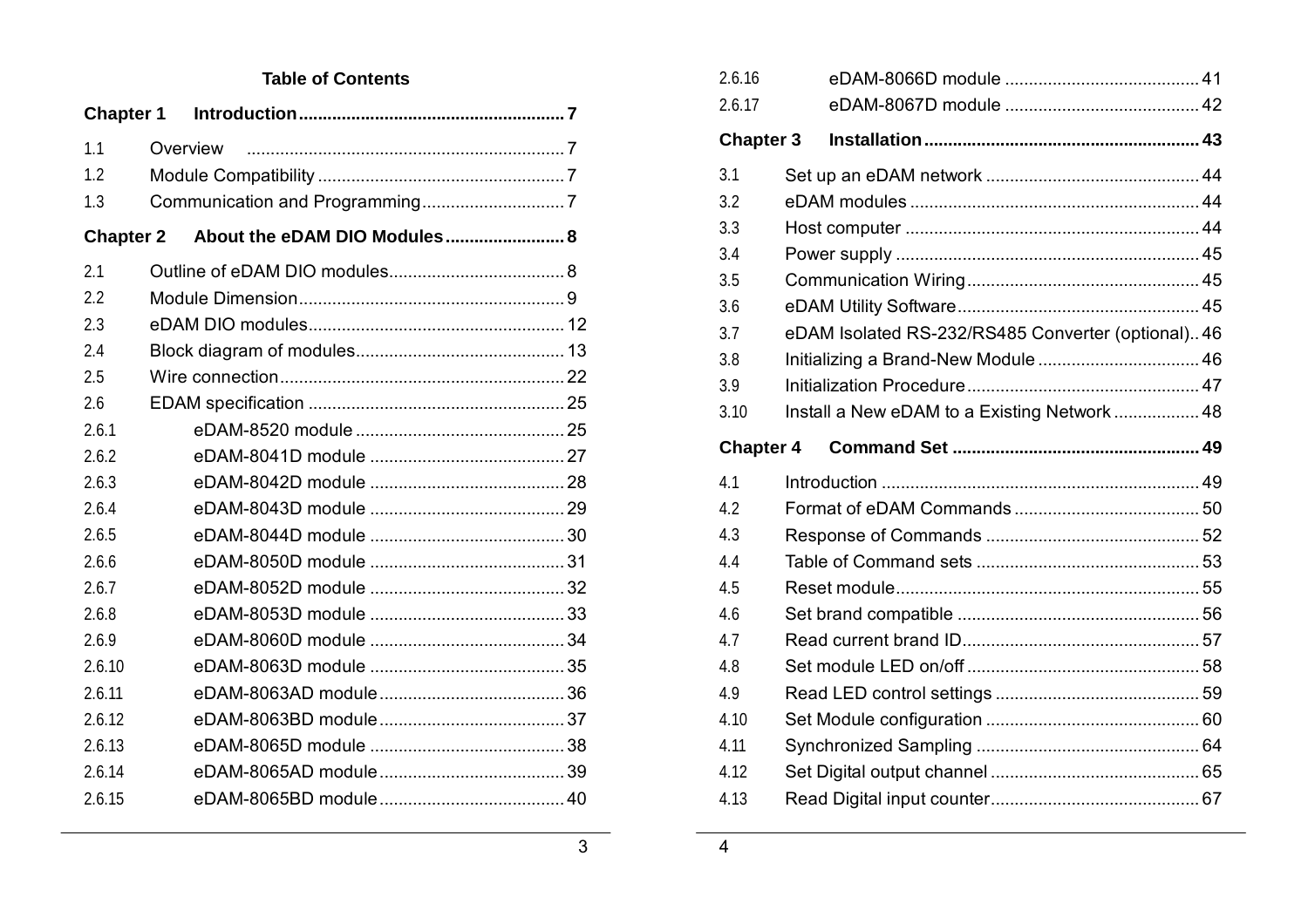| 4.14 |                                          |  |  |  |  |
|------|------------------------------------------|--|--|--|--|
| 4.15 |                                          |  |  |  |  |
| 4.16 |                                          |  |  |  |  |
| 4.17 |                                          |  |  |  |  |
| 4.18 |                                          |  |  |  |  |
| 4.19 |                                          |  |  |  |  |
| 4.20 |                                          |  |  |  |  |
| 4.21 |                                          |  |  |  |  |
| 4.22 |                                          |  |  |  |  |
| 4.23 |                                          |  |  |  |  |
| 4.24 |                                          |  |  |  |  |
| 4.25 |                                          |  |  |  |  |
| 4.26 | Host OK                                  |  |  |  |  |
| 4.27 | Read module's watchdog timeout status 86 |  |  |  |  |
| 4.28 |                                          |  |  |  |  |
| 4.29 | Read host watchdog timeout value  88     |  |  |  |  |
| 4.30 |                                          |  |  |  |  |
| 4.31 |                                          |  |  |  |  |
| 4.32 |                                          |  |  |  |  |
|      |                                          |  |  |  |  |
|      |                                          |  |  |  |  |
|      |                                          |  |  |  |  |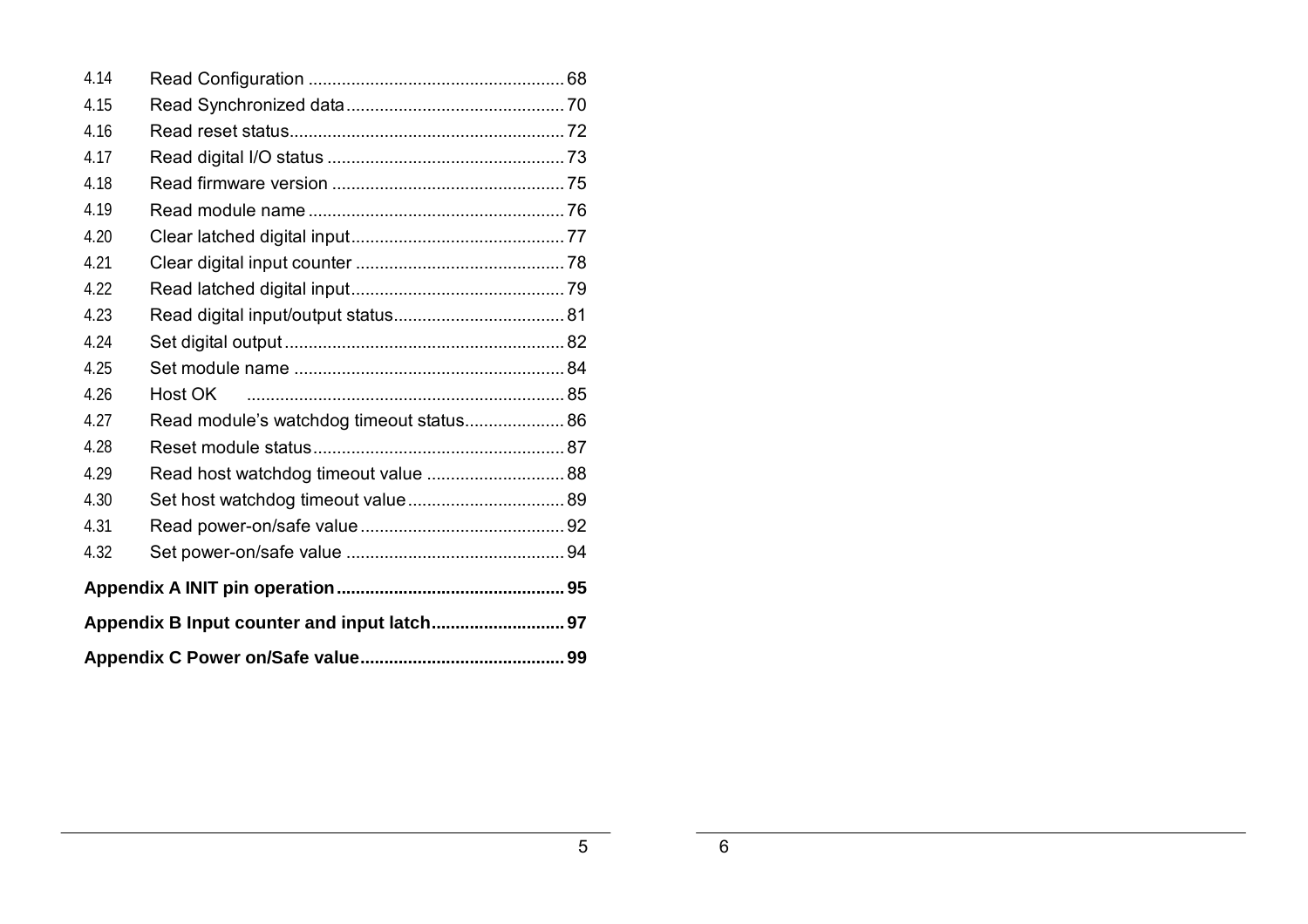### **Chapter 1 Introduction**

### **1.1 Overview**

The *eDAM-8000* DIO modules is a set of intelligent sensor to computer interface modules containing built-in microprocessor. They provide data comparison, and digital communication functions. Some modules provide digital I/O lines for controlling relays and TTL devices.

# **1.2 Module Compatibility**

The *eDAM-8000* series are fully compatible to Advantech ADAM-4000 series, ADlink<sup>®</sup> NuDAM-6000 series and ICP® I-7000 series by Command "~AA2X01V" .(Ref. sec. 4.6)

### **1.3 Communication and Programming**

eDAM modules can connect to and communicate with all computers and terminals. They use RS-485 transmission standards, and communicate with ASCII format commands. All communications to and from the module are performed in ASCII, which means that eDAM modules can be programmed in virtually any high-level language.

Up to 256 eDAM modules may be connected to an RS-485 multi-drop network by using the eDAM RS-485 repeater, extending the maximum communication distance to 4,000 ft.

### **2.1 Outline of eDAM DIO modules**

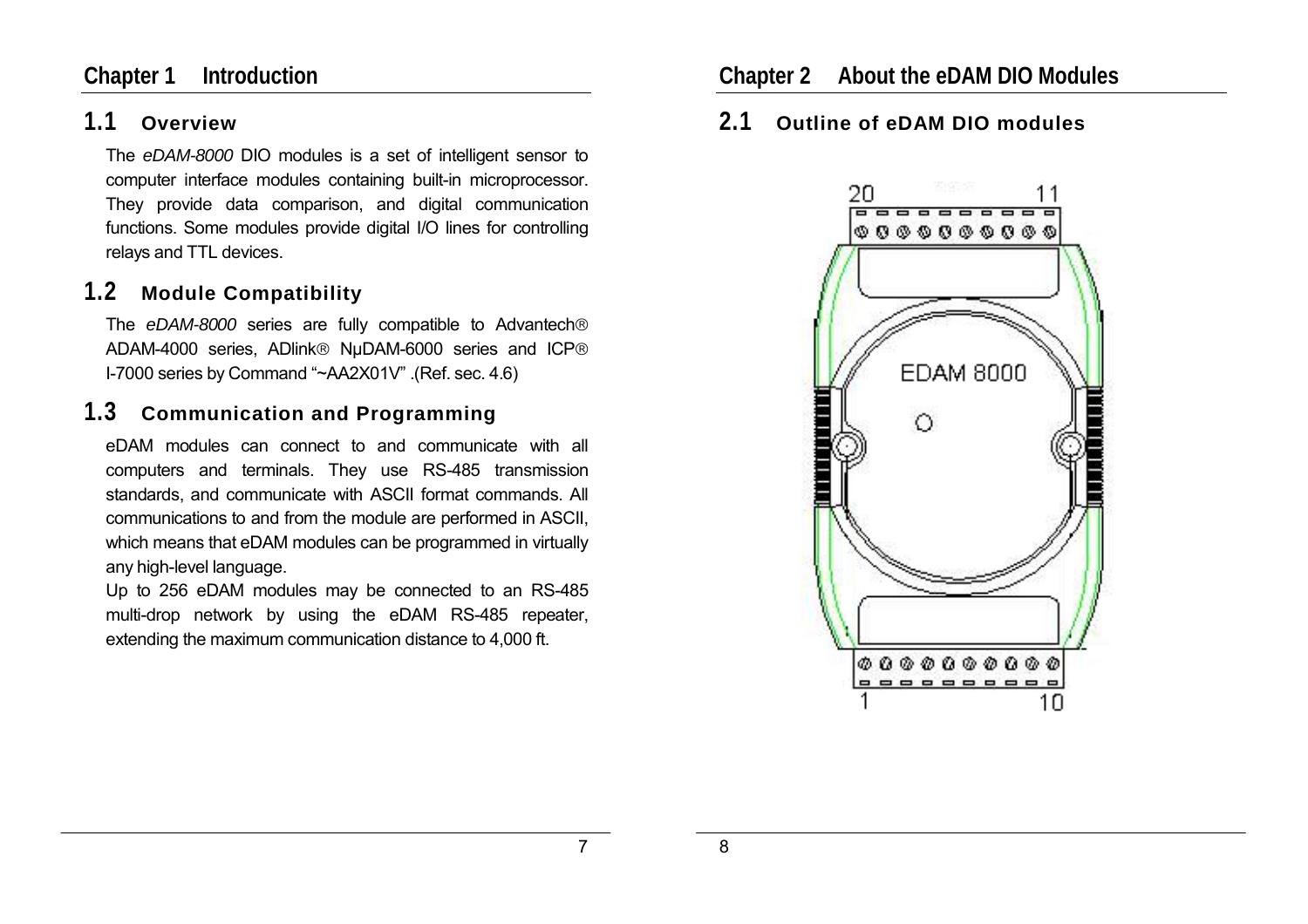### **2.2 Module Dimension**



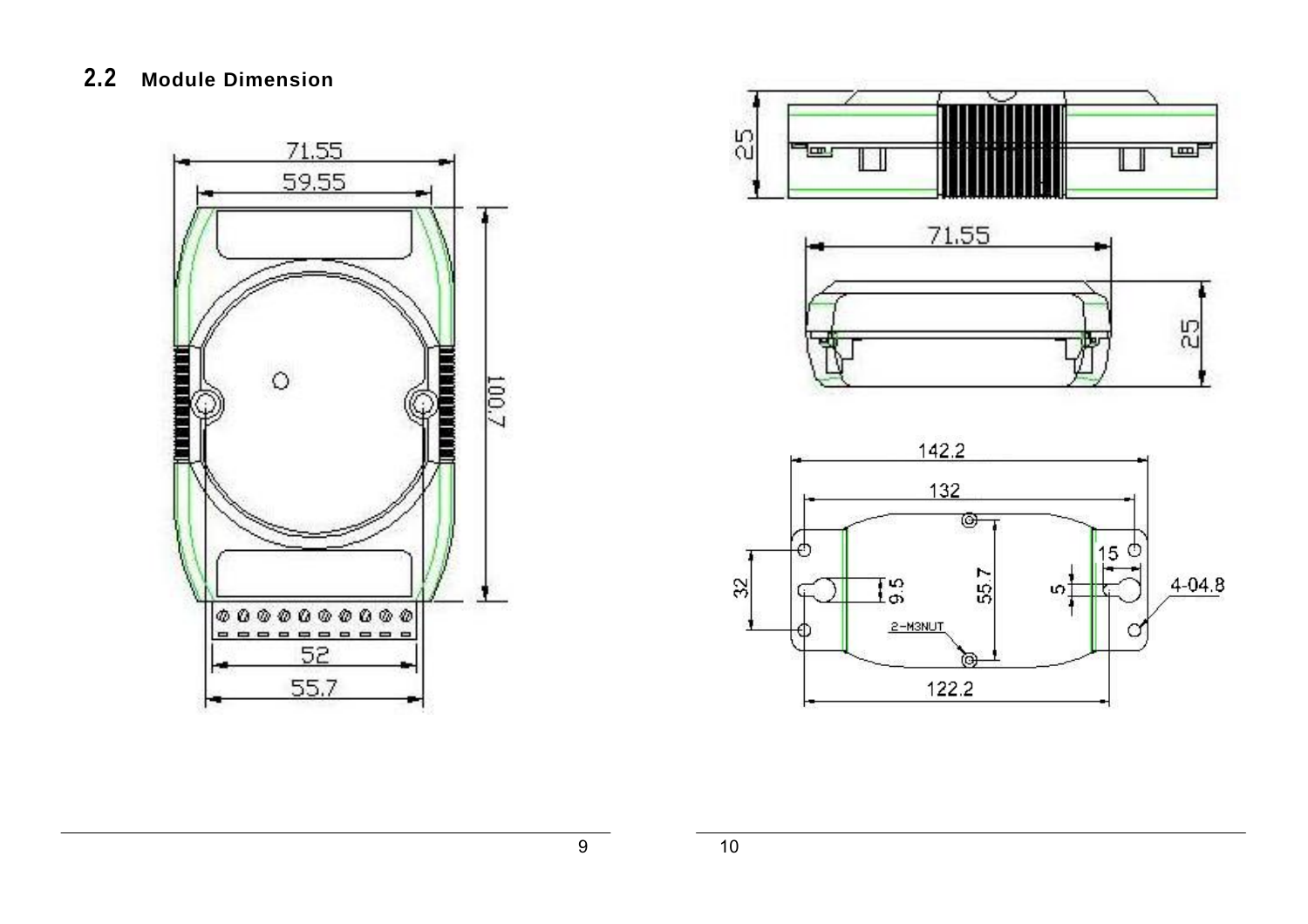

# **2.3 eDAM DIO modules**

The eDAM provides a series of digital input or output modules to sense the digital signal or to control the remote devices.

| • eDAM-8520 :           | Isolated RS-232 to RS-422/485 converter                   |
|-------------------------|-----------------------------------------------------------|
| $\bullet$ eDAM-8041D :  | 14-channel isolated digital input module                  |
| $\bullet$ eDAM-8042D:   | 13-channel isolated digital output module                 |
| • eDAM-8043D:           | 16 channel digital output module                          |
| • eDAM-8044D :          | 8-out/4-in channel isolated digital I/O module            |
| • eDAM-8050D:           | 8-out/ 7-in Digital I/O module                            |
| • eDAM-8052D:           | 8-channel Isolated digital input module                   |
| • eDAM-8053D :          | 16-channel digital input module                           |
| • eDAM-8060D:           | 4-channel isolated digital input and 4 - channel          |
|                         | relay output module                                       |
| • eDAM-8063D:           | 8-channel isolated digital inputs and 3 channel           |
|                         | relay outputs module                                      |
| $\bullet$ eDAM-8063AD : | 8-channel isolated digital inputs and 3 channel           |
|                         | AC-SSR outputs module                                     |
| $\bullet$ eDAM-8063BD : | 8-channel isolated digital inputs and 3 channel           |
|                         | DC-SSR outputs module                                     |
| $\bullet$ eDAM-8065D :  | 4 channel isolated digital inputs and 5 channel           |
|                         | relay outputs                                             |
| • eDAM-8065AD :         | 4 channel isolated digital inputs and 5 channel           |
|                         | <b>AC-SSR outputs</b>                                     |
| • eDAM-8065BD :         | 4 channel isolated digital inputs and 5 channel           |
|                         | DC-SSR outputs<br><u>0 abonnal Dhata MOC rolovautouto</u> |
| ADAM AOCCD.             |                                                           |

• eDAM-8066D : 8 channel Photo-MOS relay outputs

• eDAM-8067D : 8 channel relay outputs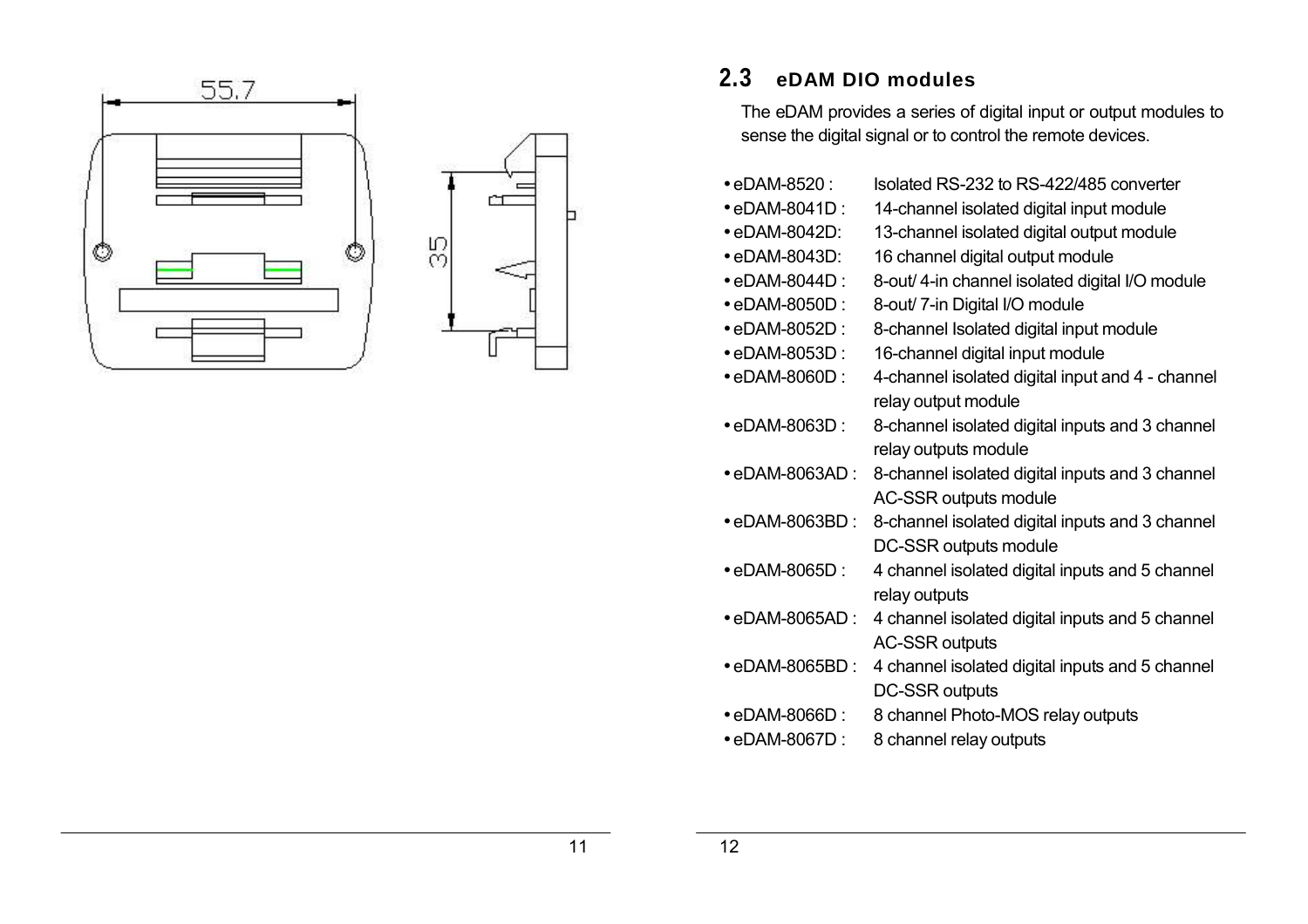### **2.4 Block diagram of modules**









13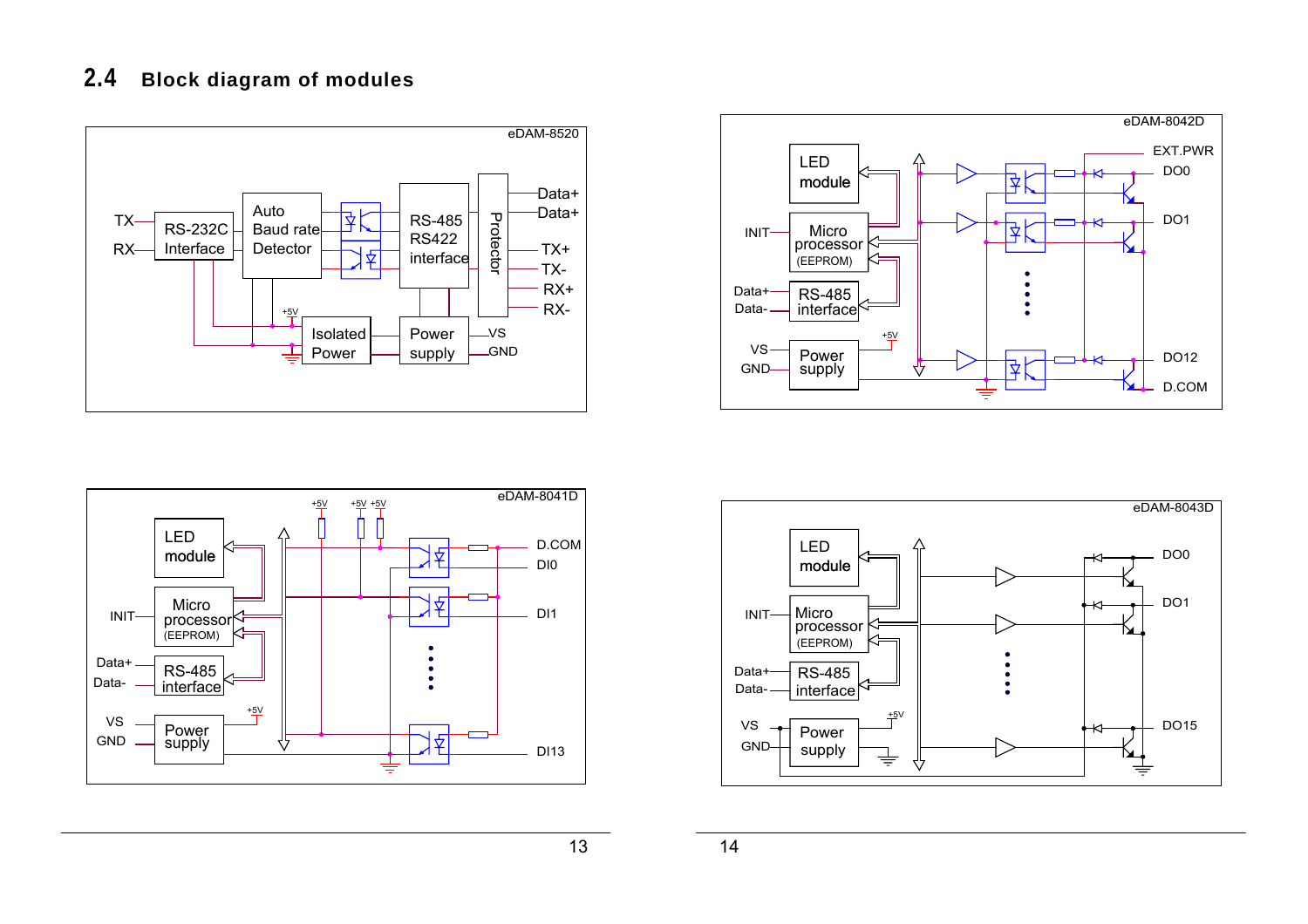





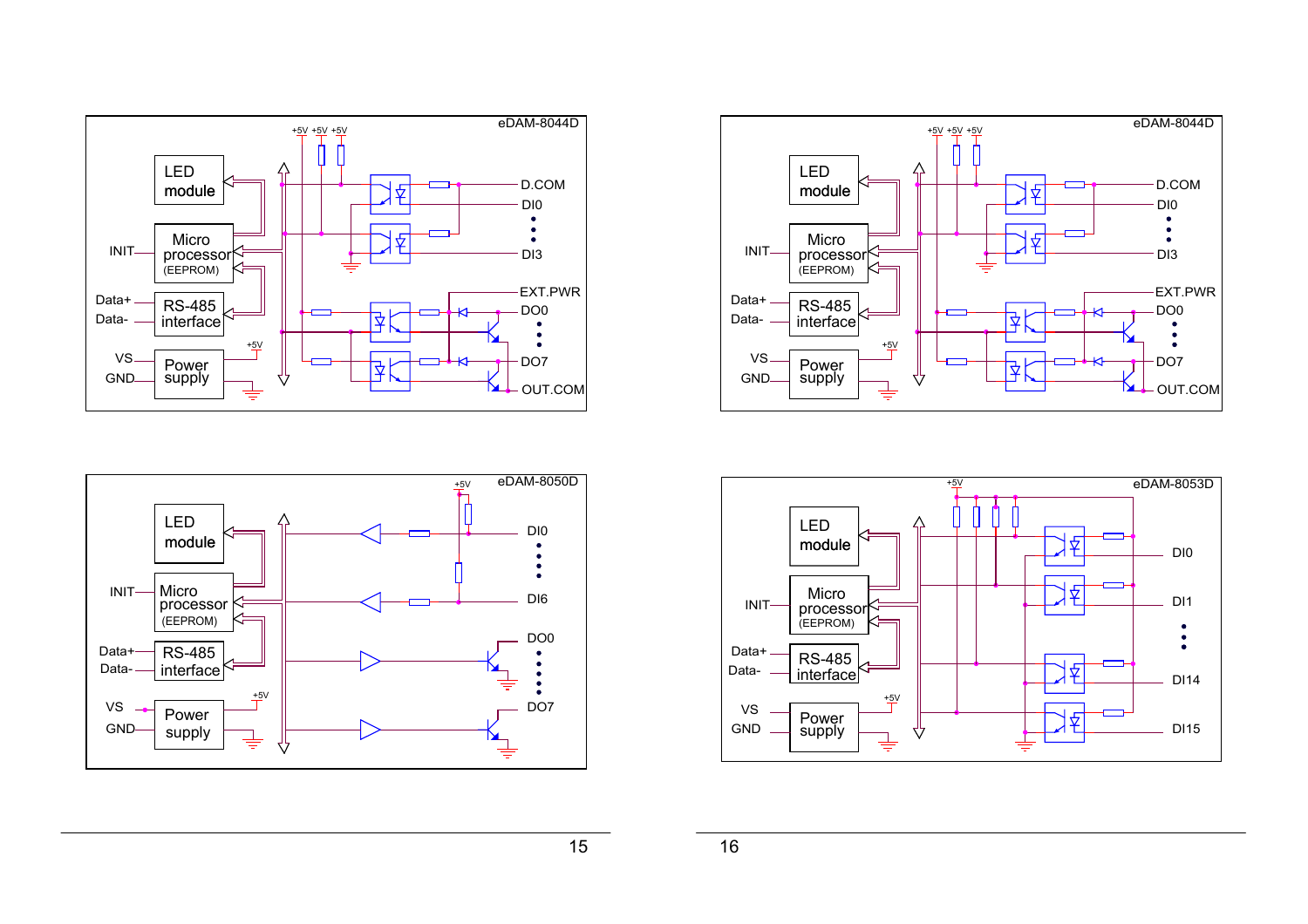





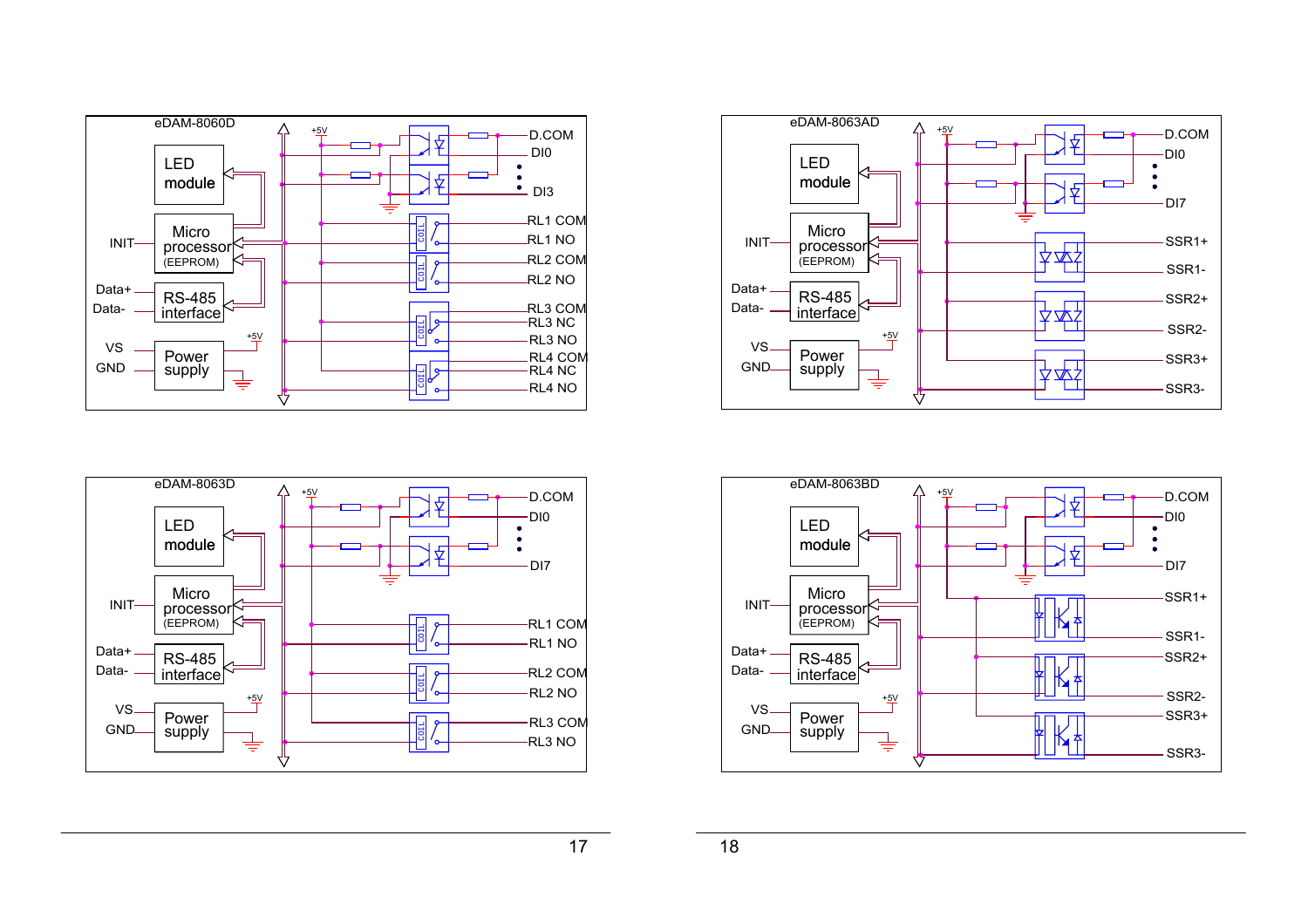





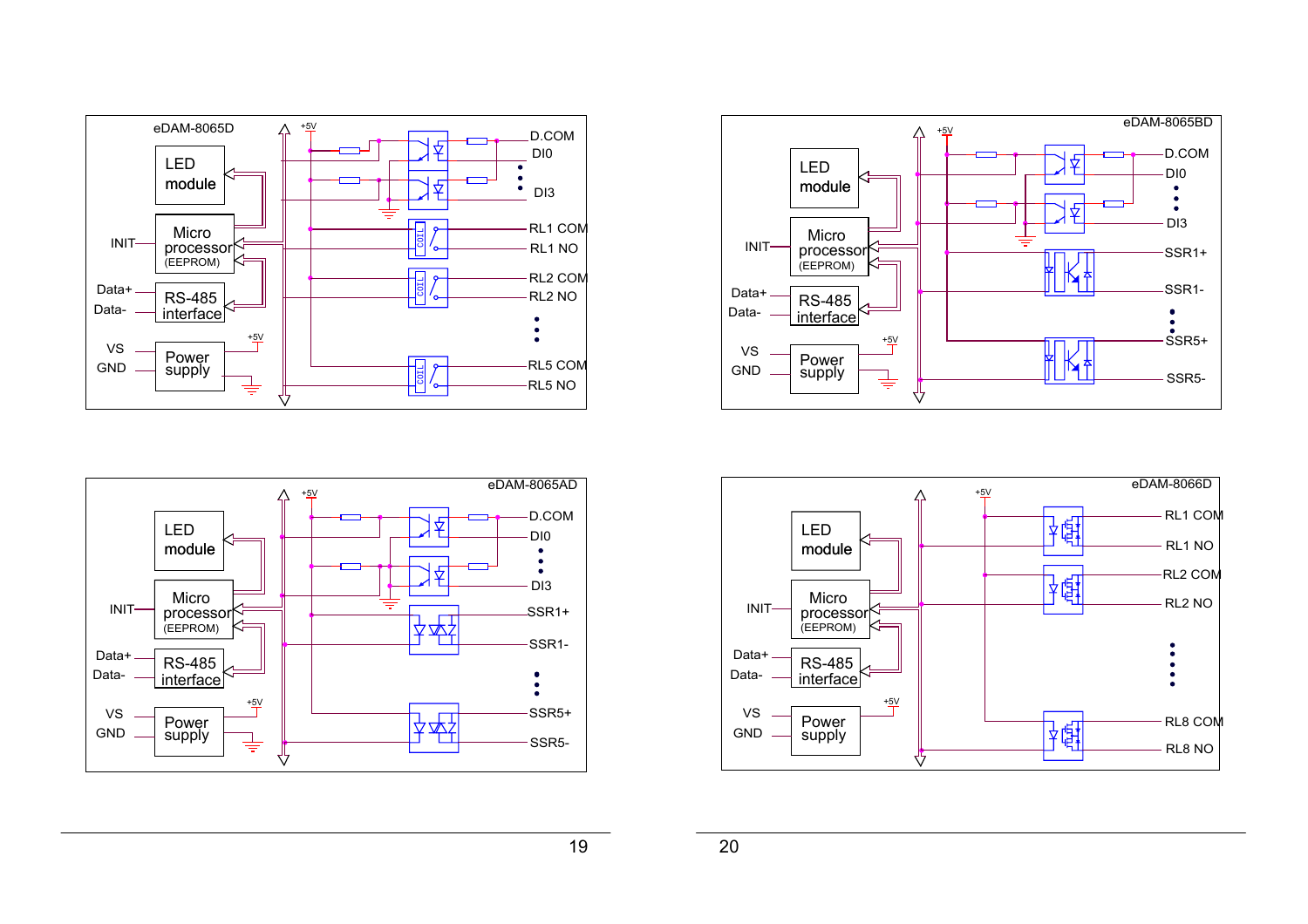

- **2.5 Wire connection**
- EDAM-8041D/44D/60D/63D/65D/65AD/65BD

TTL/COMS Signal input | Dry/Contact Signal input





**EDAM-8050D/53D** 





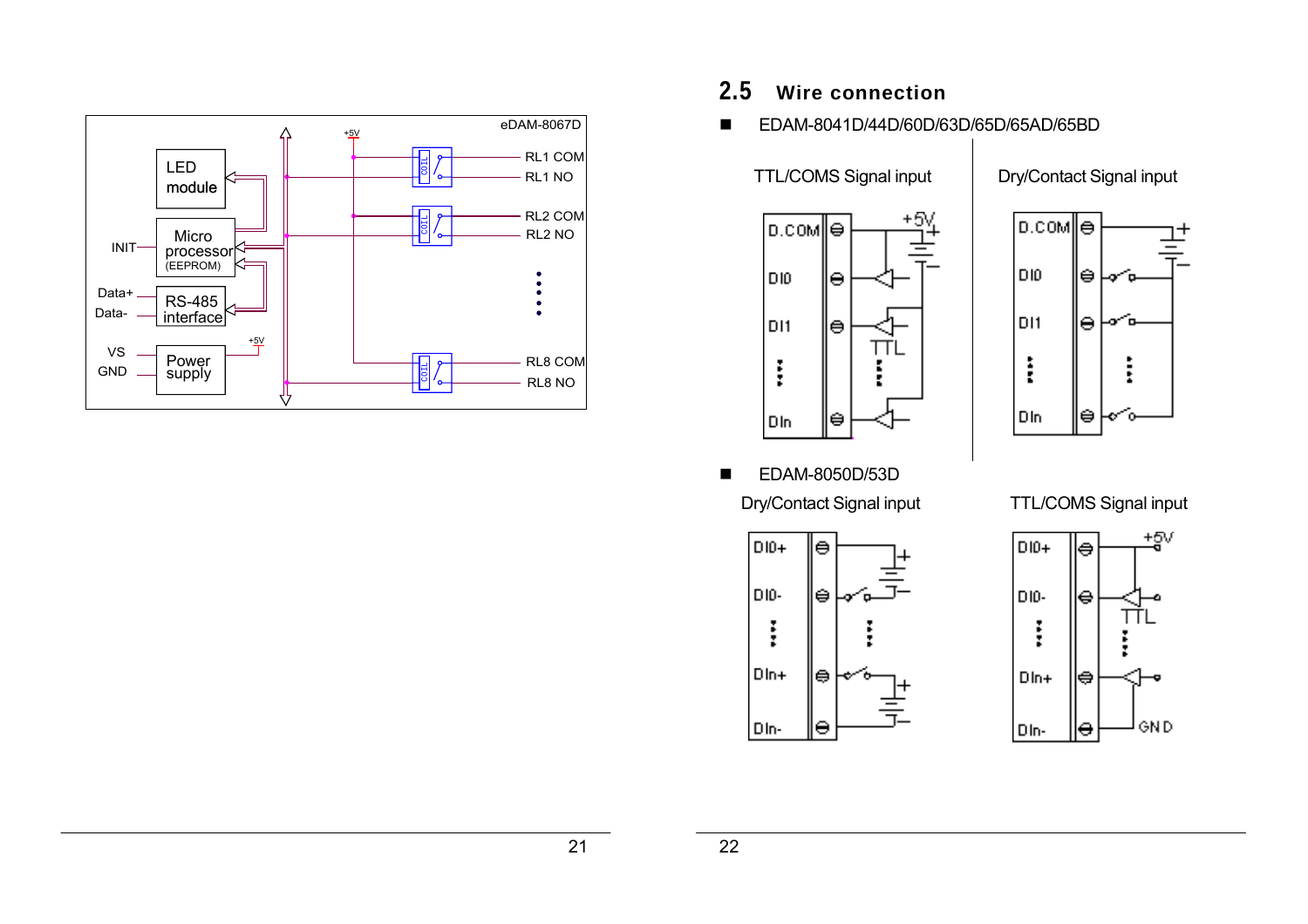#### ■ EDAM-8050D/53D

### TTL/COMS Signal input Dry/Contact Signal input





■ EDAM-8050D ■ EDAM-8043D

Open collector output Open collector output







# EDAM-8042D

Open collector output

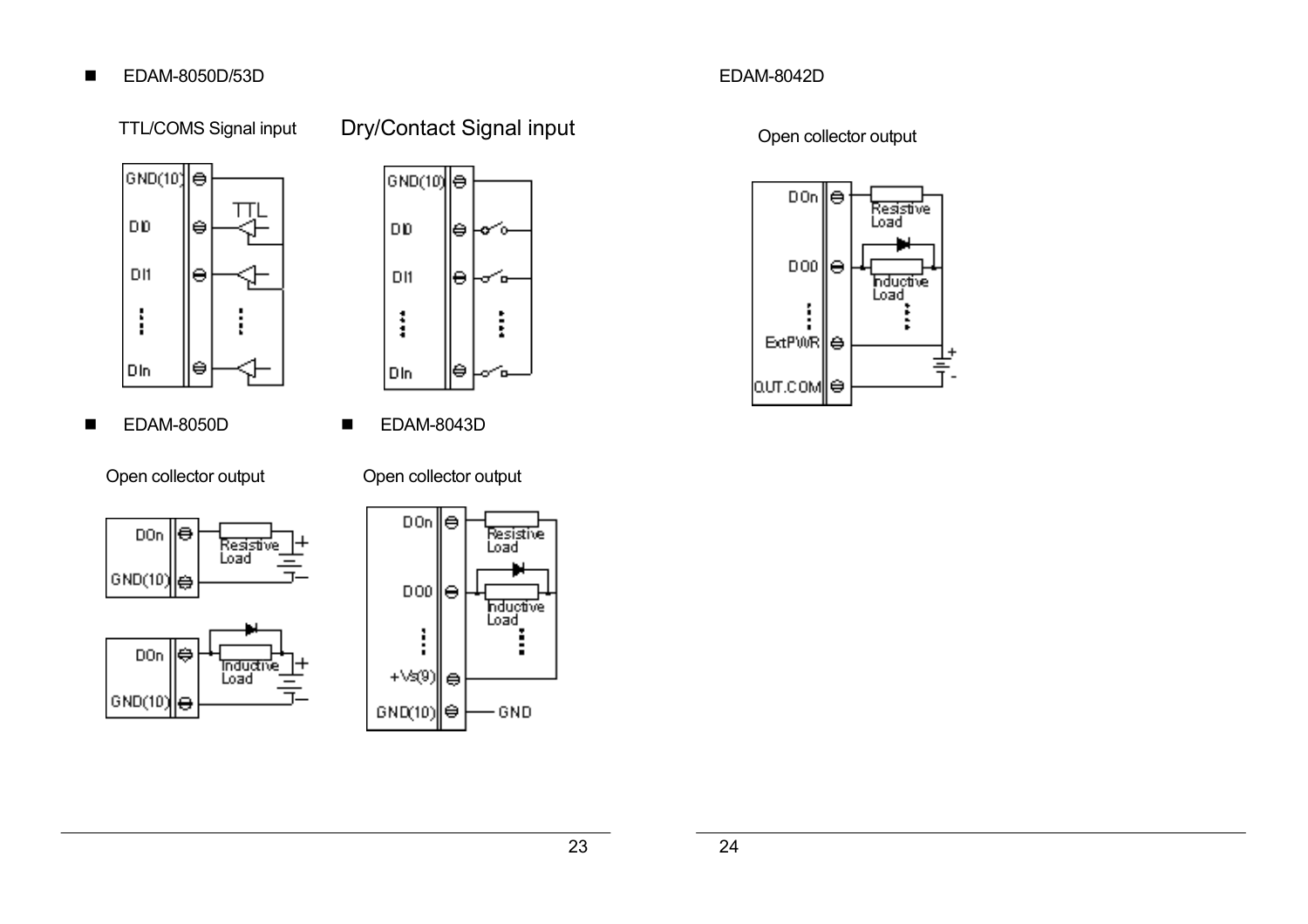# **2.6 EDAM specification**

# **2.6.1 eDAM-8520 module**

eDAM-8520 is an isolated RS-232 to RS-422/RS-485 converter, it converts the RS-232 signal to the RS-422/RS-485 signals. The eDAM-8520 equips a **"***Auot baud rate detector***"** inside, it can detect the baud rate and data format and control the direction of the RS-485 network automatically

### **Specifications:**

- Input Interface : standard RS-232 9 pin female D-type connector
- Output Interface :RS-485, differential, 2 half-duplex wires RS-422, differential, 4 full-duplex wires
- Max RS-485 network distance : 4000 ft. (1200m)
- Speed (bps) : auto switching baud rate
- Isolation voltage : 3000 Vrms
- Max loading : 128 eDAMs on a RS-485 network
- Power supply : +10V to +30V, 0.95 W

### **Pin Definitions**

• RS-232 connector (9-pin D-type female)

| Pin            | <b>Name</b> | <b>Description</b> |
|----------------|-------------|--------------------|
|                | N.C         | No used            |
| $\overline{c}$ | <b>RXD</b>  | Receiver           |
| 3              | <b>TXD</b>  | Transmitter        |
| 4              | N.C         | No used            |
| 5              | <b>GND</b>  | Ground             |
| 6              | N.C         | No used            |
|                | N.C         | No used            |
| 8              | N.C         | No used            |
|                | N.C         | No used            |

• RS-422/485 terminal (10-pin plug-in screw terminal block)

| Pin            | <b>Name</b> | <b>Description</b>                 |
|----------------|-------------|------------------------------------|
|                | DATA+       | RS-485 transmission line, positive |
| $\overline{2}$ | DATA-       | RS-485 transmission line, negative |
| 3              | N.C         | No used                            |
| 4              | TX+         | RS-422 transmission line, positive |
| 5              | TX-         | RS-422 transmission line, negative |
| 6              | $RX+$       | receiving line, positive           |
| 7              | RX-         | receiving line, negative           |
| 8              | N.C         | No used                            |
| 9              | $+Vs$       | power supply +10V~+30V             |
| n              | GND         | Power GND                          |

• Connection Between Host and eDAM-8520



• RS-422/RS-485 settings

The switch called "S1" inside the module is used to set the eDAM-8520 to be RS-422 or RS-485 operating mode.

| Pin1 Pin2 Pin3 Pin4 |     |       | Operating mode |
|---------------------|-----|-------|----------------|
| off                 | off | l off | <b>RS-422</b>  |
| nn                  | nn  | on    | RS-485         |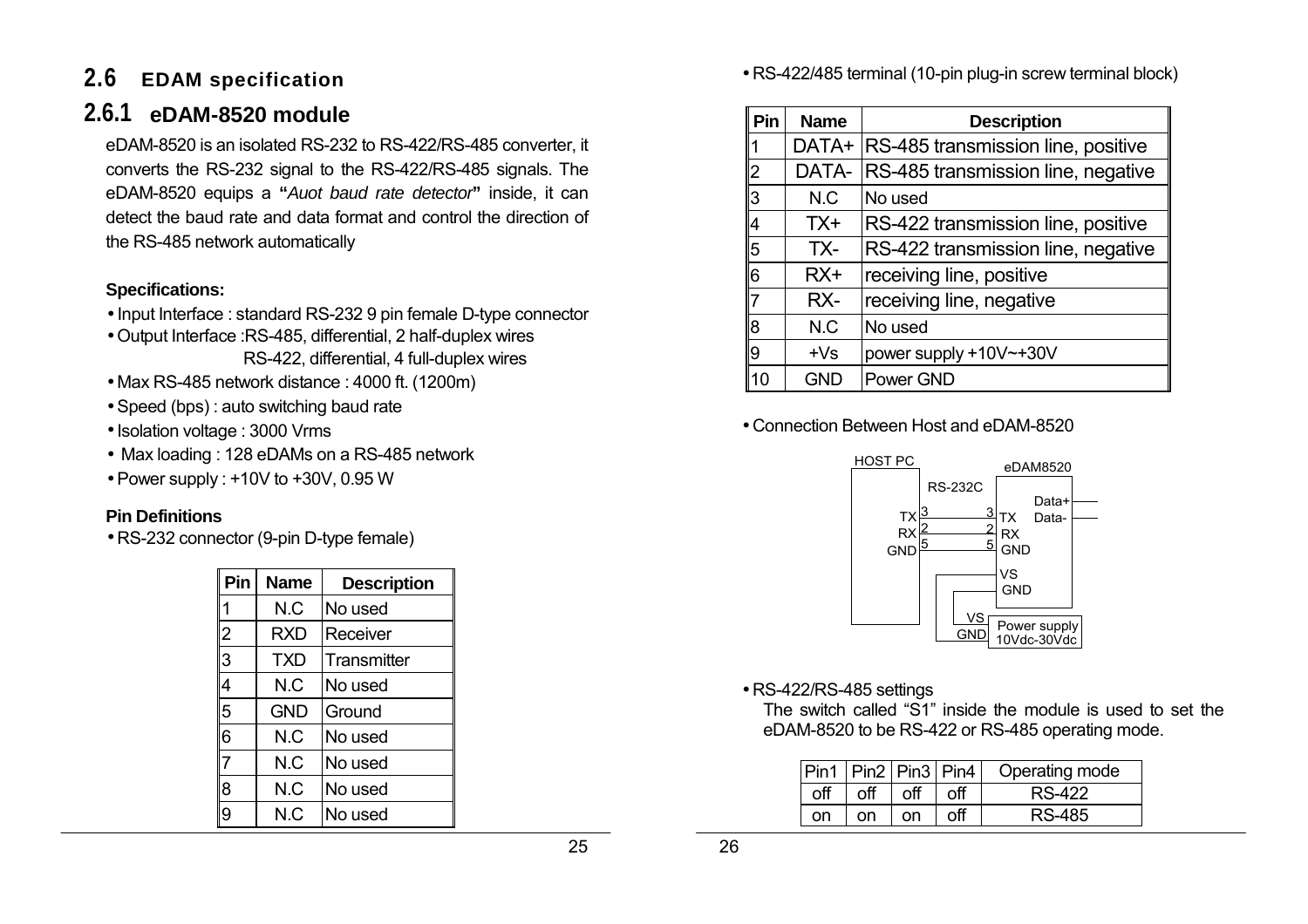# **2.6.2 eDAM-8041D module**

eDAM-8041D provides 14 isolated digital input channels and all channels are single-ended with common ground. The isolation voltage is up to 3750 Vrms.

### **Specifications**

- Interface : RS-485, 2 wires
- Speed : 1200, 2400, 4800, 9600, 19.2K, 38.4K, 57.6K,115.2K
- Channel numbers : 14 isolated single ended with common source
- Isolation Voltage: 3750Vrms
- Logical level 0 : +1V Max.
- Logical level 1: +4.0V ~ +30V
- Input impedance: 3K ohms
- LED: 14 digital input status LED
- Power input : +10V to +30VDC
- Power Consumption : 1.2W

### **Pin Definitions**

| Pin            | <b>Name</b> | <b>Description</b> | Pin | <b>Name</b>     | <b>Description</b> |
|----------------|-------------|--------------------|-----|-----------------|--------------------|
|                | <b>DI10</b> | Digital input 10+  | 11  | D <sub>I0</sub> | Digital input 0+   |
| $\overline{2}$ | <b>DI11</b> | Digital input 11+  | 12  | DI1             | Digital input 1+   |
| l3             | <b>DI12</b> | Digital input 12+  | 13  | D <sub>12</sub> | Digital input 2+   |
| 14             | <b>DI13</b> | Digital input 13+  | 14  | D <sub>13</sub> | Digital input 3+   |
| $\overline{5}$ | D.COM       | Digital COMMON     | 15  | DI4             | Digital input 4+   |
| 16             | INIT*       | <b>Initial</b>     | 16  | D <sub>15</sub> | Digital input 5+   |
| 117            | DATA+       | $RS-485 +$         | 17  | D <sub>16</sub> | Digital input 6+   |
| 8              | DATA-       | RS-485 -           | 18  | D <sub>17</sub> | Digital input 7+   |
| ll9            | $+Vs$       | $+10V$ $-+30V$     | 19  | D <sub>18</sub> | Digital input 8+   |
| 110            | <b>GND</b>  | Power GND          | 20  | D <sub>19</sub> | Digital input 9+   |

# **2.6.3 eDAM-8042D module**

eDAM-8042D provides 13 isolated digital output(open collector) channels and all channels are single-ended with common ground. The isolation voltage is up to 3750 Vrms.

### **Specifications**

- Interface : RS-485, 2 wires
- Speed : 1200, 2400, 4800, 9600, 19.2K, 38.4K, 57.6K,115.2K
- Channel numbers : 13 isolated single ended with common power
- Output characteristic: open collector transistor
- Isolation Voltage: 3750Vrms
- Max. Load Voltage: +30Vdc
- Maximum current sink: 100mA
- LED: 13 digital output status LED
- Power input : +10V to +30VDC
- Power Consumption : 1.6W

| Pin            | <b>Name</b>  | <b>Description</b>    |    | <b>Pin Name</b> | <b>Description</b> |
|----------------|--------------|-----------------------|----|-----------------|--------------------|
| 1              | <b>DO 10</b> | Digital output 10+    | 11 | DO <sub>0</sub> | Digital output 0+  |
| $\overline{2}$ | <b>DO 11</b> | Digital output 11+    | 12 | DO <sub>1</sub> | Digital output 1+  |
| 3              | DO 12        | Digital output 12+    | 13 | DO <sub>2</sub> | Digital output 2+  |
| 4              |              | Ext.Pwr Ext. power    | 14 | DO <sub>3</sub> | Digital output 3+  |
| 5              | D.COM        | <b>Digital COMMON</b> | 15 | DO <sub>4</sub> | Digital output 4+  |
| 6              | INIT*        | Initial               | 16 | DO <sub>5</sub> | Digital output 5+  |
| $\overline{7}$ | DATA+        | RS-485+               | 17 | DO <sub>6</sub> | Digital output 6+  |
| 8              | DATA-        | RS-485 -              | 18 | DO <sub>7</sub> | Digital output 7+  |
| 9              | $+Vs$        | $+10V$ $-+30V$        | 19 | DO <sub>8</sub> | Digital output 8+  |
| 10             | <b>GND</b>   | Power GND             | 20 | DO <sub>9</sub> | Digital output 9+  |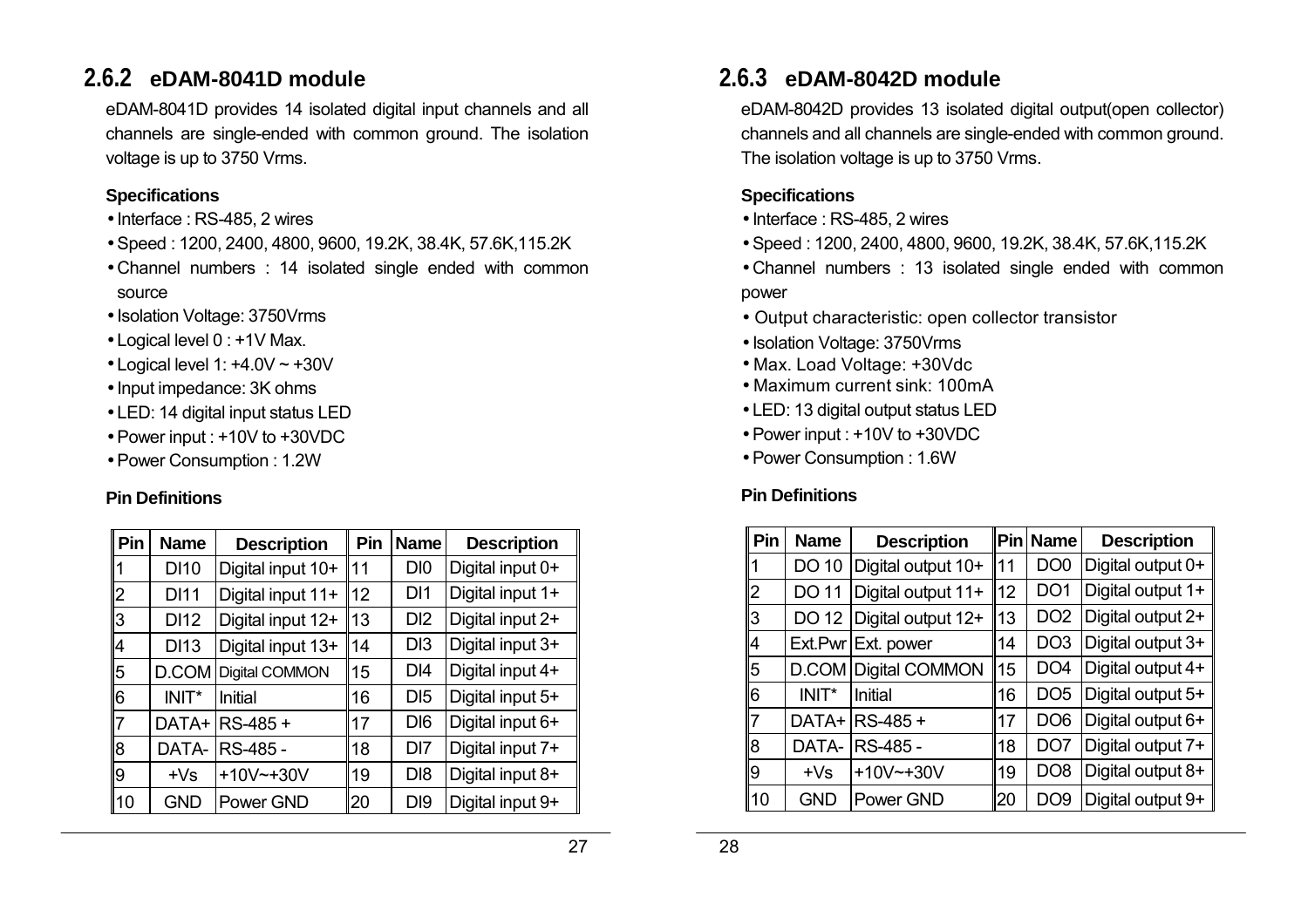# **2.6.4 eDAM-8043D module**

eDAM-8043D provides 16 non-isolated digital output(open collector) channels and all channels are single-ended with common ground.

### **Specifications**

- Interface : RS-485, 2 wires
- Speed : 1200, 2400, 4800, 9600, 19.2K, 38.4K, 57.6K,115.2K
- Channel numbers : 16 non-isolated single ended
- Output characteristic: open collector transistor
- Max Load voltage: 30 Vdc
- Maximum current sink:100mA
- LED: 16 digital output status LED
- Power input : +10V to +30VDC
- Power Consumption : 1.2W

#### **Pin Definitions**

| Pin            | <b>Name</b> | <b>Description</b> | lPin | <b>Name</b>     | <b>Description</b> |
|----------------|-------------|--------------------|------|-----------------|--------------------|
|                | DO 10       | Digital output 10+ | 11   | DO0             | Digital output 0+  |
| $\overline{2}$ | DO 11       | Digital output 11+ | 12   | DO <sub>1</sub> | Digital output 1+  |
| l3             | DO 12       | Digital output 12+ | 13   | DO <sub>2</sub> | Digital output 2+  |
| 14             | DO 13       | Digital output 13+ | 14   | DO3             | Digital output 3+  |
| 5              | DO 14       | Digital output 14+ | 15   | DO4             | Digital output 4+  |
| 6              | INIT/DO15   | INIT* or DO15*     | 16   | DO <sub>5</sub> | Digital output 5+  |
| 117            | DATA+       | RS-485 +           | 17   | DO6             | Digital output 6+  |
| l8             | DATA-       | RS-485 -           | 18   | DO <sub>7</sub> | Digital output 7+  |
| 19             | $+Vs$       | $+10V$ $-+30V$     | 19   | DO8             | Digital output 8+  |
| 10             | <b>GND</b>  | Power GND          | 20   | DO9             | Digital output 9+  |

\* : Pin-6 are jumper selectable to INIT\* or DO15(Ref. Sec 3.8)

# **2.6.5 eDAM-8044D module**

eDAM-8044D provides 8 isolated digital output(open collector) channels and 4 isolated digital input channels. All output channels are single-ended with common power.

### **Specifications**

- Interface : RS-485, 2 wires
- Speed : 1200, 2400, 4800, 9600, 19.2K, 38.4K, 57.6K,115.2K
- Output channels : 8 isolated output channels
- Isolation Voltage: 3750Vrms
- Output characteristic: open collector transistor
- Max output Load voltage: 30 Vdc
- Maximum output current sink: 375mA
- Input channels : 4 isolated input channels with common source
- Input impedance: 3K ohms
- Logical level 0 : +1V Max., Logical level 1: +4.0V ~ +30Vdc
- LED: 12 digital input/output status LED
- Power input : +10V to +30VDC
- Power Consumption : 1.8W

| Pin            | <b>Name</b>     | <b>Description</b> | Pin | <b>Name</b>     | <b>Description</b> |
|----------------|-----------------|--------------------|-----|-----------------|--------------------|
|                | DI3             | Digital input 3+   | 11  |                 | Ext.Pwr Ext. power |
| $\overline{2}$ | DI <sub>2</sub> | Digital input 2+   | 12  | Out.COM         | <b>OUT COM</b>     |
| 3              | DI <sub>1</sub> | Digital input 1+   | 13  | DO <sub>0</sub> | Digital output 0+  |
| 4              | DI <sub>0</sub> | Digital input 0+   | 14  | DO <sub>1</sub> | Digital output 1+  |
| 5              | D.COM           | Digital COM        | 15  | DO <sub>2</sub> | Digital output 2+  |
| 6              | INIT*           | Initial            | 16  | DO <sub>3</sub> | Digital output 3+  |
| $\overline{7}$ | DATA+           | RS-485 +           | 17  | DO <sub>4</sub> | Digital output 4+  |
| 8              | DATA-           | RS-485 -           | 18  | DO <sub>5</sub> | Digital output 5+  |
| 9              | $+Vs$           | $+10V$ $-+30V$     | 19  | DO <sub>6</sub> | Digital output 6+  |
| 10             | <b>GND</b>      | Power GND          | 20  | DO <sub>7</sub> | Digital output 7+  |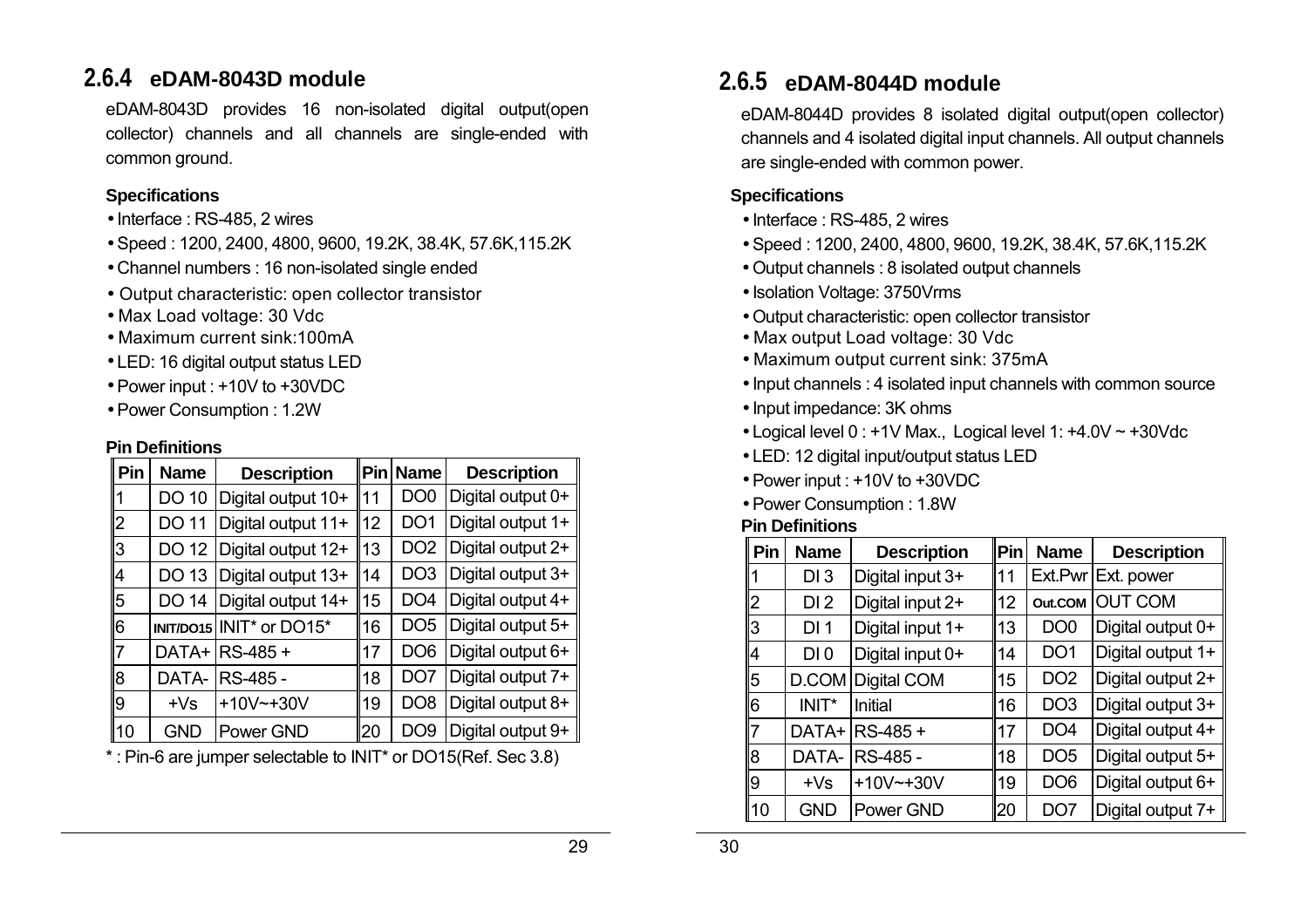# **2.6.6 eDAM-8050D module**

eDAM-8050D provides 8 non-isolated digital output(open collector) channels and 7 non-isolated digital input channels. All input/output channels are single-ended with common ground.

#### **Specifications**

- Interface : RS-485, 2 wires
- Speed : 1200, 2400, 4800, 9600, 19.2K, 38.4K, 57.6K,115.2K
- Output channels : 8 non-isolated output channels
- Output characteristic: open collector transistor
- Max output Load voltage: 30 Vdc
- Maximum output current sink: 30mA
- Input channels : 7 non-isolated input channels
- Logical level 0 : +1V Max., Logical level 1: +3.5V ~ +30V
- LED: 15 digital input/output status LED
- Power input : +10V to +30VDC
- Power Consumption : 1.2W

### **Pin Definitions**

| Pin            | <b>Name</b>     | <b>Description</b> | Pin | <b>Name</b>     | <b>Description</b> |
|----------------|-----------------|--------------------|-----|-----------------|--------------------|
|                | DO <sub>7</sub> | Digital output 7+  | 11  | DO <sub>2</sub> | Digital output 2+  |
| $\overline{2}$ | DO <sub>6</sub> | Digital output 6+  | 12  | DO <sub>1</sub> | Digital output 1+  |
| 3              | DO <sub>5</sub> | Digital output 5+  | 13  | DO <sub>0</sub> | Digital output 0+  |
| 14             | DO <sub>4</sub> | Digital output 4+  | 14  | DI <sub>0</sub> | Digital input 0+   |
| 5              | DO <sub>3</sub> | Digital output 3+  | 15  | DI <sub>1</sub> | Digital input 1+   |
| l6             | INIT*           | Initial            | 16  | DI <sub>2</sub> | Digital input 2+   |
| 17             | DATA+           | RS-485 +           | 17  | DI3             | Digital input 3+   |
| 8              | DATA-           | RS-485 -           | 18  | DI4             | Digital input 4+   |
| 9              | $+Vs$           | $+10V$ $-+30V$     | 19  | DI <sub>5</sub> | Digital input 5+   |
| 10             | <b>GND</b>      | Power GND          | 20  | DI6             | Digital input 6+   |

# **2.6.7 eDAM-8052D module**

eDAM-8052D provides 6 isolated differential digital input channels and 2 isolated single end with common ground digital input channels.

### **Specifications**

- Interface : RS-485, 2 wires
- Speed : 1200, 2400, 4800, 9600, 19.2K, 38.4K, 57.6K,115.2K
- Input channels : 6 isolated differential input channels and 2 single end with common ground input channels
- Isolation Voltage: 5000Vrms
- Input impedance : 3K ohms
- Logical level 0 : +1V Max., Logical level 1: +4.0V ~ +30V
- LED: 8 digital input status LED
- Power input : +10V to +30VDC
- Power Consumption : 0.7W

| Pin            | <b>Name</b> | <b>Description</b> | Pin | <b>Name</b>                | <b>Description</b> |  |
|----------------|-------------|--------------------|-----|----------------------------|--------------------|--|
|                | $DI5+$      | Digital input 5+   | 11  | $DI0+$                     | Digital input 0+   |  |
| 2              | <b>DI5-</b> | Digital input 5-   | 12  | $DIO-$                     | Digital input 0-   |  |
| 3              | $DI6+$      | Digital input 6+   | 13  | $DI1+$                     | Digital input 1+   |  |
| 4              | D.GND       | Digital Input GND  | 14  | $DI1-$                     | Digital input 1-   |  |
| 5              | $DI7+$      | Digital input 7+   | 15  | $DI2+$                     | Digital input 2+   |  |
| 6              | INIT*       | Initial            | 16  | $DI2-$                     | Digital input 2-   |  |
| $\overline{7}$ | DATA+       | RS-485+            | 17  | $DI3+$                     | Digital input 3+   |  |
| 8              | DATA-       | RS-485 -           | 18  | $DI3-$                     | Digital input 3-   |  |
| 9              | $+Vs$       | $+10V$ $-+30V$     | 19  | Digital input 4+<br>$DI4+$ |                    |  |
| 10             | <b>GND</b>  | Power GND          | 20  | Digital input 4-<br>$DI4-$ |                    |  |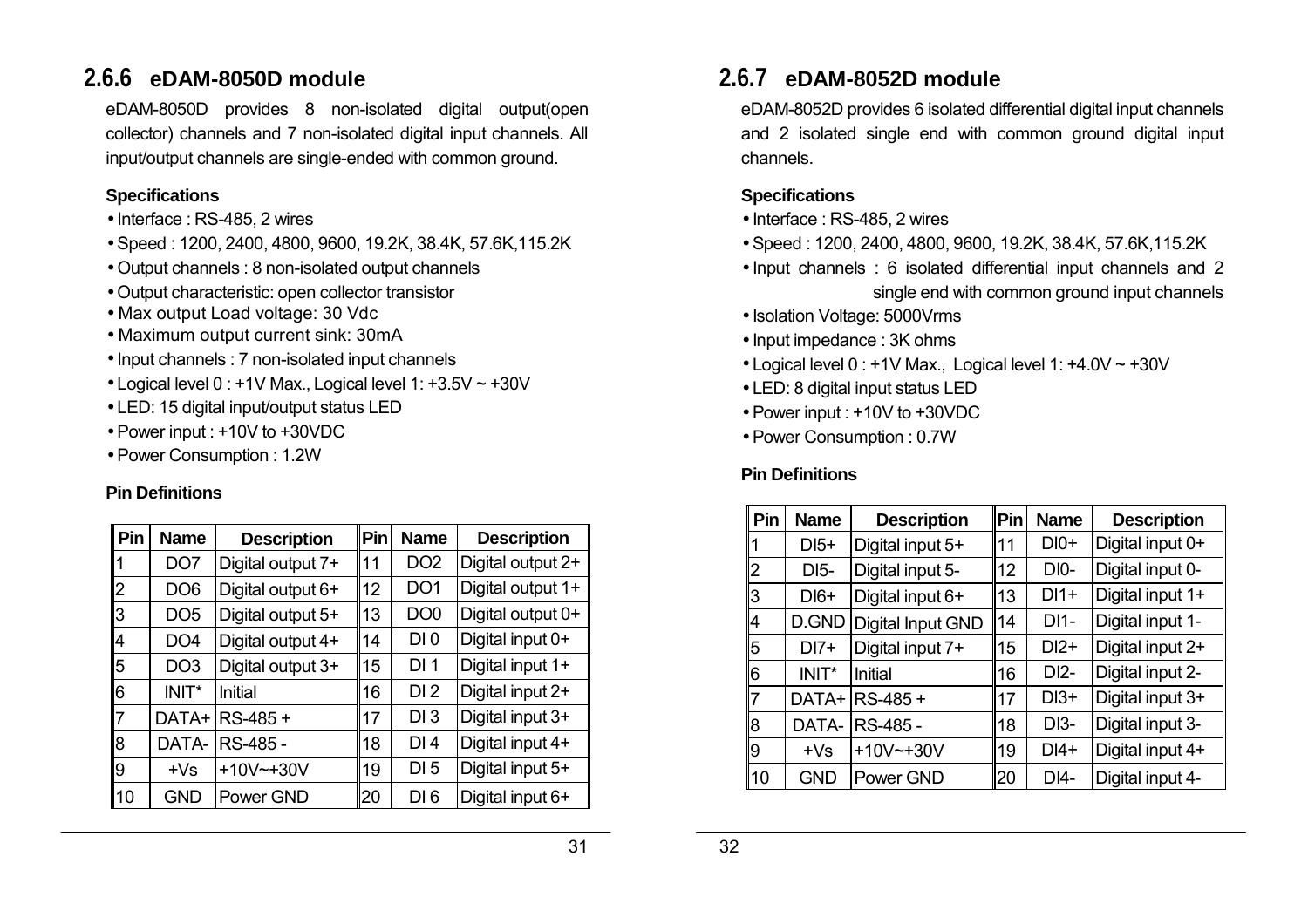# **2.6.8 eDAM-8053D module**

eDAM-8053D provides 16 non-isolated digital input channels and all channels are single-ended with common ground.

### **Specifications**

- Interface : RS-485, 2 wires
- Speed : 1200, 2400, 4800, 9600, 19.2K, 38.4K, 57.6K,115.2K
- Channel numbers : 16 non-isolated single ended
- Input impedance : 820 ohms
- Logical level 0 : +2V Max.
- Logical level 1: +4.0V ~ +30V
- LED: 16 digital input status LED
- Power input : +10V to +30VDC
- Power Consumption : 1.1W

### **Pin Definitions**

| <b>Pin</b>     | <b>Name</b> | <b>Description</b>    | Pinl | <b>Name</b>                         | <b>Description</b> |
|----------------|-------------|-----------------------|------|-------------------------------------|--------------------|
|                | <b>DI10</b> | Digital input 10+     | 11   | D <sub>I0</sub>                     | Digital input 0+   |
| $\overline{2}$ | <b>DI11</b> | Digital input 11+     | 12   | DI1                                 | Digital input 1+   |
| l3             | DI12        | Digital input 12+     | 13   | D <sub>12</sub>                     | Digital input 2+   |
| 14             | <b>DI13</b> | Digital input 13+     | 14   | D <sub>13</sub>                     | Digital input 3+   |
| 5              | <b>DI14</b> | Digital input 14+     | 15   | DI4                                 | Digital input 4+   |
| 6              | INIT*/DI15  | INIT or Input $15+16$ |      | D <sub>15</sub>                     | Digital input 5+   |
| 17             | DATA+       | $RS-485 +$            | 17   | D <sub>16</sub>                     | Digital input 6+   |
| 8              | DATA-       | RS-485 -              | 18   | D <sub>17</sub>                     | Digital input 7+   |
| 9              | $+Vs$       | $+10V$ $-+30V$        | 19   | Digital input 8+<br>D <sub>18</sub> |                    |
| 10             | <b>GND</b>  | Power GND             | 20   | D <sub>19</sub>                     | Digital input 9+   |

\* Signal assignment of Pin-6 is jumper selectable by setting JP1 in module (Ref. Sec 3.8)

# **2.6.9 eDAM-8060D module**

eDAM-8060D provides 4 isolated digital input channels and 4 relay output channels. all relay output channels are differential with individually common .

### **Specifications**

- Interface : RS-485, 2 wires
- Speed : 1200, 2400, 4800, 9600, 19.2K, 38.4K, 57.6K,115.2K
- Output channels :4 relay output channels
- Relay contact rating :0.6A/125Vac, 2A/30Vdc
- Surge strength: 500V
- Operate Time: 3mS, Release Time: 2mS, Min Life: 5\*10**<sup>5</sup>** ops.
- Input channels : 4 isolated input channels with common source
- Isolation Voltage: 3750Vrms. Input impedance: 3K ohms
- Input logical level 0 : +1V Max., logical level 1: +4.0V  $\sim$  +30V
- LED: 8 digital input/output status LED
- Power input : +10V to +30VDC
- Power Consumption : 1.8W

| Pin            | <b>Name</b>                       | <b>Description</b> | Pin | <b>Name</b>        | <b>Description</b>      |  |  |  |
|----------------|-----------------------------------|--------------------|-----|--------------------|-------------------------|--|--|--|
|                | D <sub>13</sub>                   | Digital input 3+   | 11  | RL1 NO             | Relay 1 (NO)            |  |  |  |
| $\overline{2}$ | D <sub>12</sub>                   | Digital input 2+   | 12  |                    | RL1 COM Relay 1 COM     |  |  |  |
| 3              | DI1                               | Digital input 1+   | 13  | RL <sub>2</sub> NO | Relay 2 (NO)            |  |  |  |
| 4              | D <sub>IO</sub>                   | Digital input 0+   | 14  |                    | RL2 COM Relay 2 COM     |  |  |  |
| 5              | D.COM                             | Digital COM        | 15  | RL3 NO             | Relay 3 (NO)            |  |  |  |
| 6              | INIT*                             | Initial            | 16  |                    | RL3 NC $ Relay 3 (NC) $ |  |  |  |
| 7              | DATA+                             | RS-485+            | 17  |                    | RL3 COM Relay 3 COM     |  |  |  |
| 8              | DATA-                             | RS-485 -           | 18  | RL4 NO             | Relay 4 (NO)            |  |  |  |
| 9              | $+Vs$                             | $+10V$ $-+30V$     | 19  |                    | RL4 NC Relay 4 (NC)     |  |  |  |
| 10             | <b>GND</b>                        | Power GND          | 20  |                    | RL4 COM Relay 4 COM     |  |  |  |
|                | NO: Normal open, NC: Normal Close |                    |     |                    |                         |  |  |  |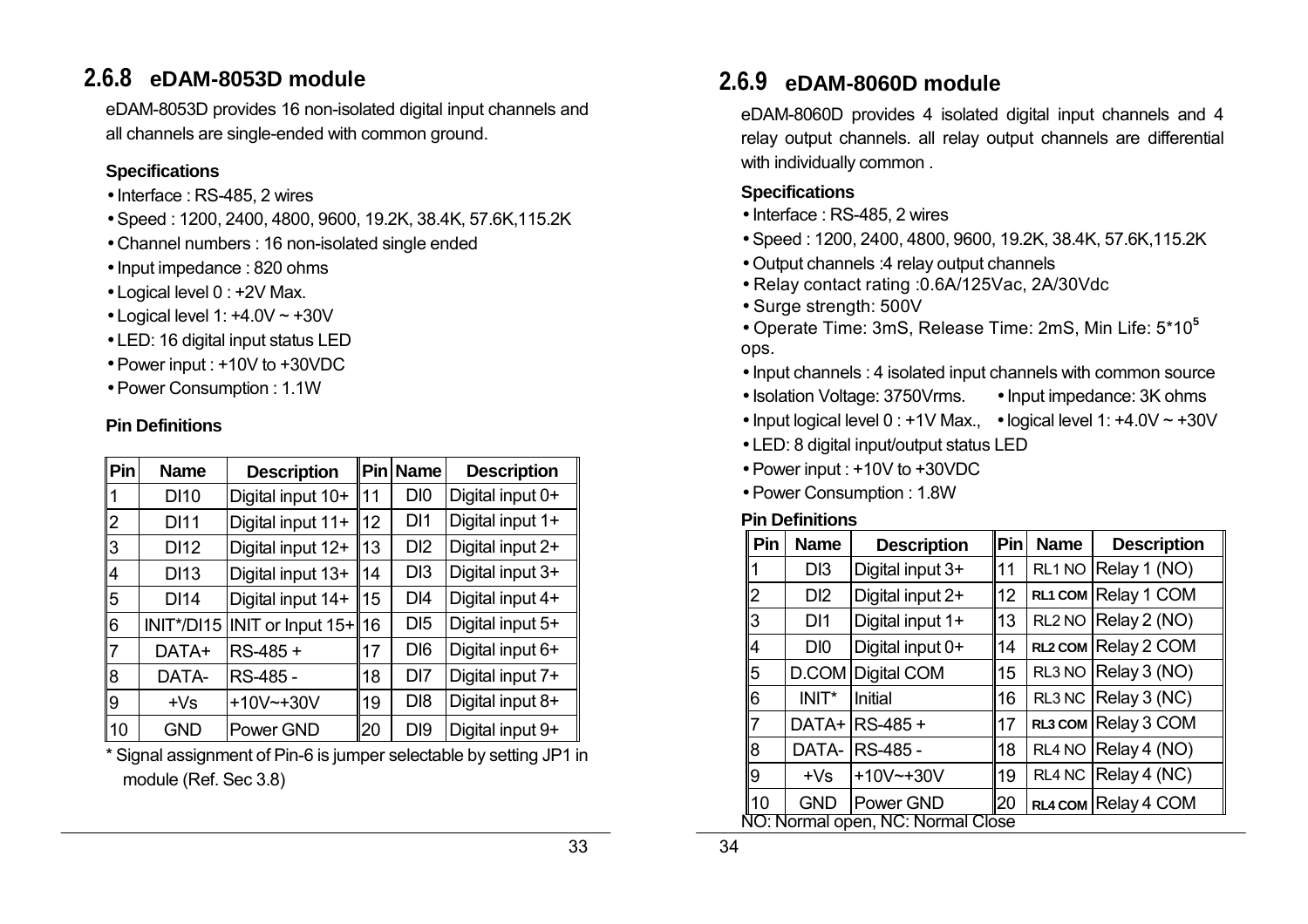# **2.6.10 eDAM-8063D module**

eDAM-8063D provides 8 isolated digital input channels and 3 relay output channels. All input channels are single ended with common source and all relay output channels are differential with individually common . **Specifications** 

- Interface : RS-485, 2 wires
- Speed : 1200, 2400, 4800, 9600, 19.2K, 38.4K, 57.6K,115.2K
- Output channels :3 relay output channels
- Surge strength: 4000V
- Relay contact rating : 5A/250Vac, 5A/30Vdc
- Operate Time: 6mS, Release Time: 3mS, Min Life: 10**<sup>5</sup>** ops.
- Input channels : 8 isolated input channels with common source
- Isolation Voltage: 3750Vrms Input impedance: 3K ohms
- Input logical level 0 : +1V Max., logical level 1: +4.0V ~ +30V
- LED: 11 digital input/output status LED
- Power input : +10V to +30VDC Power Consumption : 1.8W

#### **Pin Definitions**

| Pin            | <b>Name</b>                       | <b>Description</b> | Pin          | <b>Name</b>        | <b>Description</b>  |  |  |  |
|----------------|-----------------------------------|--------------------|--------------|--------------------|---------------------|--|--|--|
|                | D <sub>13</sub>                   | Digital input 3+   | 11           | RL1 NO             | Relay 1 (NO)        |  |  |  |
| 2              | D <sub>12</sub>                   | Digital input 2+   | 12           | <b>RL1 COM</b>     | Relay 1 COM         |  |  |  |
| 3              | DI1                               | Digital input 1+   | 13           | RL <sub>2</sub> NO | Relay 2 (NO)        |  |  |  |
| 4              | D <sub>I0</sub>                   | Digital input 0+   | 14           |                    | RL2 COM Relay 2 COM |  |  |  |
| 5              | D.COM                             | Digital Input COM  | 15<br>RL3 NO | Relay 3 (NO)       |                     |  |  |  |
| 6              | INIT*                             | Initial            | 16           | <b>RL3 COM</b>     | Relay 3 COM         |  |  |  |
| $\overline{7}$ | DATA+                             | <b>RS-485 +</b>    | 17           | D <sub>17</sub>    | Digital input 7+    |  |  |  |
| 8              | DATA-                             | IRS-485 -          | 18           | D <sub>I6</sub>    | Digital input 6+    |  |  |  |
| 9              | $+Vs$                             | $+10V$ $-+30V$     | 19           | D <sub>15</sub>    | Digital input 5+    |  |  |  |
| 10             | <b>GND</b>                        | Power GND          | 20           | DI4                | Digital input 4+    |  |  |  |
|                | VO: Normal open, NC: Normal Close |                    |              |                    |                     |  |  |  |

# **2.6.11 eDAM-8063AD module**

eDAM-8063AD provides 8 isolated digital input channels and 3 AC-SSR output channels.

### **Specifications**

- Interface : RS-485, 2 wires
- Speed : 1200, 2400, 4800, 9600, 19.2K, 38.4K, 57.6K,115.2K
- Output channels :3 AC-SSR output channels with Normal Open
- Output voltage rating : 24 to 265 Vrms
- Output current rating :1.0 Arms, Leakage current: 1.5mArms
- Min. Operate Time: 1mS, Min. Release Time: 1.5mS
- 
- Dielectric Strength : 2500Vrms
- Input channels : 8 isolated input channels with common source
- Isolation Voltage: 3750Vrms
- Input impedance: 3K ohms
- Input logical level 0 : +1V Max., logical level 1: +4.0V ~ +30V
- LED: 11 digital input/output status LED
- Power input : +10V to +30VDC Power Consumption : 1.6W

| Pin            | <b>Name</b>     | <b>Description</b>      | Pin | <b>Name</b>                         | <b>Description</b> |  |
|----------------|-----------------|-------------------------|-----|-------------------------------------|--------------------|--|
|                | D <sub>13</sub> | Digital input 3+        | 11  | SSR <sub>1</sub> -                  | <b>ISSR 1-</b>     |  |
| $\overline{2}$ | D <sub>12</sub> | Digital input 2+        | 12  | SSR <sub>1+</sub>                   | <b>SSR 1+</b>      |  |
| 3              | DI1             | Digital input 1+        | 13  | SSR <sub>2</sub> -                  | <b>SSR 2-</b>      |  |
| 14             | D <sub>IO</sub> | Digital input 0+        | 14  | SSR <sub>2+</sub>                   | $SSR2 +$           |  |
| 5              |                 | D.COM Digital Input COM | 15  | SSR <sub>3</sub>                    | SSR <sub>3</sub> - |  |
| 6              | INIT*           | Initial                 | 16  | SSR <sub>3+</sub>                   | $SSR3 +$           |  |
| $\overline{7}$ | DATA+           | RS-485+                 | 17  | DI7                                 | Digital input 7+   |  |
| 8              | DATA-           | RS-485 -                | 18  | D <sub>I6</sub>                     | Digital input 6+   |  |
| 9              | $+Vs$           | $+10V^{-}+30V$          | 19  | Digital input 5+<br>D <sub>15</sub> |                    |  |
| 10             | <b>GND</b>      | Power GND               | 20  | D <sub>14</sub><br>Digital input 4+ |                    |  |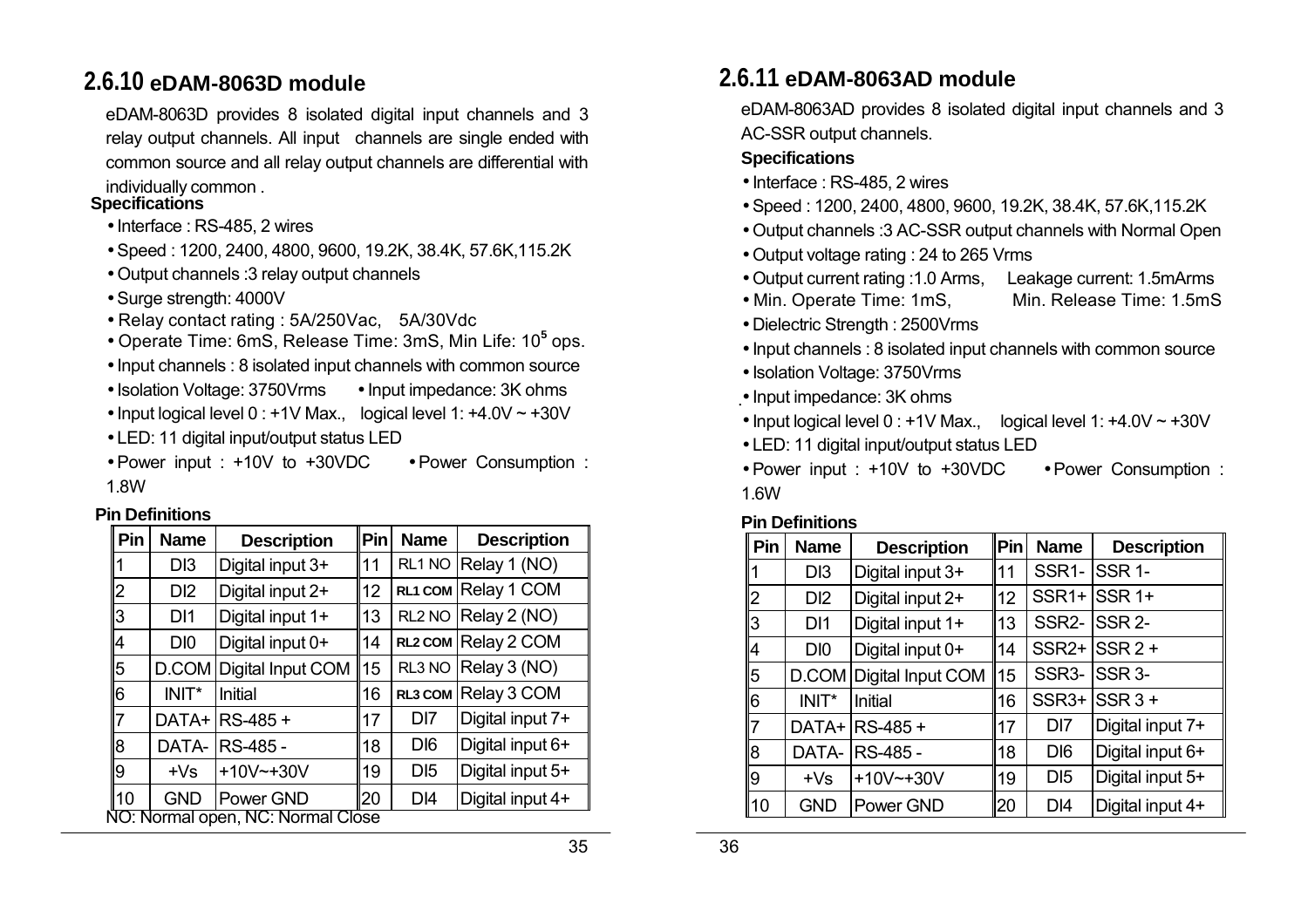# **2.6.12 eDAM-8063BD module**

eDAM-8063BD provides 8 isolated digital input channels and 3 DC-SSR output channels. All input channels are single ended with common source and all SSR output channels are differential with individually common.

#### **Specifications**

- Interface : RS-485, 2 wires
- Speed : 1200, 2400, 4800, 9600, 19.2K, 38.4K, 57.6K,115.2K
- Output channels :3 DC-SSR output channels with Normal Open
- Output voltage rating : 3 to 30 Vdc
- Output current rating : 1.0 A, Leakage current: 0.1mA
- Min. Operate Time: 1mS, Min. Release Time: 1mS
- Dielectric Strength : 2500Vrms Isolation Voltage: 3750Vrms
- Input channels : 8 isolated input channels with common source
- Input impedance: 3K ohms
- Input logical level 0 : +1V Max., logical level 1: +4.0V ~ +30V
- LED: 11 digital input/output status LED
- Power input : +10V to +30VDC Power Consumption : 1.6W

#### **Pin Definitions**

| $\ $ Pin       | <b>Name</b>     | <b>Description</b> | Pin | <b>Name</b>        | <b>Description</b> |  |
|----------------|-----------------|--------------------|-----|--------------------|--------------------|--|
|                | D <sub>13</sub> | Digital input 3+   | 11  | SSR <sub>1</sub> - | SSR <sub>1</sub> - |  |
| $\overline{2}$ | D <sub>12</sub> | Digital input 2+   | 12  | SSR <sub>1+</sub>  | SSR <sub>1+</sub>  |  |
| 3              | DI1             | Digital input 1+   | 13  | SSR <sub>2</sub> - | <b>ISSR 2-</b>     |  |
| $\overline{4}$ | D <sub>IO</sub> | Digital input 0+   | 14  | SSR <sub>2+</sub>  | lSSR 2 +           |  |
| 5              | D.COM           | Digital Input COM  | 15  | SSR <sub>3</sub> - | SSR <sub>3</sub> - |  |
| 16             | INIT*           | Initial            | 16  | SSR <sub>3+</sub>  | $SSR$ 3+           |  |
| 17             | DATA+           | RS-485 +           | 17  | D <sub>17</sub>    | Digital input 7+   |  |
| l8             | DATA-           | IRS-485 -          | 18  | D <sub>16</sub>    | Digital input 6+   |  |
| 19             | $+Vs$           | $+10V$ $-+30V$     | 19  | D <sub>15</sub>    | Digital input 5+   |  |
| 110            | <b>GND</b>      | Power GND          | 20  | DI4                | Digital input 4+   |  |

### **2.6.13 eDAM-8065D module**

eDAM-8065D provides 4 isolated digital input channels and 5 relay output channels. All input channels are single ended with common source and all relay output channels are differential with individually common . **Specifications** 

- Interface : RS-485, 2 wires
- Speed : 1200, 2400, 4800, 9600, 19.2K, 38.4K, 57.6K,115.2K
- Output channels : 5 relay output channels
- Relay contact rating :5A/250Vac, 5A/30Vdc
- Surge strength: 4000V
- Operate Time: 6mS, Release Time: 3mS, Min Life: 10**<sup>5</sup>** ops
- Input channels : 4 isolated input channels with common source
- Isolation Voltage: 3750Vrms
- Input impedance: 3K ohms
- Input logical level 0: +1V Max., Logical level 1: +4.0V ~ +30V
- LED: 9 digital input/output status LED
- Power input : +10V to +30VDC Power Consumption : 2.4W

| Pin            | <b>Name</b>                       | <b>Description</b> | Pin | <b>Name</b>        | <b>Description</b>  |  |  |  |
|----------------|-----------------------------------|--------------------|-----|--------------------|---------------------|--|--|--|
| 1              | D <sub>13</sub>                   | Digital input 3+   | 11  | RL1 NO             | Relay 1 (NO)        |  |  |  |
| $\overline{2}$ | D <sub>12</sub>                   | Digital input 2+   | 12  |                    | RL1 COM Relay 1 COM |  |  |  |
| 3              | DI1                               | Digital input 1+   | 13  | RL <sub>2</sub> NO | Relay 2 (NO)        |  |  |  |
| 4              | D <sub>IO</sub>                   | Digital input 0+   | 14  |                    | RL2 COM Relay 2 COM |  |  |  |
| 5              | D.COM                             | Digital input COM  | 15  | RL3 NO             | Relay 3 (NO)        |  |  |  |
| 6              | INIT*                             | Initial            | 16  |                    | RL3 COM Relay 3 COM |  |  |  |
| 7              | DATA+                             | RS-485+            | 17  | RL4 NO             | Relay 4 (NO)        |  |  |  |
| 8              | DATA-                             | RS-485 -           | 18  |                    | RL4 COM Relay 4 COM |  |  |  |
| 9              | $+Vs$                             | $+10V^{-}+30V$     | 19  | RL5 NO             | Relay 5 (NO)        |  |  |  |
| 10             | <b>GND</b>                        | Power GND          | 20  |                    | RL5 COM Relay 5 COM |  |  |  |
|                | NO: Normal open, NC: Normal Close |                    |     |                    |                     |  |  |  |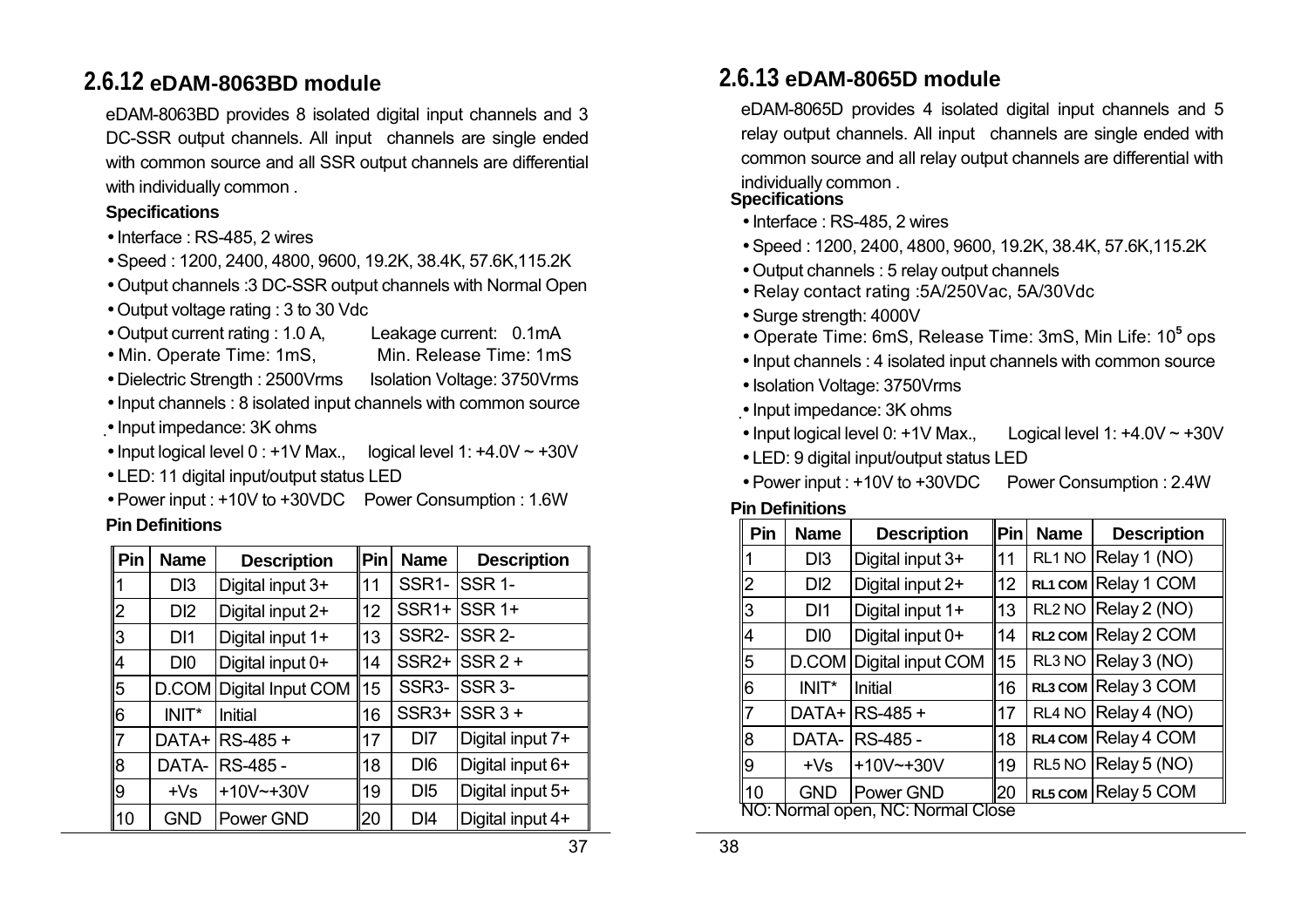### **2.6.14 eDAM-8065AD module**

eDAM-8065A provides 4 isolated digital input channels and 5 AC-SSR output channels. All input channels are single ended with common source.

#### **Specifications**

- Interface : RS-485, 2 wires
- Speed : 1200, 2400, 4800, 9600, 19.2K, 38.4K, 57.6K,115.2K
- Output channels :5 AC-SSR output channels with Normal Open
- Output voltage rating : 24 to 265 Vrms
- Dielectric Strength : 2500Vrms
- Output current rating :1.0 Arms, Leakage current: 1.5mArms
- Min. Operate Time: 1mS, Min. Release Time: 1.5mS
- Input channels : 4 isolated input channels with common source
- Isolation Voltage: 3750Vrms
- Input impedance: 3K ohms
- Input logical level 0 : +1V Max., Logical level 1: +4.0V ~ +30V
- LED: 9 digital input/output status LED
- Power input : +10V to +30VDC Power Consumption : 1.7W

#### **Pin Definitions**

| Pin            | <b>Name</b>     | <b>Description</b>      | <b>Pin</b> | <b>Name</b>        | <b>Description</b>  |
|----------------|-----------------|-------------------------|------------|--------------------|---------------------|
|                | D <sub>13</sub> | Digital input 3+        | 11         | SSR <sub>1</sub> - | <b>SSR1-</b>        |
| $\overline{2}$ | D <sub>12</sub> | Digital input 2+        | 12         | SSR <sub>1+</sub>  | $SSR1+$             |
| $\overline{3}$ | DI1             | Digital input 1+        | 13         | SSR <sub>2</sub> - | $ SSR2 -$           |
| $\overline{4}$ | DI <sub>0</sub> | Digital input 0+        | 14         |                    | SSR2+ SSR 2+        |
| $\overline{5}$ |                 | D.COM Digital Input COM | 15         | SSR <sub>3</sub>   | <b>SSR 3-</b>       |
| $\overline{6}$ | INIT*           | <b>Initial</b>          | 16         | SSR <sub>3+</sub>  | ISSR 3+             |
| 17             | DATA+           | <b>RS-485 +</b>         | 17         | SSR4-              | SSR <sub>4</sub> -  |
| $\mathsf{B}$   | DATA-           | IRS-485 -               | 18         | SSR4+              | SSR <sub>4+</sub>   |
| $\overline{9}$ | $+Vs$           | $+10V$ $-+30V$          | 19         | SSR <sub>5</sub>   | <b>SSR 5-</b>       |
| $\vert$ 10     | <b>GND</b>      | Power GND               | 20         |                    | <b>SSR5+ SSR 5+</b> |

# **2.6.15 eDAM-8065BD module**

eDAM-8065BD provides 4 isolated digital input channels and 5 DC-SSR output channels.

### **Specifications**

- Interface : RS-485, 2 wires
- Speed : 1200, 2400, 4800, 9600, 19.2K, 38.4K, 57.6K,115.2K
- Output channels :5 DC-SSR output channels with Normal Open
- Output voltage rating : 3 to 30 Vdc
- Output current rating : 1.0 A, Leakage current: 0.1mA
- Min. Operate Time: 1mS, Min. Release Time: 1mS
- Dielectric Strength : 2500Vrms
- Input channels : 4 isolated input channels with common source
- Isolation Voltage: 3750Vrms
- Input impedance: 3K ohms
- Input logical level 0 : +1V Max., Logical level 1: +4.0V ~ +30V
- LED: 9 digital input/output status LED
- Power input : +10V to +30VDC Power Consumption : 1.7W

| Pin            | <b>Name</b>                       | <b>Description</b>      | <b>Pin</b> | <b>Name</b>        | <b>Description</b>    |  |  |  |
|----------------|-----------------------------------|-------------------------|------------|--------------------|-----------------------|--|--|--|
|                | D <sub>13</sub>                   | Digital input 3+        | 11         | SSR <sub>1</sub> - | <b>SSR1-</b>          |  |  |  |
| $\overline{2}$ | D <sub>12</sub>                   | Digital input 2+        | 12         | SSR <sub>1+</sub>  | $ISSR1+$              |  |  |  |
| 3              | DI1                               | Digital input 1+        | 13         |                    | <b>SSR2- ISSR 2 -</b> |  |  |  |
| 4              | D <sub>IO</sub>                   | Digital input 0+        | 14         |                    | <b>SSR2+ SSR 2+</b>   |  |  |  |
| 5              |                                   | D.COM Digital Input COM | 15         | SSR <sub>3</sub> - | <b>ISSR 3-</b>        |  |  |  |
| 6              | INIT*                             | Initial                 | 16         |                    | SSR3+ SSR 3+          |  |  |  |
| $\overline{7}$ |                                   | DATA+ RS-485 +          | 17         | SSR4-              | ISSR 4-               |  |  |  |
| 8              | DATA-                             | <b>RS-485 -</b>         | 18         |                    | SSR4+ SSR4+           |  |  |  |
| 9              | $+Vs$                             | $+10V^{-}+30V$          | 19         | SSR <sub>5</sub>   | ISSR 5-               |  |  |  |
| 10             | <b>GND</b>                        | Power GND               | 20         |                    | <b>SSR5+ SSR 5+</b>   |  |  |  |
|                | NO: Normal open, NC: Normal Close |                         |            |                    |                       |  |  |  |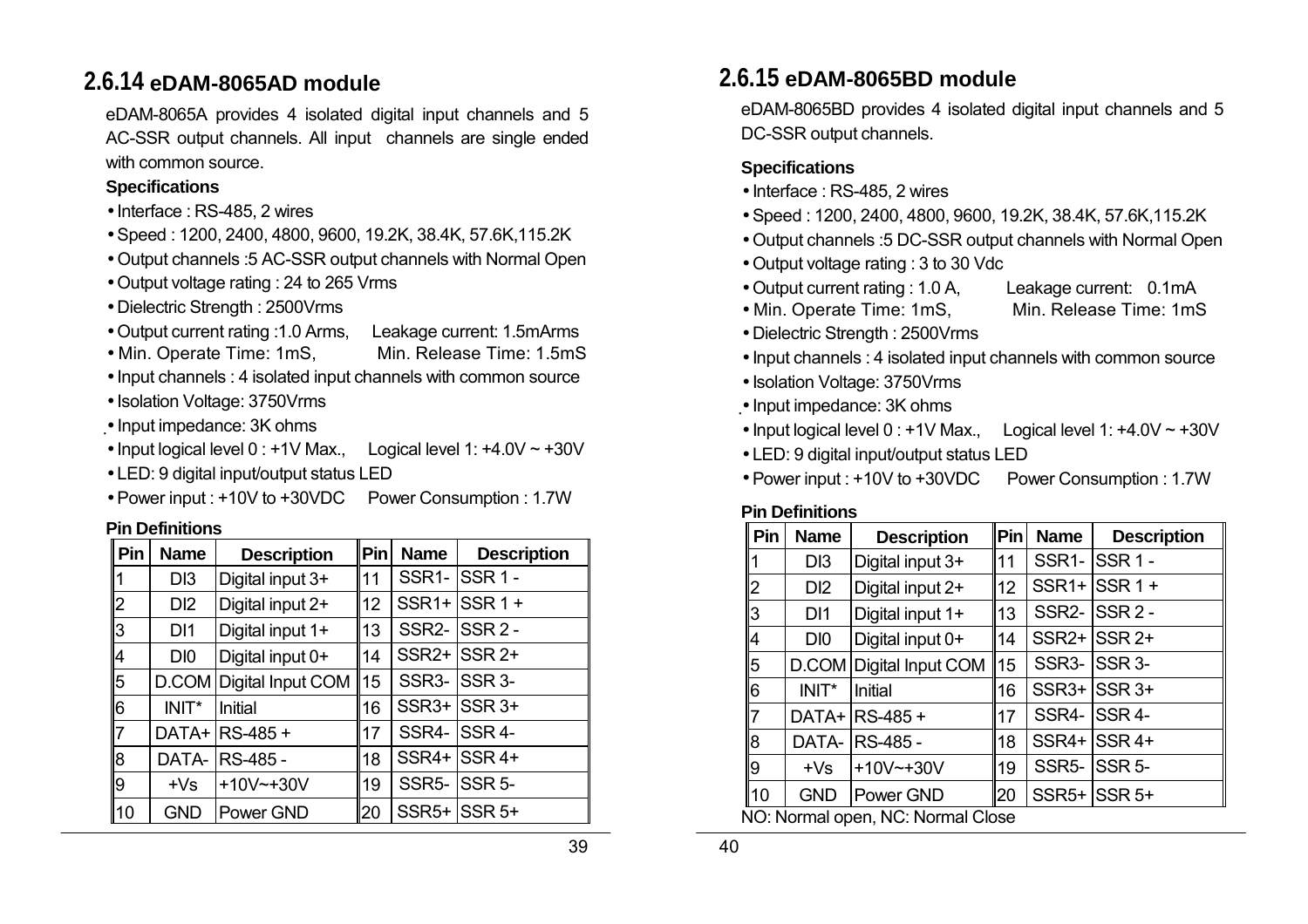# **2.6.16 eDAM-8066D module**

eDAM-8066D provides 8 channel PhotoMOS digital outputs. all output channels are differential with individually common .

#### **Specifications**

- Interface : RS-485, 2 wires
- Speed : 1200, 2400, 4800, 9600, 19.2K, 38.4K, 57.6K,115.2K
- Output channels : 8 PotoMOS output CH. with Normal Open
- Turn-On time: 0.7ms., Turn-Off time: 0.05ms.
- Out RES.: 23 ohms., I/O CAP. : 0.8pf (f=1Mhz)
- Output voltage rating : 350 V max (peak AC/DC)
- Output current rating :0.13 A (Peak AC/DC)
- Isolation Voltage: 5000VAC
- LED: 8 digital output status LED
- Power input : +10V to +30VDC
- Power Consumption : 1.0W

#### **Pin Definitions**

| Pin            | <b>Name</b>      | <b>Description</b> | Pin | <b>Name</b> | <b>Description</b> |  |
|----------------|------------------|--------------------|-----|-------------|--------------------|--|
|                | RL6 NO           | MOS OUT 6          | 11  | RL1 NO      | MOS OUT 1          |  |
| 2              | <b>RL6 COM</b>   | MOS COM 6          | 12  |             | RL1 COM MOS COM 1  |  |
| 3              | RL7 NO           | MOS OUT 7          | 13  |             | RL2 NO MOS OUT 2   |  |
| 4              | <b>RL7 COM</b>   | MOS COM 7          | 14  |             | RL2 COM MOS COM 2  |  |
| 5              | RL8 NO           | MOS OUT 8          | 15  |             | RL3 NO MOS OUT 3   |  |
| 6              | <b>INIT/COM8</b> | Initial or COM8    | 16  |             | RL3 COM MOS COM 3  |  |
| $\overline{7}$ | DATA+            | RS-485 +           | 17  |             | RL4 NO MOS OUT 4   |  |
| 8              | DATA-            | RS-485 -           | 18  |             | RL4 COM MOS COM 4  |  |
| 9              | $+Vs$            | $+10V$ $-+30V$     | 19  |             | RL5 NO MOS OUT 5   |  |
| 10             | <b>GND</b>       | Power GND          | 20  |             | RL5 COM MOS COM 5  |  |

\* NO: Normal open, NC: Normal Close.

\* Signal assignment of Pin-6 is jumper selectable by setting JP1 in module (Ref. Sec 3.8)

# **2.6.17 eDAM-8067D module**

eDAM-8067D provides 8 channel relay outputs. all output channels are differential with individually common .

### **Specifications**

- Interface : RS-485, 2 wires
- Speed : 1200, 2400, 4800, 9600, 19.2K, 38.4K, 57.6K,115.2K
- Output channels : 8 relay output channels
- Relay contact rating : 0.5A/120Vac, 1.0A/24Vdc
- Surge strength: 1500V
- Operate Time: 5mS, Release Time: 2mS, Min Life: 10**<sup>5</sup>** ops.
- LED: 8 digital output status LED
- Power input : +10V to +30VDC
- Power Consumption : 2.0W

### **Pin Definitions**

| Pin            | <b>Name</b>        | <b>Description</b> | Pin | <b>Name</b>        | <b>Description</b>  |
|----------------|--------------------|--------------------|-----|--------------------|---------------------|
| 1              | RL <sub>6</sub> NO | Relay OUT 6        | 11  | RL1 NO             | Relay OUT 1         |
| $\overline{2}$ | RL6 COM            | Relay COM 6        | 12  |                    | RL1 COM Relay COM 1 |
| 3              | RL7 NO             | Relay OUT 7        | 13  | RL <sub>2</sub> NO | Relay OUT 2         |
| 4              | <b>RL7 COM</b>     | Relay COM 7        | 14  |                    | RL2 COM Relay COM 2 |
| 5              | RL8 NO             | Relay OUT 8        | 15  | RL3 NO             | Relay OUT 3         |
| 6              | <b>INIT/COM8</b>   | Initial or COM8    | 16  |                    | RL3 COM Relay COM 3 |
| $\overline{7}$ | DATA+              | $RS-485+$          | 17  | RL4 NO             | Relay OUT 4         |
| 8              | DATA-              | RS-485 -           | 18  | RL4 COM            | Relay COM 4         |
| l9             | $+Vs$              | $+10V$ $-+30V$     | 19  | RL5 NO             | Relay OUT 5         |
| 10             | <b>GND</b>         | Power GND          | 20  | RL5 COM            | Relay COM 5         |

\* NO: Normal open, NC: Normal Close.

\* Signal assignment of Pin-6 is jumper selectable by setting JP1 in module (Ref. Sec. 3.8)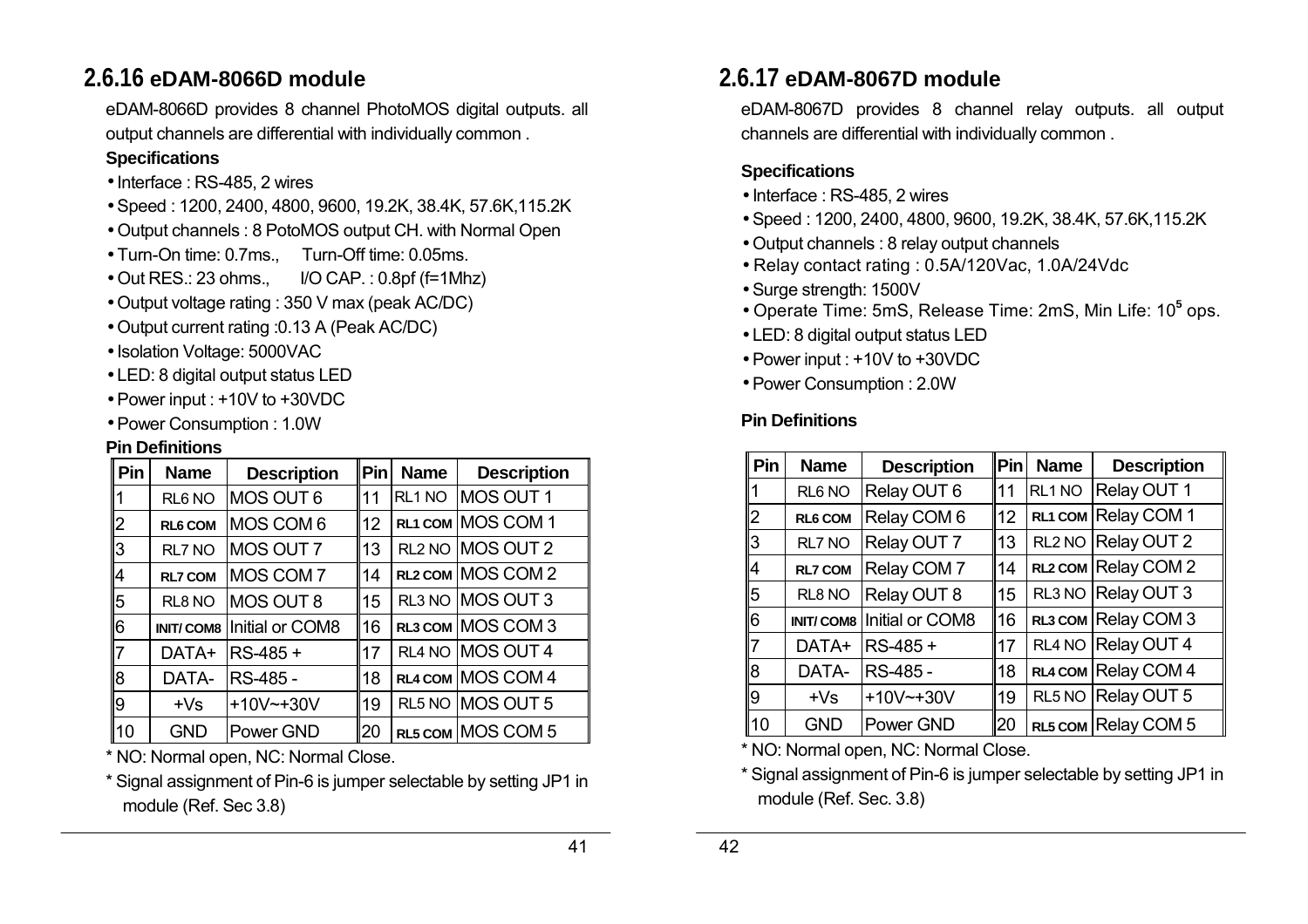### **Chapter 3 Installation**

This chapter provides guidelines to what is needed to set up and install an eDAM network. A quick hookup scheme is provided that lets you configure modules before they are installed in a network.

To help you to connect eDAM modules with sensor inputs, several wiring examples are provided. Finally, you will find at the end of this chapter a programming example using the eDAM command set.

Be sure to carefully plan the layout and configuration of your network before you start. Guidelines regarding layout are given in Appendix E: RS-485 Network.

**NOTICE:** Except for changing eDAM to other compatible modules, which have on-board switches for their baud rate setting, eDAM modules should not be opened. There is no need to open the eDAM modules: all configuration is done remotely and there are no user serviceable parts are inside. Opening the cover will therefore void the warranty.

### **3.1 Set up an eDAM network**

The following list gives an overview of what is needed to setup, install and configure an eDAM environment.

- A host computer that can output ASCII characters with an RS-232C or RS-485 port.
- Power supply for the eDAM modules (+10 to +30 VDC)
- eDAM Series Utility software

### **3.2 eDAM modules**

The eDAM module which you are going to install

# **3.3 Host computer**

Any computer or terminal that can output in ASCII format over either RS-232 or RS-485 can be connected as the host computer. When only RS-232 is available, an eDAM-8520 module (RS-232/RS-485 converter) is required to transform the host signals to the correct RS-485 protocol. The converter also provides opto-isolation and transformer-based isolation to protect your equipment.

For the ease of use in industrial environments the eDAM modules are designed to accept industry standard +24 VDC unregulated power. Operation is guaranteed when using any power supply between +10 and +30 VDC. Power ripples must be limited to 5 V peak to peak while the voltage in all cases must be maintained between +10 and +30 VDC. All power supply specifications are referenced at module connector. When modules are powered remotely, the effects of line voltage drops must be considered.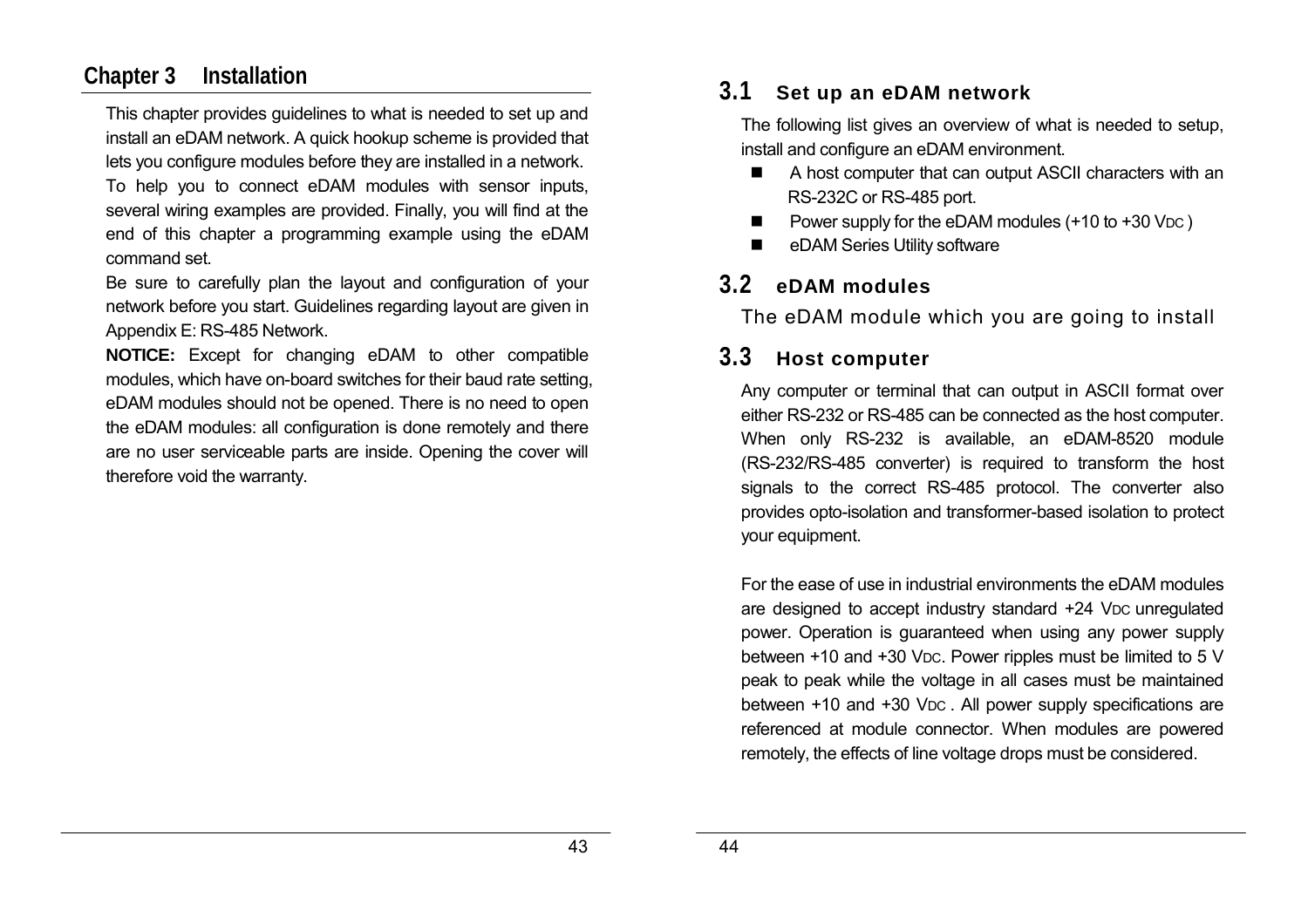# **3.4 Power supply**

All modules use on-board switching regulators to sustain good efficiency over the 10-30V input range, therefore we can assume that the actual current draw is inversely proportional to the line voltage. The following example shows how to calculate the required current that a power supply should be able to provide.



### **3.5 Communication Wiring**

We recommend that shielded-twisted-pair cables that comply with the EIA RS-485 standard be used with the eDAM network to reduce interference.



# **3.6 eDAM Utility Software**

A menu-driven utility program called "DOSEDAM.EXE" for DOS or "WINEDAM.EXE for Windows is provided for eDAM module configuration, monitoring and calibration. It also includes a terminal emulation program that lets you easily communicate through the eDAM command set

# **3.7 eDAM Isolated RS-232/RS485 Converter (optional)**

When the host computer or terminal has only a RS-232 port, an eDAM-8520 Isolated RS-232/RS-485/422 converter connected to the host's RS-232 port is required.

This module equips a "Auto baud rate detector" inside, therefore it can detect the baud rate and data format automatically and control the direction of RS-485 precisely

# **3.8 Initializing a Brand-New Module**

All eDAM modules in a RS-485 network must have an *unique*  address ID. Therefore, to configure the brand-new eDAM before using is necessary

### **Factory default settings:**

- **Address ID is 01**
- Baud rate is 9600 bps
- Check-sum disable
- **EXECUTE:** eDAM command sets

### **INIT\* State settings:**

The eDAM I/O modules must be set at *INIT\* State* when you want to change the default settings, such as the *ID address, baud rate, check-sum status* etc. All eDAM I/O modules have an special pin labeled as **INIT**\*. The module will be in *Default State* if the **INIT\*** pin is shorted to ground when power ON. Under this state, the default configuration is set as following :

- **Address ID is 00**
- Baud rate is 9600 bps
- Check-sum disable
- **EXECUTE:** eDAM command sets

Therefore, the communication between host and the module will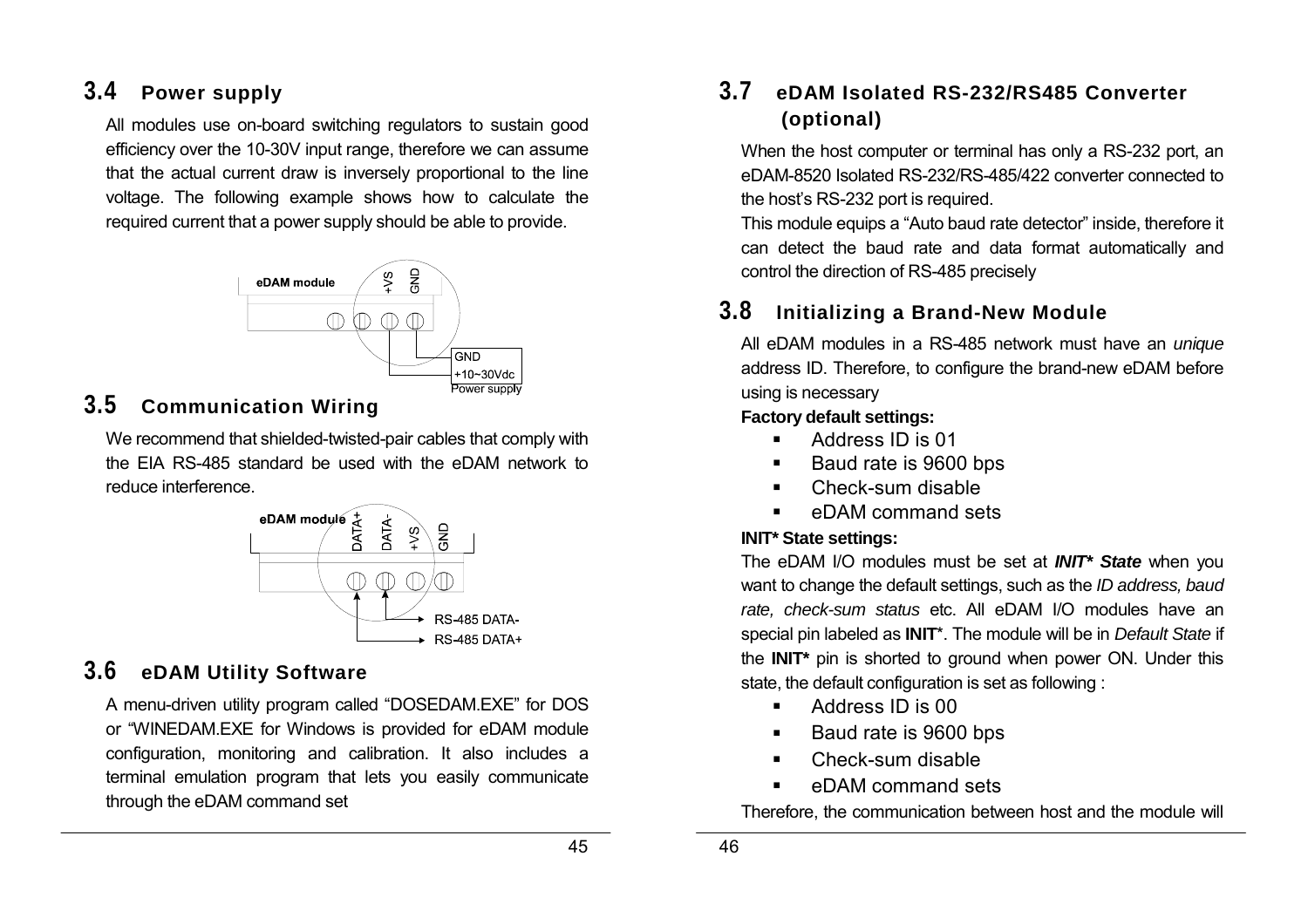can be easily set as the same configuration, the initialization of a module will be possible no matter what configuration is set under operating state.

### **Note:**

For eDAM-8043D,eDAM-8053D, the pin-6 is used for both DO15 (DI15) and INIT\* (default)

For eDAM-8066D,eDAM-8067D, the pin-6 is used for both RL8 COM and INIT<sup>\*</sup> (default)

When you want to use pin 6 of eDAM-8043D as DO15(DI15) or pin 6 of eDAM-8067D as RL8\_COM, you should open the module case to set the JP1.

| $1 \t2 \t3$ |                                                |  | $1 \quad 2 \quad 3$ |  |  |  |  |
|-------------|------------------------------------------------|--|---------------------|--|--|--|--|
|             | Pin 6=DI15(DO16),RL8_COM Pin 6=INIT* (default) |  |                     |  |  |  |  |

### **3.9 Initialization Procedure**

- 1. Connect a brand new eDAM module with the RS-485. Set the module in *Default State* by shorting the **INIT\*** pin to GND. Refer to Figure 2.1 for detailed wiring.
- 2. Power on the power supply for eDAM modules.
- 3. Use the eDAM utility to configure the address ID, baud rate, check-sum status and command sets of the module.



### **3.10 Install a New eDAM to a Existing Network**

- 1. Equipments for Install a New Module
- 2. A existing eDAM network
- 3. New eDAM modules.
- 4. Power supply (+10 to +30 VDC)

### **Installing Procedures**

- 1. Configure the new eDAM module according to the initialization procedure in section 3.8
- 2. The baud rate and check-sum status of the new module must be identity with the existing RS-485 network. The address ID must not be conflict with other eDAM modules on the network.
- 3. Power off the eDAM power supply of the existing RS-485 network.
- 4. Wire the power lines for the new eDAM with the existing network. Be careful about the signal polarity as wiring.
- 5. Wire the RS-485 data lines for the new eDAM with the existing network. Be careful about the signal polarity as wiring.
- 6. Wire to the input or output devices. Refer to section 0 for illustrations.
- 7. Power on the eDAM local power supply.
- 8. Use the eDAM utility to check entire network.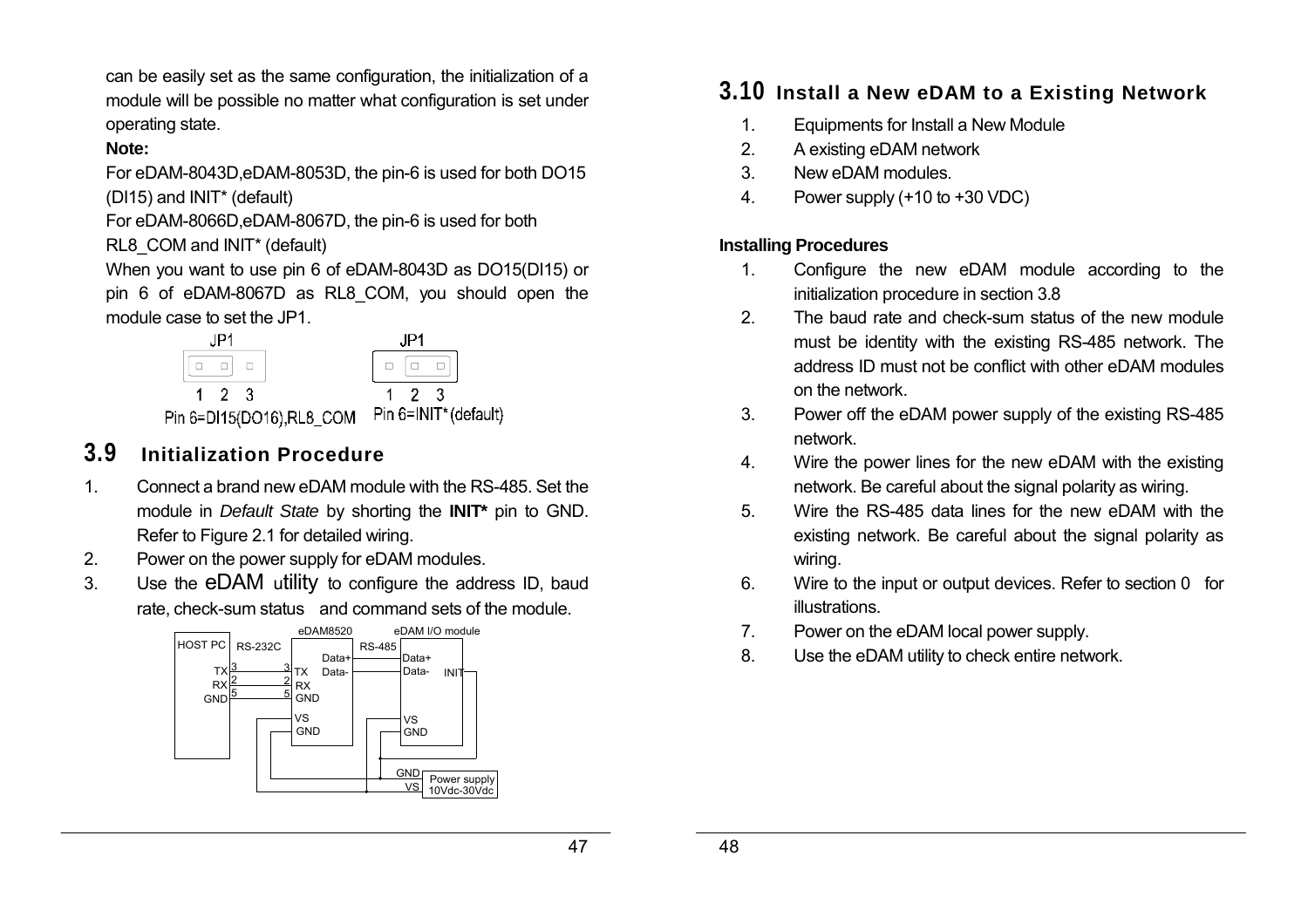### **Chapter 4 Command Set**

### **4.1 Introduction**

The eDAM command is composed by numbers of characteristics, including the leading code, address ID, the variables, the optional check-sum byte, and a carriage return to indicate the end of a command.

The host computer can only command only one eDAM module except those synchronized commands with wildcard address command "#\*\*". The eDAM may or may not give response to the command. The host should check the response to handshake with the modules.

### **4.2 Format of eDAM Commands**

**Syntax:** (Leading code)(Addr)(Command)[Data] <Cksum><CR> Every command begins with a delimiter character. There are four valid characters: a dollar sign \$, a pound sign #, a percentage sign % and an at sign @.

The delimiter character is followed by a two-character address (hexadecimal) that specifies the target module. The actual two character command follows the address. Depending on the command, an optional data segment follows the command string. An optional two character checksum may be appended to the total string. Every commands is terminated by a carriage return (cr).

#### **Conventions**

| Leading | The first characteristic of the eDAM command, such         |
|---------|------------------------------------------------------------|
| Code    | as %, $\frac{4}{5}, \frac{4}{7}$ , @, etc(1-character)     |
| Addr    | Module's address ID, the value is in the range of          |
|         | $00 - FF$ (Hex) 2- character                               |
|         | Command Command codes or value of variables                |
| Data    | Data needed by some output command                         |
|         | Checksum Checksum in brackets indicate optional parameter, |
|         | only checksum is enable then this field is required (2-    |
|         | character)                                                 |
|         | carriage return(0x0D)                                      |

#### **Note:**

- 1. all commands should be issued in **UPPERCASE** characters!
- 2. There is no spacing between characters.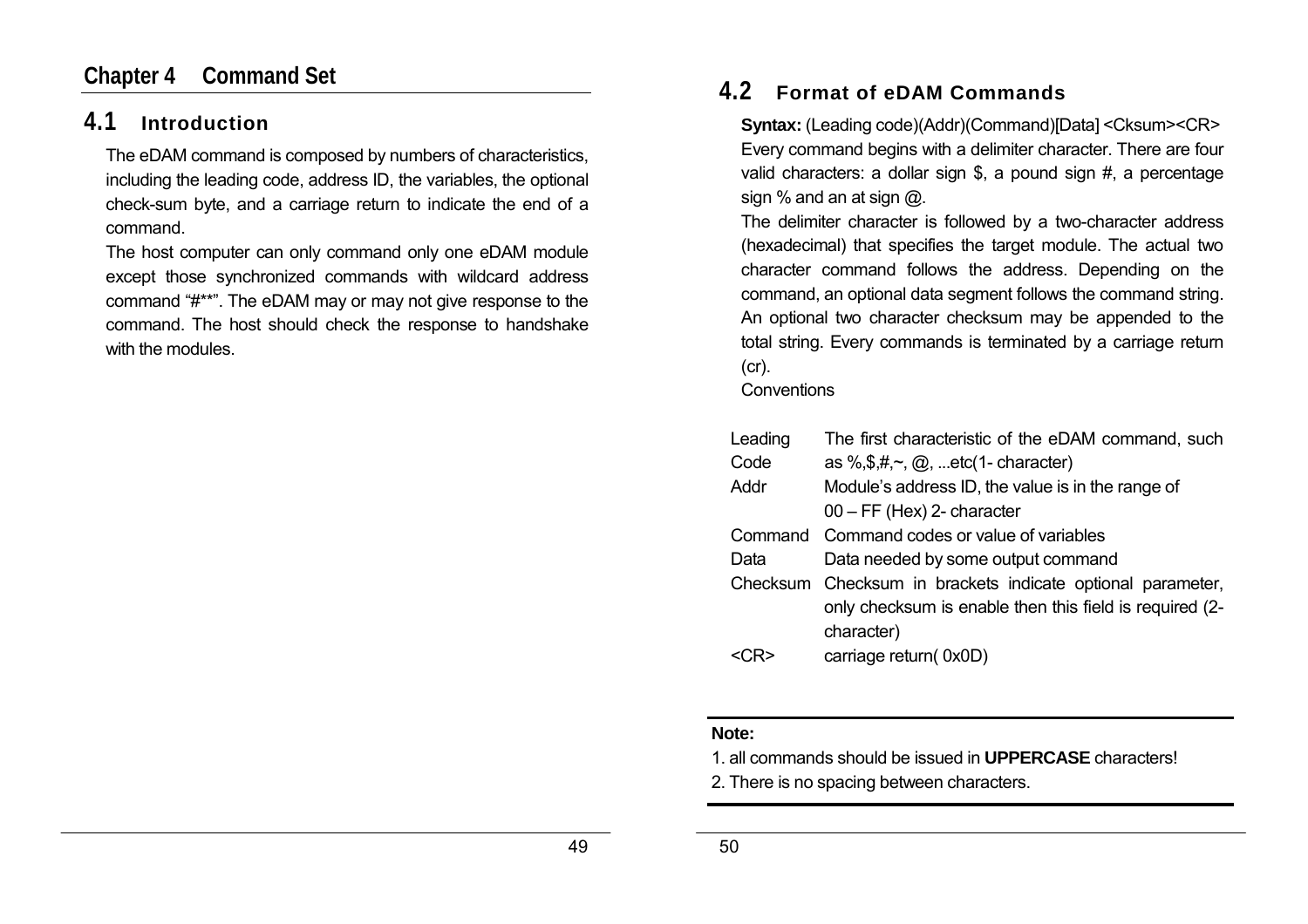### **Calculate Checksum:**

- 1. Calculate ASCII sum of all characters of command (or response) string except the character return(cr)
- 2. Mask the sum of string with 0ffh [Checksum]={(Leading code)+(addr)+(command)+[data]} MOD 0x100

### Example:

Command string : \$012(cr) Sum of string='\$'+'0'+'1'+'2'=24h+30h+31h+32h=B7h The checksum is B7h, and [CHK]="B7" Command string with checksum=\$012B7(cr)

Response string : !01400600(cr)

Sum of string='!'+'0'+'1'+'4'+'0'+'0'+'6'+'0'+'0' =21h+30h+31h+34h+30h+30h+36h+30h+30h=1ACh The checksum is ACh, and [CHK]="AC" Response string with checksum=!01400600AC(cr)

### **4.3 Response of Commands**

The response message depends on eDAM command. The response is also composed with several characteristics, including leading code, variables, and carriage return for ending. There are two kinds of leading code for response message, "!" or ">" means valid command

and "?" means invalid. By checking the response message, user can monitor the command is valid or invalid.

But under the following conditions, there will have no response message.

- The specified address ID is not exist.
- **Syntax error.**
- **EXECOMMUNICATION ETTOP**
- Some special commands does not have response.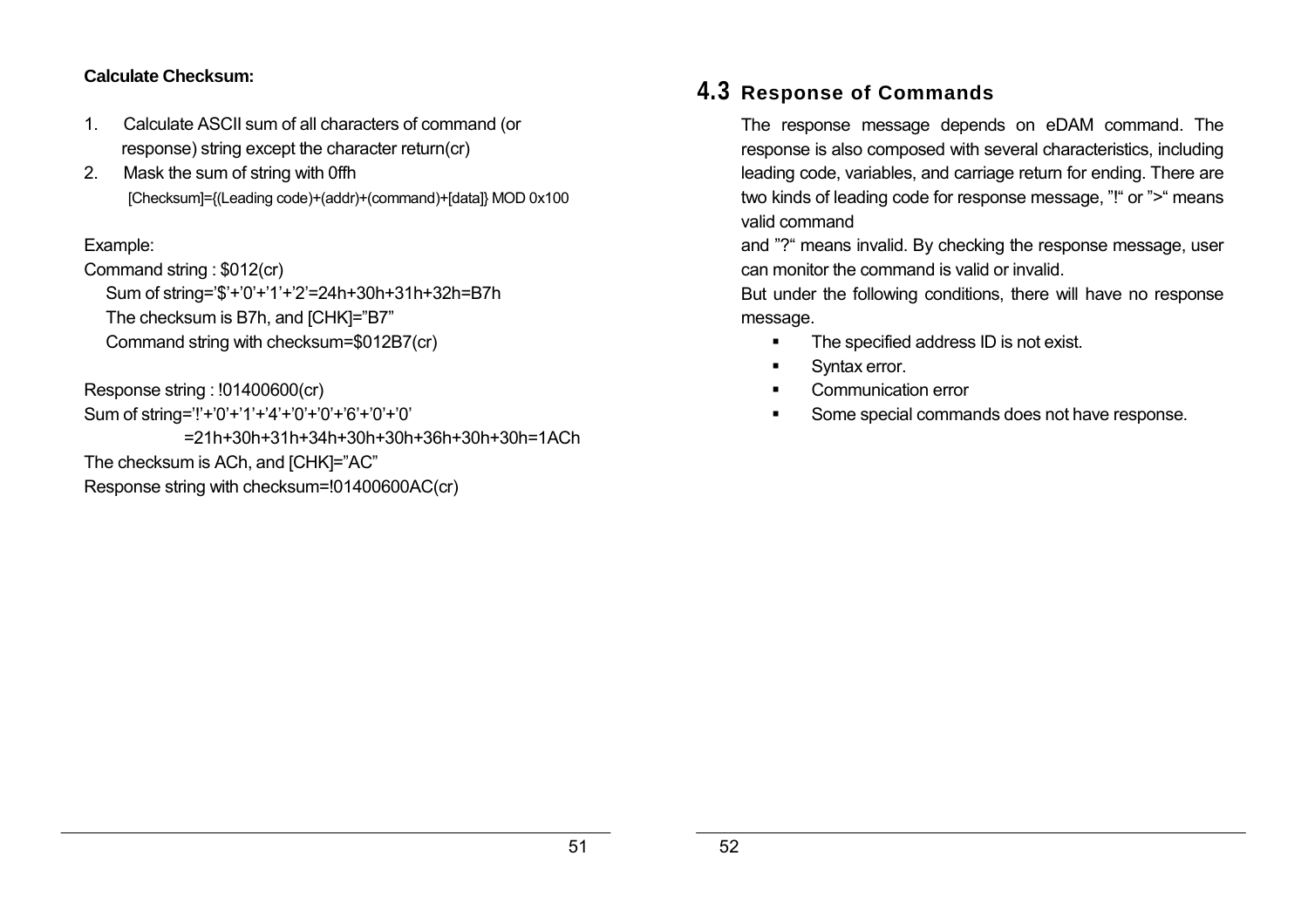### **4.4 Table of Command sets**

### **eDAM Special commands**

| Command                           | <b>Syntax</b>         | <b>Modules</b>                                                 |  |  |  |  |  |  |
|-----------------------------------|-----------------------|----------------------------------------------------------------|--|--|--|--|--|--|
|                                   | eDAM Special commands |                                                                |  |  |  |  |  |  |
| Reset module                      | \$AARS[CHK](cr)       | All eDAM modules                                               |  |  |  |  |  |  |
| Set compatible<br>to other brand  | ~AA2X01V[CHK](cr)     | All eDAM moudles                                               |  |  |  |  |  |  |
| Read current<br>brand setting     | ~AA2X02[CHK](cr)      | All eDAM modules                                               |  |  |  |  |  |  |
| Set module<br>LED on/off          | !AA2X03IO[CHK](cr)    | 8041,8042,8043,8044,8050,8052<br>8053,8060,8063,8065,8066,8067 |  |  |  |  |  |  |
| Read module<br><b>LED</b> setting | !AA2X03[CHK](cr)      | 8041.8042.8043.8044.8050.8052<br>8053,8060,8063,8065,8066,8067 |  |  |  |  |  |  |

### **General Commands**

| Command                   | <b>Syntax</b>        | <b>Modules</b>   |  |  |  |  |  |
|---------------------------|----------------------|------------------|--|--|--|--|--|
| <b>General Commands</b>   |                      |                  |  |  |  |  |  |
| Set Configuration         | %AANNTTCCFF[CHK](cr) | All eDAM modules |  |  |  |  |  |
| <b>Read Configuration</b> | \$AA2[CHK](cr)       | All eDAM modules |  |  |  |  |  |
| Set Module Name           | $~\sim$ AAO[CHK](cr) | All eDAM modules |  |  |  |  |  |
| Read Module Name          | \$AAM[CHK](cr)       | All eDAM modules |  |  |  |  |  |
| Read Firmware Version     | \$AAF[CHK](cr)       | All eDAM modules |  |  |  |  |  |
| reset status<br>Read      | \$AA5[CHK](cr)       | All eDAM modules |  |  |  |  |  |

### **Function Commands**

| Command                    | <b>Syntax</b>            | <b>Modules</b>                 |  |  |
|----------------------------|--------------------------|--------------------------------|--|--|
|                            | <b>Function Commands</b> |                                |  |  |
| Synchronized               | #**[CHK](cr)             | 8041,8044,8050,8052,8053,8060, |  |  |
| Sampling                   |                          | 8063,8065                      |  |  |
| Read Synchronized          | \$AA4[CHK](cr)           | 8041,8044,8050,8052,8053,8060, |  |  |
| Data                       |                          | 8063,8065                      |  |  |
|                            |                          | 8042,8043,8044,8050,8060,8063, |  |  |
| <b>Digital Output</b>      | #AAPPDD[CHK](cr)         | 8065,8066,8067                 |  |  |
| Read Digital Input         |                          | 8041,8044,8050,8052,8053,8060, |  |  |
| Counter                    | #AAN[CHK](cr)            | 8063,8065                      |  |  |
| Read Digital I/O           |                          | 8041,8044,8050,8052,8053,8060, |  |  |
| status                     | \$AA6[CHK](cr)           | 8063,8065                      |  |  |
| <b>Clear Latched</b>       |                          | 8041,8044,8050,8052,8053,8060, |  |  |
| Digital Input              | \$AAC[CHK](cr)           | 8063,8065                      |  |  |
| <b>Clear Digital Input</b> |                          | 8041,8044,8050,8052,8053,8060, |  |  |
| Counter                    | \$AACN[CHK](cr)          | 8063,8065                      |  |  |
| Read Latched               |                          | 8041,8044,8050,8052,8053,8060, |  |  |
| Digital Input              | \$AALS[CHK](cr)          | 8063,8065                      |  |  |
| Read Digital<br>Input      |                          | 8041,8044,8050,8052,8053,8060, |  |  |
| /Output status             | @AA[CHK](cr)             | 8063,8065                      |  |  |
|                            |                          | 8042,8043,8044,8050,8060,8063, |  |  |
| Set Digital Output         | @AA(data)[CHK](cr)       | 8065,8066,8067                 |  |  |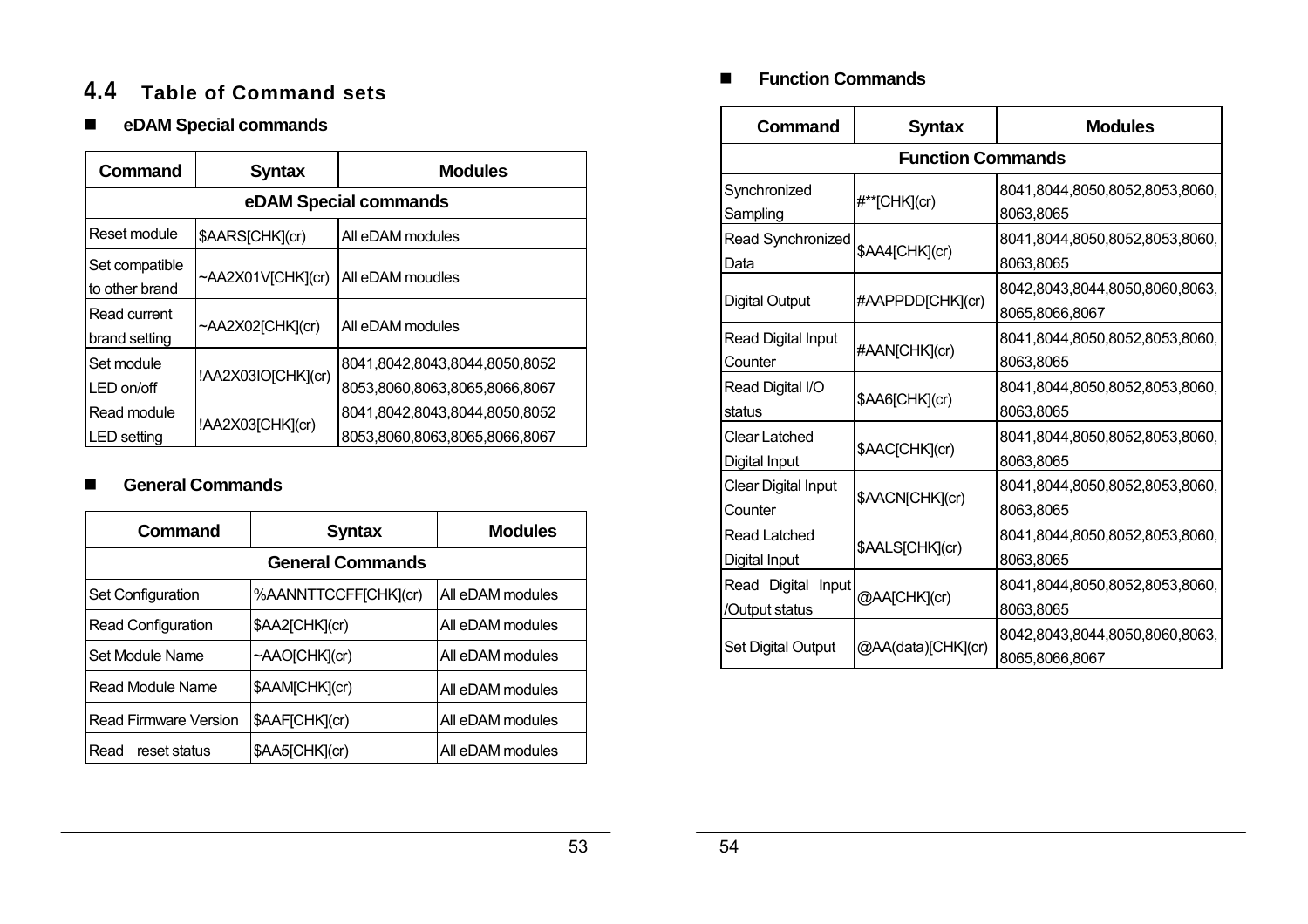# **4.5 Reset module**

| Modules:     |           | All eDAM modules                |  |  |  |  |
|--------------|-----------|---------------------------------|--|--|--|--|
| Description: |           | Reset all existing eDAM modules |  |  |  |  |
| Command:     |           | \$AARS[CHK](cr)                 |  |  |  |  |
|              | \$        | Command leading code            |  |  |  |  |
|              | AA        | Module address ID (00 to FF)    |  |  |  |  |
| Syntax:      | <b>RS</b> | Reset command                   |  |  |  |  |
|              |           | CHK Check sum                   |  |  |  |  |
|              | (c)       | Carriage return                 |  |  |  |  |
| Response:    |           | No response                     |  |  |  |  |
|              |           |                                 |  |  |  |  |
|              |           |                                 |  |  |  |  |
|              |           |                                 |  |  |  |  |
|              |           |                                 |  |  |  |  |

**Note:** Reset command will reset module to default settings. This command has no response from module

Example: Reset module with ID address is 02 Command: \$02RS(cr) Response: No response

# **4.6 Set brand compatible**

| Modules:     |                               | All eDAM modules |                                                                                                                                                                                                                                                                                                                                                                                      |  |  |  |  |
|--------------|-------------------------------|------------------|--------------------------------------------------------------------------------------------------------------------------------------------------------------------------------------------------------------------------------------------------------------------------------------------------------------------------------------------------------------------------------------|--|--|--|--|
| Description: | Set compatible to other brand |                  |                                                                                                                                                                                                                                                                                                                                                                                      |  |  |  |  |
| Command:     |                               |                  | ~AA2X01V[CHK](cr)                                                                                                                                                                                                                                                                                                                                                                    |  |  |  |  |
|              | ~                             |                  | Command leading code                                                                                                                                                                                                                                                                                                                                                                 |  |  |  |  |
|              | AA                            |                  | Module address ID (00 to FF)                                                                                                                                                                                                                                                                                                                                                         |  |  |  |  |
| Syntax:      | 2X                            |                  | eDAM exclusive code                                                                                                                                                                                                                                                                                                                                                                  |  |  |  |  |
|              | 01                            |                  | Set Compatible command.                                                                                                                                                                                                                                                                                                                                                              |  |  |  |  |
|              | V                             | Brand ID         | 0= eDAM, 1=ADAM                                                                                                                                                                                                                                                                                                                                                                      |  |  |  |  |
|              |                               |                  | 2=NuDAM, 3=I-7000                                                                                                                                                                                                                                                                                                                                                                    |  |  |  |  |
|              | <b>CHK</b>                    | Check sum        |                                                                                                                                                                                                                                                                                                                                                                                      |  |  |  |  |
|              | (c)                           | Carriage return  |                                                                                                                                                                                                                                                                                                                                                                                      |  |  |  |  |
|              |                               | !AA[CHK](cr)     | <b>Valid Command</b>                                                                                                                                                                                                                                                                                                                                                                 |  |  |  |  |
|              |                               | ?AA[CHK](cr)     | <b>Invalid Command</b>                                                                                                                                                                                                                                                                                                                                                               |  |  |  |  |
|              |                               |                  | Delimiter for valid command                                                                                                                                                                                                                                                                                                                                                          |  |  |  |  |
| Response:    | ?                             |                  | Delimiter for invalid command                                                                                                                                                                                                                                                                                                                                                        |  |  |  |  |
|              | AA                            |                  | Module address ID                                                                                                                                                                                                                                                                                                                                                                    |  |  |  |  |
|              | <b>CHK</b>                    | Check sum        |                                                                                                                                                                                                                                                                                                                                                                                      |  |  |  |  |
|              | (cr)                          |                  | Carriage return                                                                                                                                                                                                                                                                                                                                                                      |  |  |  |  |
|              |                               |                  | <b>Note:</b> Module will be set to default states after this command issued                                                                                                                                                                                                                                                                                                          |  |  |  |  |
|              |                               |                  | $\overline{a}$ $\overline{a}$ $\overline{a}$ $\overline{a}$ $\overline{a}$ $\overline{a}$ $\overline{a}$ $\overline{a}$ $\overline{a}$ $\overline{a}$ $\overline{a}$ $\overline{a}$ $\overline{a}$ $\overline{a}$ $\overline{a}$ $\overline{a}$ $\overline{a}$ $\overline{a}$ $\overline{a}$ $\overline{a}$ $\overline{a}$ $\overline{a}$ $\overline{a}$ $\overline{a}$ $\overline{$ |  |  |  |  |

**Note:** Module will be set to default states after this command issued Example: Set eDAM-8050 module with ID=02 to command .compatible with NuDAM-6050 Command: ~022X012(cr) Response: !02((cr) Example: Set eDAM-8050 module with ID=02 to command .compatible with I-7050 Command: ~022X013(cr) Response: !02(cr)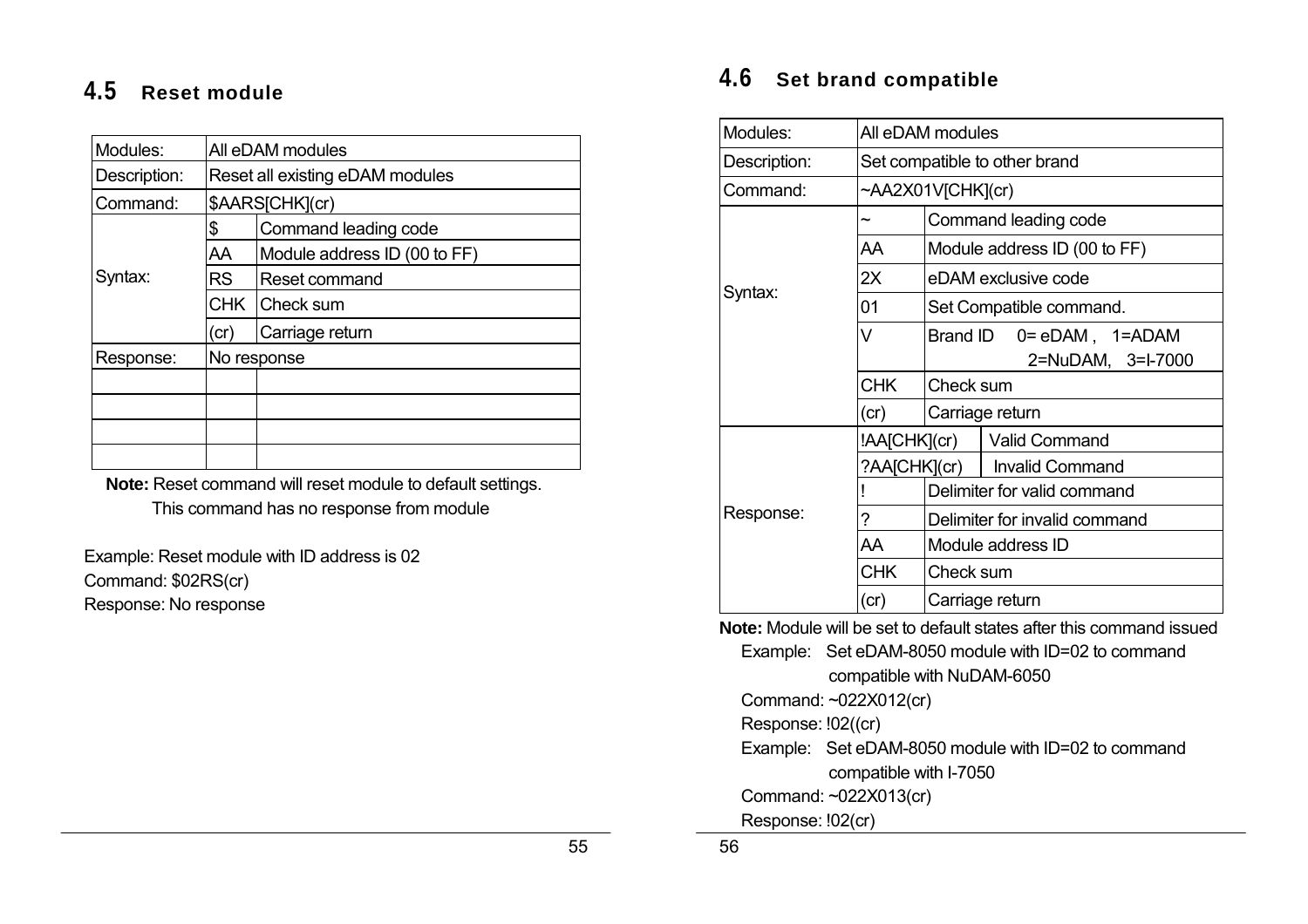# **4.7 Read current brand ID**

| Modules:     | All eDAM modules              |                               |                               |  |  |
|--------------|-------------------------------|-------------------------------|-------------------------------|--|--|
| Description: | Read current brand ID setting |                               |                               |  |  |
| Command:     |                               | ~AA2X02[CHK](cr)              |                               |  |  |
|              | ~                             |                               | Command leading code          |  |  |
|              | AA                            |                               | Module address ID (00 to FF)  |  |  |
| Syntax:      | 2X                            |                               | eDAM exclusive code           |  |  |
|              | 02                            |                               | Read Brand ID com             |  |  |
|              |                               | CHK Check sum                 |                               |  |  |
|              | (cr)                          | Carriage return               |                               |  |  |
|              |                               |                               | !AAV[CHK](cr)   Valid command |  |  |
|              | ?AA[CHK](cr)                  |                               | Invalid command               |  |  |
|              |                               | Delimiter for valid command   |                               |  |  |
| Response:    | ?                             | Delimiter for invalid command |                               |  |  |
|              | AA                            | Module address ID             |                               |  |  |
|              | V                             | <b>Brand ID</b>               |                               |  |  |
|              | <b>CHK</b>                    | Check sum                     |                               |  |  |
|              | (cr)                          | Carriage return               |                               |  |  |

Example: Read current brand ID of eDAM-8050 module with ID=02 Command: ~022X02(cr)

Response: !022((cr) (current module is compatible to NuDAM-6050

# **4.8 Set module LED on/off**

|                                                                                                                | Modules: All eDAM modules with LED display panel options |                                                                                                                                                |                                                                                                                       |  |  |
|----------------------------------------------------------------------------------------------------------------|----------------------------------------------------------|------------------------------------------------------------------------------------------------------------------------------------------------|-----------------------------------------------------------------------------------------------------------------------|--|--|
|                                                                                                                |                                                          | Description: Set eDAM module LED on/off                                                                                                        |                                                                                                                       |  |  |
| Command:                                                                                                       |                                                          | $~\sim$ AA2X03IO[CHK](cr)                                                                                                                      |                                                                                                                       |  |  |
|                                                                                                                |                                                          |                                                                                                                                                | Command leading code                                                                                                  |  |  |
|                                                                                                                | AA                                                       |                                                                                                                                                | Module address ID (00 to FF)                                                                                          |  |  |
|                                                                                                                | 2X                                                       | eDAM exclusive code                                                                                                                            |                                                                                                                       |  |  |
|                                                                                                                | 03                                                       |                                                                                                                                                | status LED control command.                                                                                           |  |  |
| Syntax:                                                                                                        |                                                          |                                                                                                                                                | Input status LED control<br>1=Turn-on input status LED, when input high<br>0=Turn-on input status LED, when input low |  |  |
|                                                                                                                | O                                                        | Output status LED control<br>1=Turn-on output status LED, when output<br>active high<br>0=Turn-on output status LED, when output<br>active low |                                                                                                                       |  |  |
|                                                                                                                |                                                          | CHK Check sum                                                                                                                                  |                                                                                                                       |  |  |
|                                                                                                                | (cr)                                                     | Carriage return                                                                                                                                |                                                                                                                       |  |  |
|                                                                                                                |                                                          | !AA[CHK](cr)                                                                                                                                   | Valid command                                                                                                         |  |  |
|                                                                                                                |                                                          | ?AA[CHK](cr)                                                                                                                                   | Invalid command                                                                                                       |  |  |
| Response:                                                                                                      |                                                          |                                                                                                                                                | Delimiter for valid command                                                                                           |  |  |
|                                                                                                                | ?                                                        |                                                                                                                                                | Delimiter for invalid command                                                                                         |  |  |
|                                                                                                                | AA                                                       | Module address ID                                                                                                                              |                                                                                                                       |  |  |
|                                                                                                                |                                                          | CHK Check sum                                                                                                                                  |                                                                                                                       |  |  |
|                                                                                                                | (cr)                                                     | Carriage return                                                                                                                                |                                                                                                                       |  |  |
| Example: Set module with ID=02 to turn-on the LED when<br>relative input channels are high and output channels |                                                          |                                                                                                                                                |                                                                                                                       |  |  |
| are active                                                                                                     |                                                          |                                                                                                                                                |                                                                                                                       |  |  |

Command: ~022X0311(cr)

Response: !02((cr)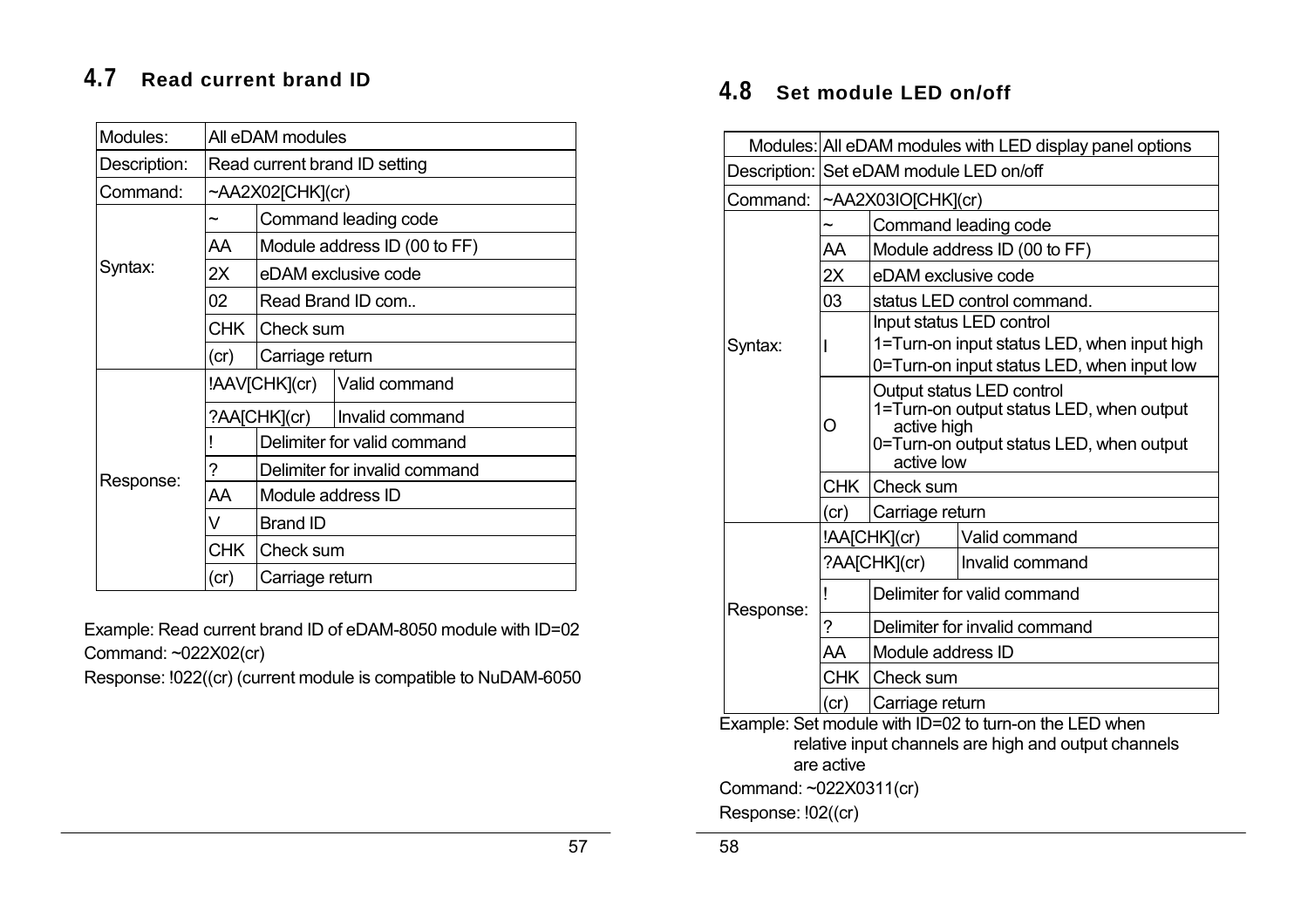# **4.9 Read LED control settings**

| Modules:     |                                  | All eDAM modules with LED display panel options |                                |  |  |  |
|--------------|----------------------------------|-------------------------------------------------|--------------------------------|--|--|--|
| Description: | Read status LED control settings |                                                 |                                |  |  |  |
| Command:     |                                  |                                                 | ~AA2X03[CHK](cr)               |  |  |  |
|              | $\tilde{\phantom{a}}$            |                                                 | Command leading code           |  |  |  |
|              | AA                               | Module address ID (00 to FF)                    |                                |  |  |  |
| Syntax:      | 2X                               |                                                 | eDAM exclusive code            |  |  |  |
|              | 03                               |                                                 | Read LED setting command.      |  |  |  |
|              |                                  | CHK Check sum                                   |                                |  |  |  |
|              | (cr)                             | Carriage return                                 |                                |  |  |  |
|              |                                  |                                                 | !AAIO[CHK](cr) Valid command   |  |  |  |
|              |                                  |                                                 | ?AA[CHK](cr)   Invalid command |  |  |  |
|              |                                  | Delimiter for valid command                     |                                |  |  |  |
|              | ?                                | Delimiter for invalid command                   |                                |  |  |  |
| Response:    | AA                               | Module address ID                               |                                |  |  |  |
|              |                                  | Input status LED setting (see 4.8)              |                                |  |  |  |
|              | O                                | Output status LED setting (see 4.8)             |                                |  |  |  |
|              | <b>CHK</b>                       | <b>Check sum</b>                                |                                |  |  |  |
|              | (cr)                             | Carriage return                                 |                                |  |  |  |

Example: Read LED control settings of module with ID=02

Command: ~022X03(cr)

Response: !0210((cr)

Input LED will turn-on when input channels are high and output LED will turn-on when output channels are low

### **4.10 Set Module configuration**

| Modules:     | All eDAM modules |                                     |                                |  |  |  |
|--------------|------------------|-------------------------------------|--------------------------------|--|--|--|
| Description: |                  | Set module configuration            |                                |  |  |  |
| Command:     |                  |                                     | %AANNTTCCFF[CHK](cr)           |  |  |  |
|              | %                |                                     | Command leading code           |  |  |  |
|              | AA               |                                     | Module address ID (00 to FF)   |  |  |  |
|              | <b>NN</b>        |                                     | New eDAM address ID (00 to FF) |  |  |  |
| Syntax:      | TT               |                                     | Type =40 for DIO module        |  |  |  |
|              | <b>CC</b>        | Set new baud rate of module (See *) |                                |  |  |  |
|              | FF               | Data format (See **)                |                                |  |  |  |
|              | <b>CHK</b>       |                                     | Check sum                      |  |  |  |
|              | (cr)             | Carriage return                     |                                |  |  |  |
|              |                  | !AA[CHK](cr)                        | Valid command                  |  |  |  |
|              |                  |                                     | ?AA[CHK](cr)   Invalid command |  |  |  |
| Response:    |                  | Delimiter for valid command         |                                |  |  |  |
|              | ?                | Delimiter for invalid command       |                                |  |  |  |
|              | AA               | New Module address ID               |                                |  |  |  |
|              | <b>CHK</b>       | Check sum                           |                                |  |  |  |
|              | (c)              | Carriage return                     |                                |  |  |  |

#### **\* :**Baud Rate settings (CC)

| <b>Code</b>                   | 03 | 04 | 05   | 06   |  | 08 | 09 | 0Α                             |
|-------------------------------|----|----|------|------|--|----|----|--------------------------------|
| Baud rate   1200   2400       |    |    | 4800 | 9600 |  |    |    | 19200   38400   57600   115200 |
| **: Data format settings (FF) |    |    |      |      |  |    |    |                                |

Bit7: Input counter update direction: 1=Falling edge, 0=rising edge

(see 4.13)

Bit6:Checksum 1=Enable, 0=disable

Bit5~bit0: reserved must be 0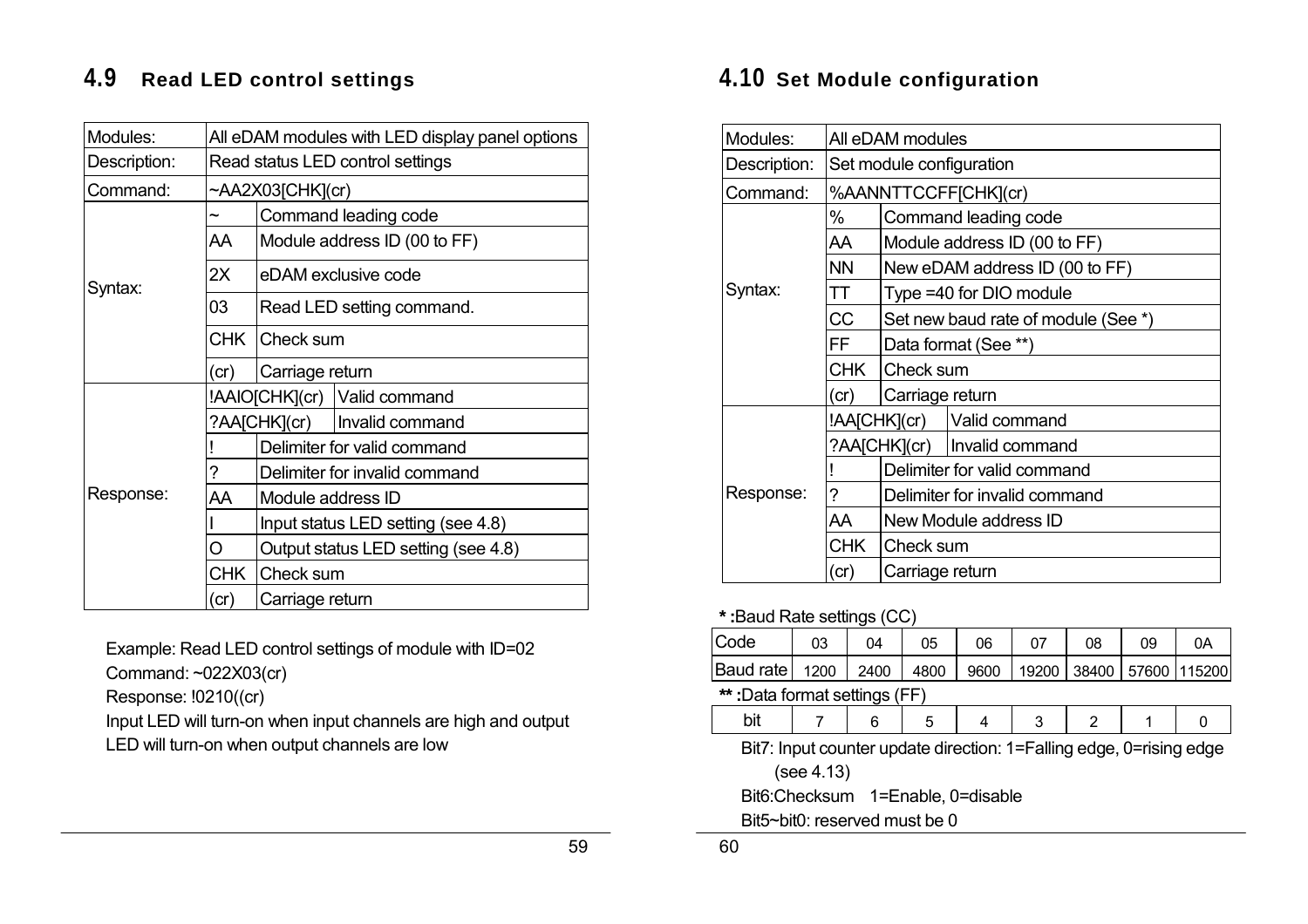#### **Note:**

*It's needed to short the INIT\* pin to ground while changing baud rate and/or enable/disable checksum (see following examples)* 

Example: Change ID address from 01 to 03 (Assume current baud rate is 9600 and checksum disabled)

Command: %0103400600(cr)

Response: !03(cr)

response new module ID address 03 (change ID address only)

Example: Change baud rate from 9600 to 19200(Assume current ID is 03, baud rate is 9600, and checksum disabled).

Because that the baud rate is changed from 9600 to 19200, the following procedures should be done before sending this command

- 1. Power off the module
- 2. Short INIT\* pin to GROUND (see Appendix A)
- 3. Power on the module
- 4. send command string Command: %0003400700(cr) Response: !03(cr) response module ID address 03
- 5. Power off module
- 6. Open INIT\* pin
- 7. Power on module again ( Baud rate changed to 19200)

Example: Enable checksum(Assume current ID is 03, baud rate is 9600 and checksum disabled).

Because that the checksum is changed from disable to enable, the following procedures should be done before sending this command

- 1. Power off the module
- 2. Short INIT\* pin to GROUND (see Appendix A)
- 3. Power on the module
- 4. send command string Command: %0003400640(cr) Response: !03(cr) response module ID address 03
- 5. Power off module
- 6. Open INIT\* pin
- 7. Power on module again (checksum enabled)
- Example: Change baud rate from 9600 to 19200 and enable checksum (Assume current ID is 03, baud rate is 9600 and checksum disabled).

Because that both the baud rate and checksum is changed , the following procedures should be done before sending this command

- 1. Power off the module
- 2. Short INIT\* pin to GROUND (see Appendix A)
- 3. Power on the module
- 4. send command string Command: %0003400740(cr) Response: !03(cr) response module ID address 03
- 5. Power off module
- 6. Open INIT\* pin
- 7. Power on module again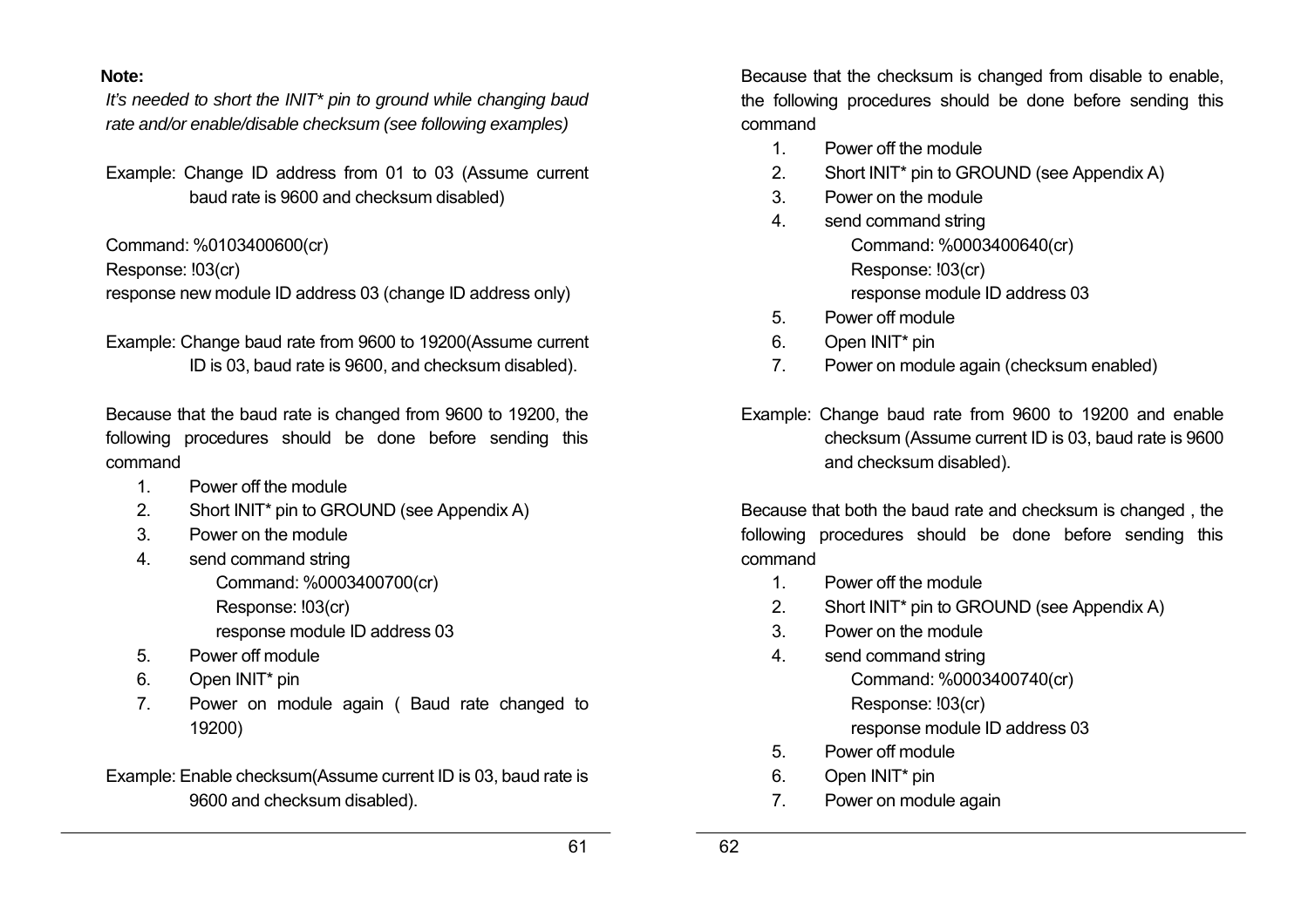( Baud rate changed to 19200 and checksum enabled) *It is recommended to use the setup utility to configure the module (see section 3.8 and 3.9)* 

# **4.11 Synchronized Sampling**

| Modules:  | For eDAM modules involving digital input channel                                                |                                                                 |  |
|-----------|-------------------------------------------------------------------------------------------------|-----------------------------------------------------------------|--|
|           |                                                                                                 | Description: Synchronize all modules to sample input values and |  |
|           |                                                                                                 | store the values in the module's register at the same           |  |
|           |                                                                                                 | time and use "Read Synchronized Data" command to                |  |
|           |                                                                                                 | read the data and process it one by one.                        |  |
| Command:  | $\mid \neq^*$ [CHK](cr)                                                                         |                                                                 |  |
|           | #<br>Command leading code<br>$\star\star$<br>Synchronized Sampling command<br>Check sum<br>CHK. |                                                                 |  |
| Syntax:   |                                                                                                 |                                                                 |  |
|           |                                                                                                 |                                                                 |  |
|           | Carriage return<br>(cr)                                                                         |                                                                 |  |
| Response: | No response                                                                                     |                                                                 |  |

Example :

command: #\*\*<CR>

Synchronized sampling command has no response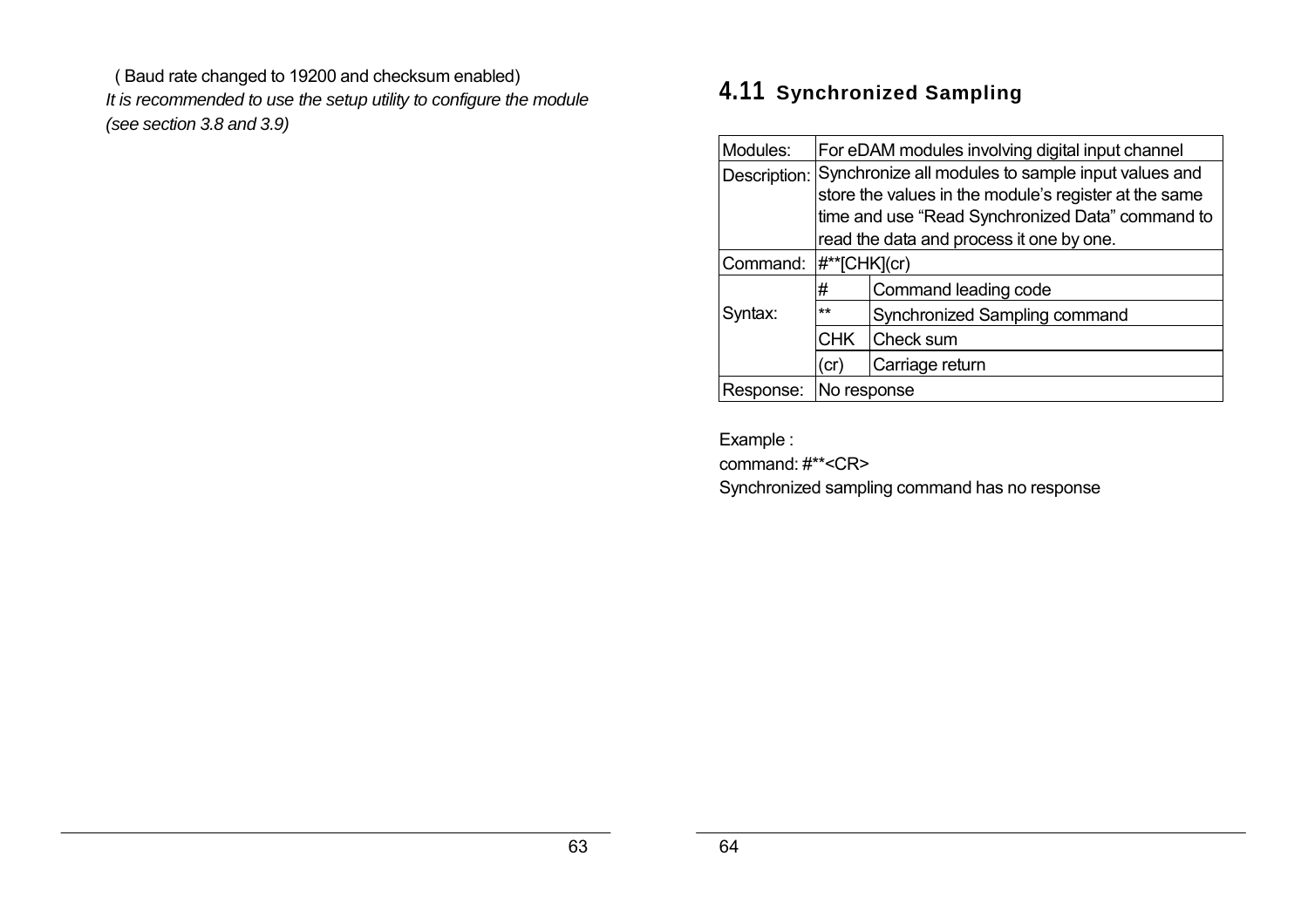# **4.12 Set Digital output channel**

| Modules:  | For eDAM modules involving digital output channel |                               |                                            |  |
|-----------|---------------------------------------------------|-------------------------------|--------------------------------------------|--|
|           | Description: Set digital output channels          |                               |                                            |  |
| Command:  | #AAPPDD[CHK](cr)                                  |                               |                                            |  |
|           | #                                                 |                               | Command leading code                       |  |
|           | AA                                                |                               | Module address ID (00 to FF)               |  |
| Syntax:   | PP                                                |                               | Output command type                        |  |
|           | DD                                                |                               | Output data                                |  |
|           | <b>CHK</b>                                        | Check sum                     |                                            |  |
|           | (c)                                               | Carriage return               |                                            |  |
|           | >[CHK](cr)                                        |                               | Valid command                              |  |
|           | ?[CHK](cr)                                        |                               | Invalid command                            |  |
|           | !(CHK](cr)                                        |                               | Ignored command                            |  |
|           | >                                                 | Delimiter for valid command   |                                            |  |
| Response: | ?                                                 | Delimiter for invalid command |                                            |  |
|           |                                                   |                               | Delimiter for ignore command (The watchdog |  |
|           |                                                   | timeout status is set)        |                                            |  |
|           | <b>CHK</b>                                        |                               | Check sum                                  |  |
|           | Carriage return<br>(cr)                           |                               |                                            |  |

PP=00,0A – Multi-channel output and DD=low byte data (DO0~DO7)

PP=0B – Multi-channel output and DD=high byte data (DO8~DO15)

- PP=1C,AC Single channel output and C=low byte channel Number (0~7), and DD=output data
- PP=BC Single channel output and C=High byte channel Number (*C=0 –channel 8, C=1 –channel 9,……, C=7 – channel 15*) , and DD=0 to reset channel, DD=1 to set channel

Also see *Set digital output command* (refer to 4.24 )

### **Example1:**

Command: #01000F<cr> AA=01 - address ID

PP=00 - Multi-channel output and output to low byte (DO0~DO7) DD=0F – Set DO0~DO3 to "1" and DO4~DO7 to "0" <cr> carriage return Response : >(cr)

### **Example2:**

Command: #010B20<cr> AA=01 - address ID PP=0B - Multi-channel output and output to high byte (DO8~DO15) DD=20 - Set DO8~DO13 to "0" and DO14~DO15 to "1" <cr> carriage return Response : >(cr)

### **Example3:**

Command: #011300<cr> AA=01 - address ID PP=13 - Single-channel output and channel number=3 DD=00 - Set DO3 to "0" <cr> carriage return Response : >(cr)

### **Example4:**

Command: #01B301<cr> AA=01 - address ID PP=13 - Single-channel output and high byte channel number=3 DD=01 - Set DO11 to "1" <cr> carriage return Response : >(cr)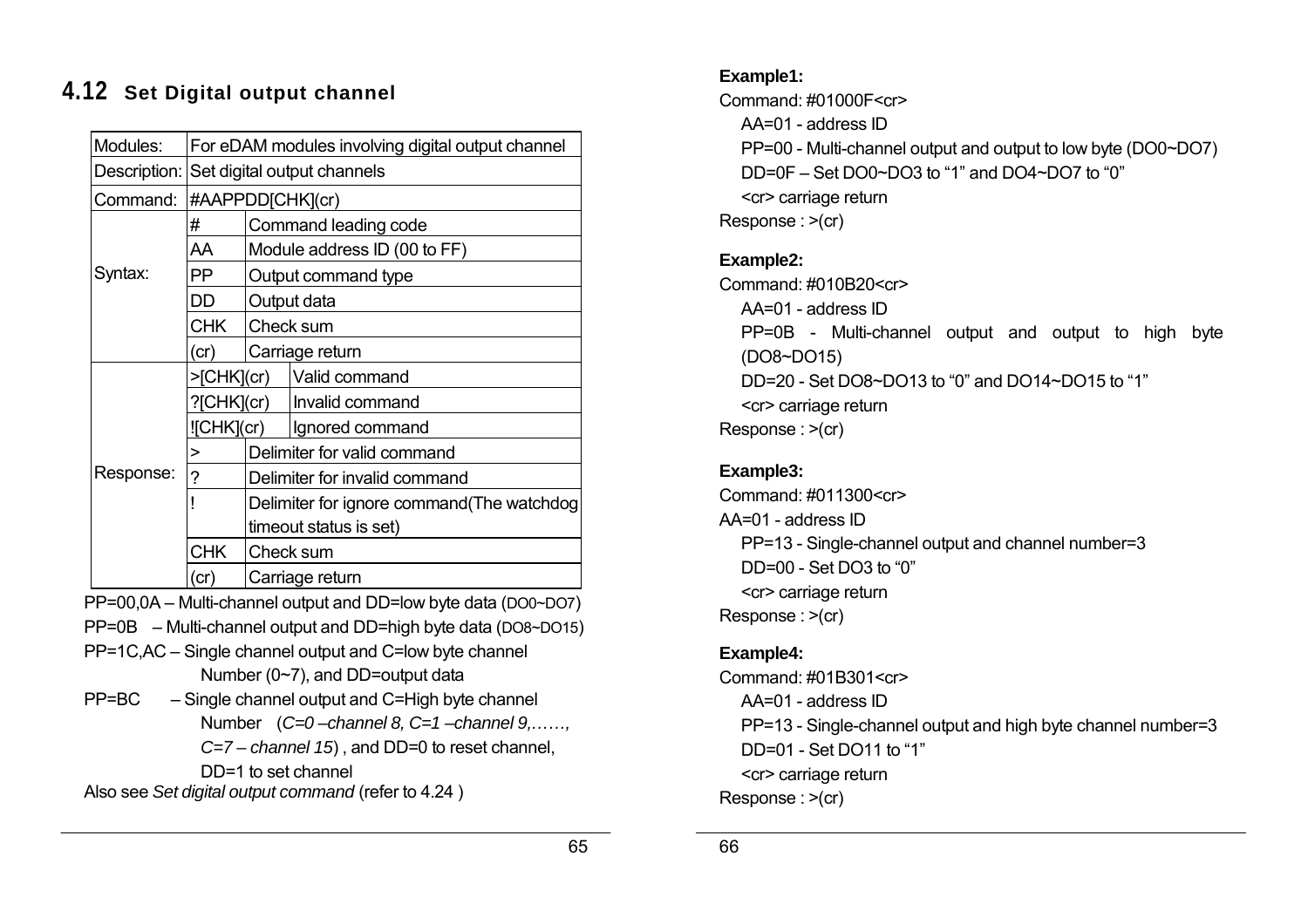# **4.13 Read Digital input counter**

| Modules:  | For eDAM modules involving digital input channel |                                        |                                    |  |
|-----------|--------------------------------------------------|----------------------------------------|------------------------------------|--|
|           | Description: Read Digital input counter value    |                                        |                                    |  |
| Command:  | #AAN[CHK](cr)                                    |                                        |                                    |  |
|           | #                                                | Command leading code                   |                                    |  |
| Syntax:   | AA                                               |                                        | Module address ID (00 to FF)       |  |
|           | N                                                |                                        | Digital input channel number (0~F) |  |
|           | <b>CHK</b>                                       | Check sum                              |                                    |  |
|           | (cr)                                             | Carriage return                        |                                    |  |
|           |                                                  | !AADDDDD[CHK](cr)                      | Valid command                      |  |
|           | ? AA[CHK](cr)                                    |                                        | Invalid command                    |  |
|           |                                                  | Delimiter for valid command            |                                    |  |
| Response: | ?                                                | Delimiter for invalid command          |                                    |  |
|           | AA                                               | Module address ID                      |                                    |  |
|           | DDDDD                                            | Counter value in decimal (00000~65535) |                                    |  |
|           | <b>CHK</b>                                       | Check sum                              |                                    |  |
|           | (cr)                                             | Carriage return                        |                                    |  |

### **Example: Read counter value of channel 5**

Command: #025(cr)

Response: !0200012(cr)

Read counter value of digital input channel 5 is 12

Ref. command: Sec 4.21 \$AACN

# **4.14 Read Configuration**

| <b>Modules:</b>              | For eDAM modules              |                                  |                                   |  |  |
|------------------------------|-------------------------------|----------------------------------|-----------------------------------|--|--|
| <b>Description:</b>          | Read module configuration     |                                  |                                   |  |  |
| <b>Command:</b>              | \$AA2[CHK](cr)                |                                  |                                   |  |  |
|                              | \$                            | Command leading code             |                                   |  |  |
| Syntax:                      | AA                            | Module address ID (00 to FF)     |                                   |  |  |
|                              | $\overline{2}$                |                                  | Command for reading configuration |  |  |
|                              |                               | CHK Check sum                    |                                   |  |  |
|                              | (cr)                          | Carriage return                  |                                   |  |  |
|                              |                               | !AATTBBFF[CHK](cr)               | Valid command                     |  |  |
|                              |                               | ?AA[CHK](cr)                     | Invalid command                   |  |  |
|                              | Ţ                             | Delimiter for valid command      |                                   |  |  |
|                              | ?                             | Delimiter for invalid command    |                                   |  |  |
| <b>Response:</b>             | AA                            | Module address ID                |                                   |  |  |
|                              | TT                            | Module type(=40 for DIO modules) |                                   |  |  |
|                              | <b>BB</b>                     | <b>Baud</b> rate                 |                                   |  |  |
|                              | FF                            | Configuration value (see *)      |                                   |  |  |
|                              |                               | CHK Check sum                    |                                   |  |  |
|                              | (cr)                          | Carriage return                  |                                   |  |  |
| *: Configuration value (FF): |                               |                                  |                                   |  |  |
| bit $7$ :                    | Counter update direction:     |                                  |                                   |  |  |
|                              | 0=Falling edge, 1=Rising edge |                                  |                                   |  |  |
| bit $6:$                     | Checksum: 1=enable, 0=disable |                                  |                                   |  |  |
| bit $5$ ~bit $3$ :           | always 0                      |                                  |                                   |  |  |
| bit $2$ ~bit 0:              | =000 for eDAM-8050            |                                  |                                   |  |  |
|                              |                               | =001 for eDAM-8060               |                                   |  |  |
|                              |                               | =010 for eDAM-8052               |                                   |  |  |
|                              |                               | =011 for eDAM-8053               |                                   |  |  |
|                              |                               |                                  |                                   |  |  |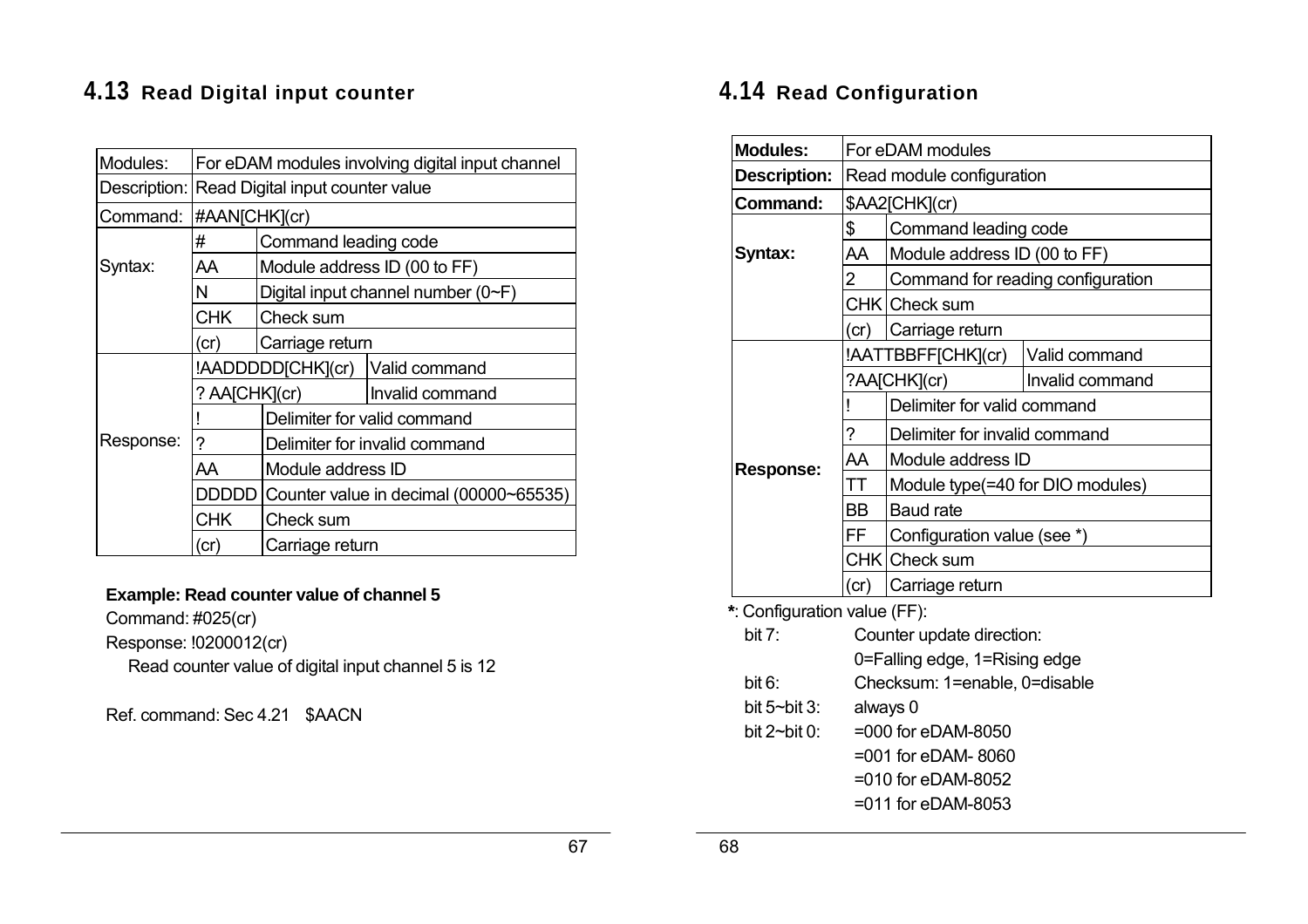#### **Example: Read configuration of module with ID address=05**

Command: \$052(cr) Response: !05400600(cr)

Read address ID=05 module configuration

40=DIO module

06=9600 baud rate

00=no checksum, Module number=eDAM-8050

### **Example: Read configuration of module with ID address=06**

Command: \$062(cr) Response: !06400641(cr)

Read address ID=06 module configuration

40=DIO module

06=9600 baud rate

41= checksum enable, Module number=eDAM-8060

### **4.15 Read Synchronized data**

| <b>Modules:</b>     | For eDAM modules involving digital input channel |                               |                                              |  |
|---------------------|--------------------------------------------------|-------------------------------|----------------------------------------------|--|
| <b>Description:</b> | Read synchronized data                           |                               |                                              |  |
| Command:            |                                                  | \$AA4[CHK](cr)                |                                              |  |
|                     | \$                                               | Command leading code          |                                              |  |
| Syntax:             | AA                                               | Module address ID (00 to FF)  |                                              |  |
|                     | 4                                                |                               | Command for reading synch. data              |  |
|                     |                                                  | CHK Check sum                 |                                              |  |
|                     | (cr)                                             | Carriage return               |                                              |  |
|                     |                                                  | !SHHLL00[CHK](cr)             | Valid command                                |  |
|                     |                                                  | ? AA[CHK](cr)                 | Invalid command                              |  |
|                     |                                                  | Delimiter for valid command   |                                              |  |
|                     | ?                                                | Delimiter for invalid command |                                              |  |
| <b>Response:</b>    | S                                                |                               | Data status, S=1 first read, S=0 been readed |  |
| (see Note)          | HH                                               |                               | First data byte(D8~D15) (2 characters)       |  |
|                     | LL                                               |                               | Second data byte(D0~D7) (2 characters)       |  |
|                     | $00\,$                                           | Always be 00                  |                                              |  |
|                     |                                                  | CHK Check sum                 |                                              |  |
| <b>Nato:</b>        | (c)                                              | Carriage return               |                                              |  |

#### **Note:**

eDAM8041 response :**!(Status)(DataInH)(DataInL)00<cr>**  eDAM8042 response :**!(Status)(DataOutH)(DataOutL)00<cr>**  eDAM8043 response :**!(Status)(DataOutH)(DataOutL)00<cr>**  eDAM8044 response :**!(Status)(DataOut)(DataIn)00<cr>**  eDAM8050 response :**!(Status)(DataOut)(DataIn)00<cr>**  eDAM8052 response :**!(Status)(DataIn)0000<cr>**  eDAM8053 response :**!(Status)(DataInH)(DataInL)00<cr>**  eDAM8060 response :**!(Status)(DataOut)(DataIn)00<cr>** eDAM8063x response :**!(Status)(DataOut)(DataIn)00<cr>** eDAM8065x response :**!(Status)(DataOut)(DataIn)00<cr>**  eDAM8066/67 response :**!(Status)(DataOut)0000<cr>**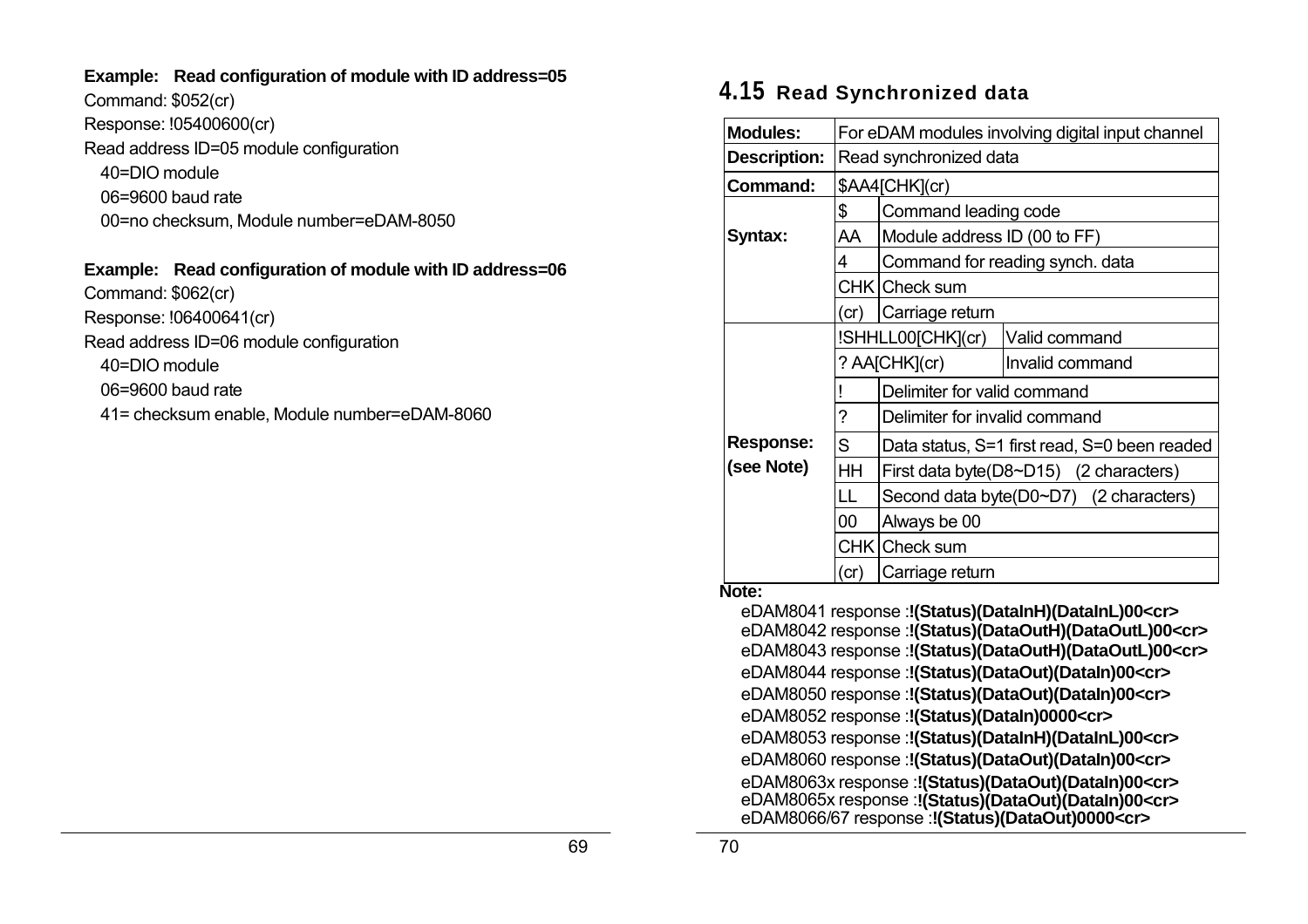### **Example1: Read Synchronized data from eDAM8053 (ID=05)**

Command: \$054(cr)

Response: !1097800(cr)

Read synchronized data from address ID=05 module

S=1 – first read

synchronized data=0978 ( D8~15=09H, D0~7=78H)

# **4.16 Read reset status**

| Modules:            | For eDAM modules  |                                        |                                  |  |
|---------------------|-------------------|----------------------------------------|----------------------------------|--|
| <b>Description:</b> | Read reset status |                                        |                                  |  |
| Command:            |                   | \$AA5[CHK](cr)                         |                                  |  |
|                     | \$                |                                        | Command leading code             |  |
| Syntax:             | AA                |                                        | Module address ID (00 to FF)     |  |
|                     | 5                 |                                        | Command for reading reset status |  |
|                     | CHK   Check sum   |                                        |                                  |  |
|                     | (cr)              | Carriage return                        |                                  |  |
|                     |                   |                                        | !AAS[CHK](cr)   Valid command    |  |
|                     |                   |                                        | ?AA[CHK](cr)   Invalid command   |  |
|                     |                   |                                        | Delimiter for valid command      |  |
| <b>Response:</b>    | ?                 | Delimiter for invalid command          |                                  |  |
|                     | S                 | S=1 has been reset, S=0 not been reset |                                  |  |
|                     |                   | CHK   Check sum                        |                                  |  |
|                     | (cr)              | Carriage return                        |                                  |  |

### **Example1: read digital input data from eDAM8053 (ID=03)**

Command: \$035(cr)

Response: !031(cr)

Read reset status from address ID=03 module

(S=1 module has been reset)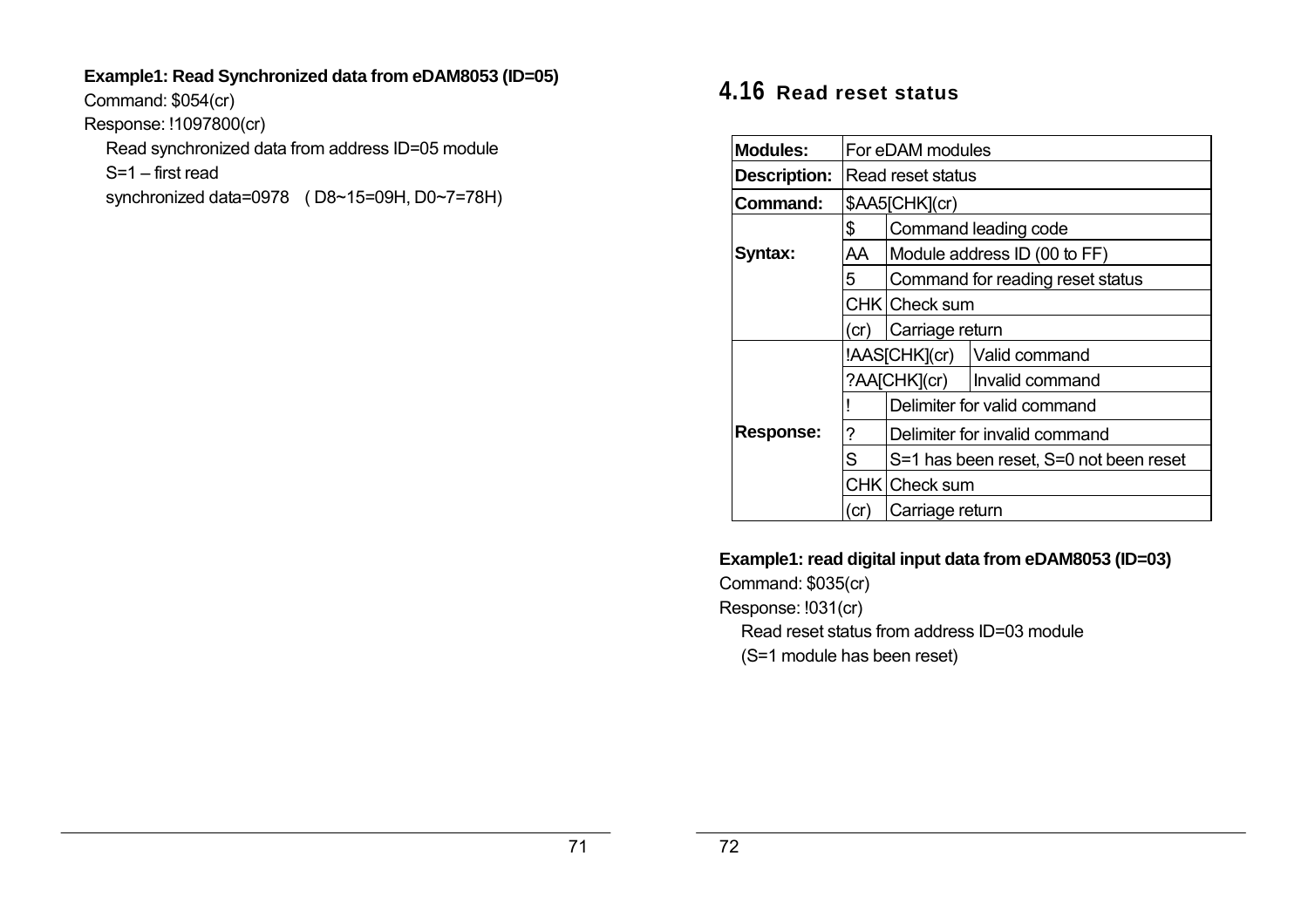# **4.17 Read digital I/O status**

| <b>Modules:</b>     | For eDAM DIO modules                                                                   |                                    |                                        |  |
|---------------------|----------------------------------------------------------------------------------------|------------------------------------|----------------------------------------|--|
| <b>Description:</b> | Read the digital input channel value and<br>readback the digital output channel value. |                                    |                                        |  |
| Command:            |                                                                                        | \$AA6[CHK](cr)                     |                                        |  |
|                     | \$                                                                                     | Command leading code               |                                        |  |
| Syntax:             | AA                                                                                     | Module address ID (00 to FF)       |                                        |  |
|                     | 6                                                                                      |                                    | Command for reading digital I/O status |  |
|                     |                                                                                        | CHK   Check sum                    |                                        |  |
|                     | (cr)                                                                                   | Carriage return                    |                                        |  |
|                     |                                                                                        | !FFSS00[CHK](cr)                   | Valid command                          |  |
|                     |                                                                                        | ?AA[CHK](cr)                       | Invalid command                        |  |
|                     |                                                                                        | Delimiter for valid command        |                                        |  |
| <b>Response:</b>    | ?                                                                                      | Delimiter for invalid command      |                                        |  |
| (see Note)          | FF                                                                                     |                                    | First byte of I/O status (See **)      |  |
|                     | SS                                                                                     | Second byte of I/O status (See **) |                                        |  |
|                     | 00                                                                                     | Always be 00                       |                                        |  |
|                     |                                                                                        | CHK Check sum                      |                                        |  |
|                     | (cr)                                                                                   | Carriage return                    |                                        |  |

#### **Note:**

| eDAM8041 response:    | !(DataInH)(DataInL)00 <cr></cr>   |
|-----------------------|-----------------------------------|
| eDAM8042 response:    | !(DataOutH)(DataOutL)00 <cr></cr> |
| eDAM8043 response:    | !(DataOutH)(DataOutL)00 <cr></cr> |
| eDAM8044 response:    | !(DataOut)(DataIn)00 <cr></cr>    |
| eDAM8050 response:    | !(DataOut)(DataIn)00 <cr></cr>    |
| eDAM8052 response:    | !(DataIn)0000 <cr></cr>           |
| eDAM8053 response:    | !(DataInH)(DataInL)00 <cr></cr>   |
| eDAM8060 response:    | !(DataOut)(DataIn)00 <cr></cr>    |
| eDAM8063x response:   | !(DataOut)(DataIn)00 <cr></cr>    |
| eDAM8065x response:   | !(DataOut)(DataIn)00 <cr></cr>    |
| eDAM8066/67 response: | !(DataOut)0000 <cr></cr>          |

**Example1: read digital input data from eDAM8050 (ID=05)** 

Command: \$056(cr) Response: !397800(cr) Read data=3978 Digital output status :DO0~DO7=39H Digital input data : DI0~DI6=78H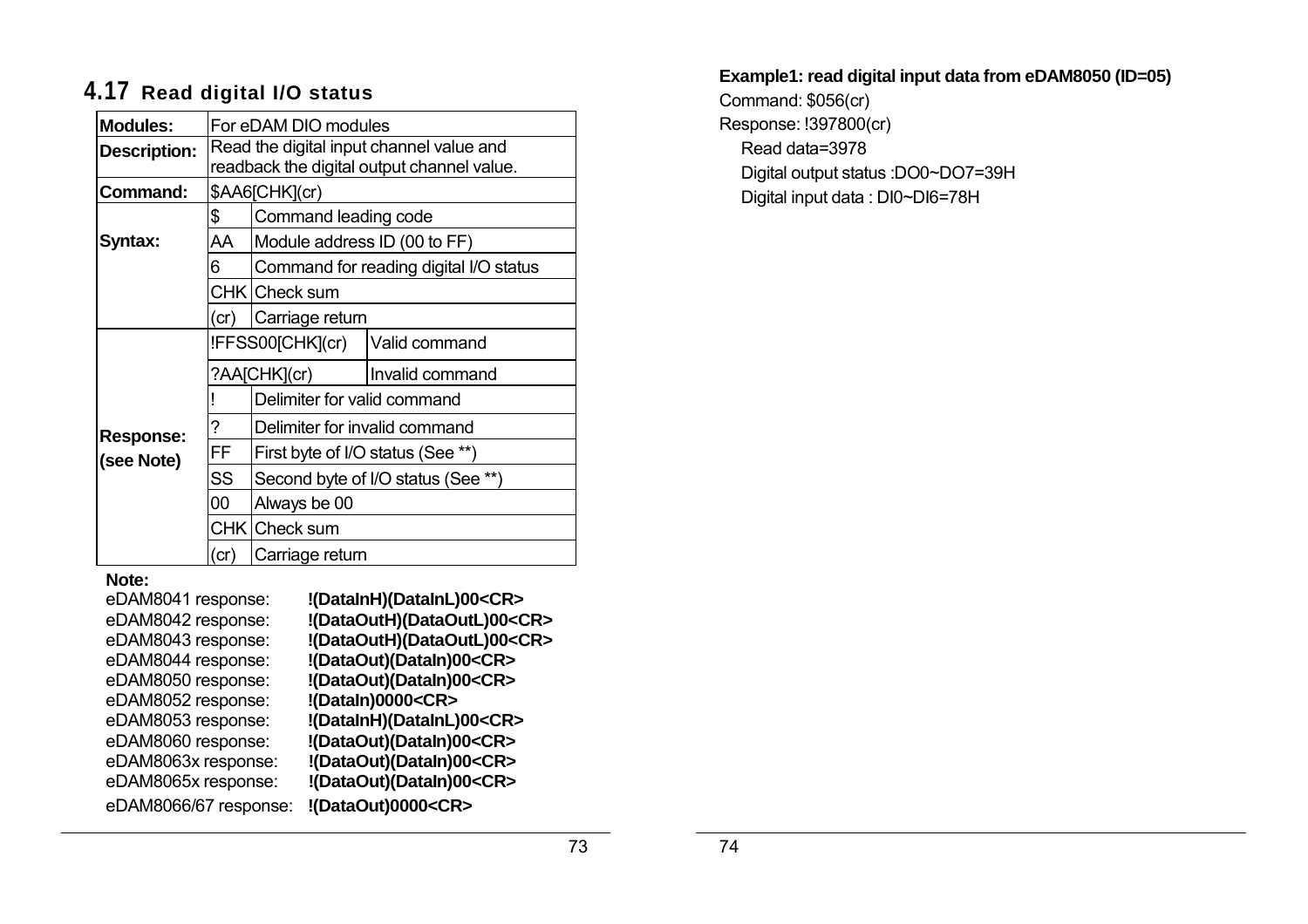# **4.18 Read firmware version**

| <b>Modules:</b>     | For eDAM DIO modules                                  |                               |                                       |
|---------------------|-------------------------------------------------------|-------------------------------|---------------------------------------|
| <b>Description:</b> | Read module's firmware version.                       |                               |                                       |
| Command:            |                                                       | \$AAF[CHK](cr)                |                                       |
|                     | \$                                                    | Command leading code          |                                       |
| Syntax:             | AA                                                    | Module address ID (00 to FF)  |                                       |
|                     | F                                                     |                               | Command for reading firmware version. |
|                     |                                                       | CHK   Check sum               |                                       |
|                     | (cr)                                                  | Carriage return               |                                       |
|                     | !AA(data)[CHK](cr)<br>Valid command                   |                               |                                       |
|                     |                                                       | ?AA[CHK](cr)                  | Invalid command                       |
|                     |                                                       | Delimiter for valid command   |                                       |
| <b>Response:</b>    | ?                                                     | Delimiter for invalid command |                                       |
| (see Note)          | AA<br>Module address ID                               |                               |                                       |
|                     | Module's firmware version.<br>data<br>CHK   Check sum |                               |                                       |
|                     |                                                       |                               |                                       |
|                     | (cr)                                                  | Carriage return               |                                       |

#### **Example: Read firmware version of module address ID=30**

Command: \$30F<CR>

Response: !30A1.04<CR>

! Command is valid., Address ID=30, Firmware Version=A1.04

# **4.19 Read module name**

| <b>Modules:</b>     | For eDAM DIO modules |                                     |                                   |  |
|---------------------|----------------------|-------------------------------------|-----------------------------------|--|
| <b>Description:</b> | Read module's name   |                                     |                                   |  |
| Command:            | \$AAM[CHK](cr)       |                                     |                                   |  |
|                     | \$                   | Command leading code                |                                   |  |
| Syntax:             | AA                   | Module address ID (00 to FF)        |                                   |  |
|                     | М                    |                                     | Command for reading module's name |  |
|                     |                      | CHK Check sum                       |                                   |  |
|                     | (cr)                 | Carriage return                     |                                   |  |
|                     |                      | !AA(data)[CHK](cr)<br>Valid command |                                   |  |
|                     |                      | ?AA[CHK](cr)                        | Invalid command                   |  |
|                     |                      | Delimiter for valid command         |                                   |  |
| <b>Response:</b>    | ?                    | Delimiter for invalid command       |                                   |  |
| (see Note)          | AA                   | Module address ID                   |                                   |  |
|                     | data                 | Module's name                       |                                   |  |
|                     |                      | CHK Check sum                       |                                   |  |
|                     | (cr)                 | Carriage return                     |                                   |  |

#### **Example: Read module's name of address ID=30**

Command: \$30M<CR>

Response: !308042<CR>

! Command is valid., Address ID=30, module's name=8042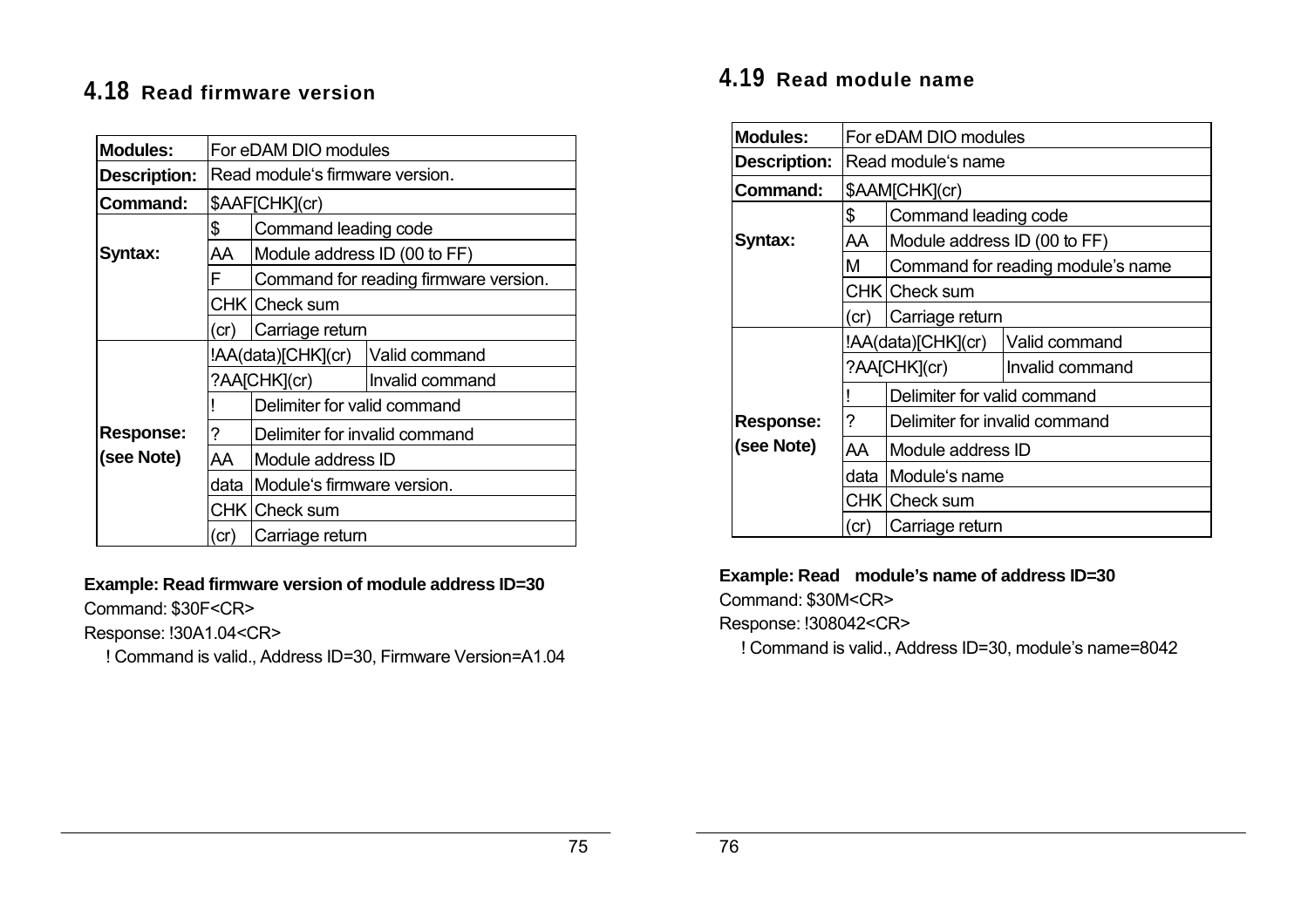# **4.20 Clear latched digital input**

| <b>Modules:</b>     |                             |                             | For 8041,8044,8050,8052,8053,8060,8063X,8065X |  |
|---------------------|-----------------------------|-----------------------------|-----------------------------------------------|--|
| <b>Description:</b> | Clear latched digital input |                             |                                               |  |
| Command:            |                             | \$AAC[CHK](cr)              |                                               |  |
|                     | \$                          | Command leading code        |                                               |  |
| Syntax:             | AA                          |                             | Module address ID (00 to FF)                  |  |
|                     | С                           |                             | Command for clearing latched digital input    |  |
|                     |                             | CHK Check sum               |                                               |  |
|                     | (cr)                        | Carriage return             |                                               |  |
|                     |                             | !AA[CHK](cr)                | Valid command                                 |  |
|                     | ?AA[CHK](cr)                |                             | Invalid command                               |  |
| <b>Response:</b>    |                             | Delimiter for valid command |                                               |  |
| (see Note)          | ?                           |                             | Delimiter for invalid command                 |  |
|                     | AA                          | Module address ID           |                                               |  |
|                     |                             | CHK Check sum               |                                               |  |
|                     | (cr)                        | Carriage return             |                                               |  |

#### **Example: Clear latched input of module address ID=30**

Command: \$30C<CR>

Response: !30<CR>

! Command is valid., Address ID=30, latched inputs are cleared

### **4.21 Clear digital input counter**

| <b>Modules:</b>                | For 8041,8044,8050,8052,8053,8060,8063X,8065X |                               |                                            |  |
|--------------------------------|-----------------------------------------------|-------------------------------|--------------------------------------------|--|
| <b>Description:</b>            | Clear digital input counter                   |                               |                                            |  |
| Command:                       | \$AACN[CHK](cr)                               |                               |                                            |  |
|                                | \$                                            | Command leading code          |                                            |  |
|                                | AA                                            |                               | Module address ID (00 to FF)               |  |
| Syntax:                        | С                                             |                               | Command for clearing digital input counter |  |
|                                | N                                             |                               | Digital counter channel N be cleared       |  |
|                                |                                               | CHK   Check sum               |                                            |  |
|                                | Carriage return<br>(cr)                       |                               |                                            |  |
|                                |                                               | !AA[CHK](cr)                  | Valid command                              |  |
|                                |                                               | ?AA[CHK](cr)                  | Invalid command                            |  |
|                                |                                               |                               | Delimiter for valid command                |  |
| <b>Response:</b><br>(see Note) | 7                                             | Delimiter for invalid command |                                            |  |
|                                | AA                                            | Module address ID             |                                            |  |
|                                |                                               | CHK   Check sum               |                                            |  |
|                                | (cr                                           | Carriage return               |                                            |  |

**Example: Read channel 2 input counter of module addr. ID=30**  Command: #302<CR>

Response: !3000123<CR>

! Command is valid., channel 2 input counter value =00123 **Example: Clear channel 2 input counter of module addr. ID=30**  Command: \$30C2<CR>

Response: !30<CR>

! Command is valid., channel 2 input counter cleared

**Example: Read channel 2 input counter of module addr. ID=30**  Command: #302<CR>

Response: !3000000<CR>

! Command is valid., channel 2 input counter value =00000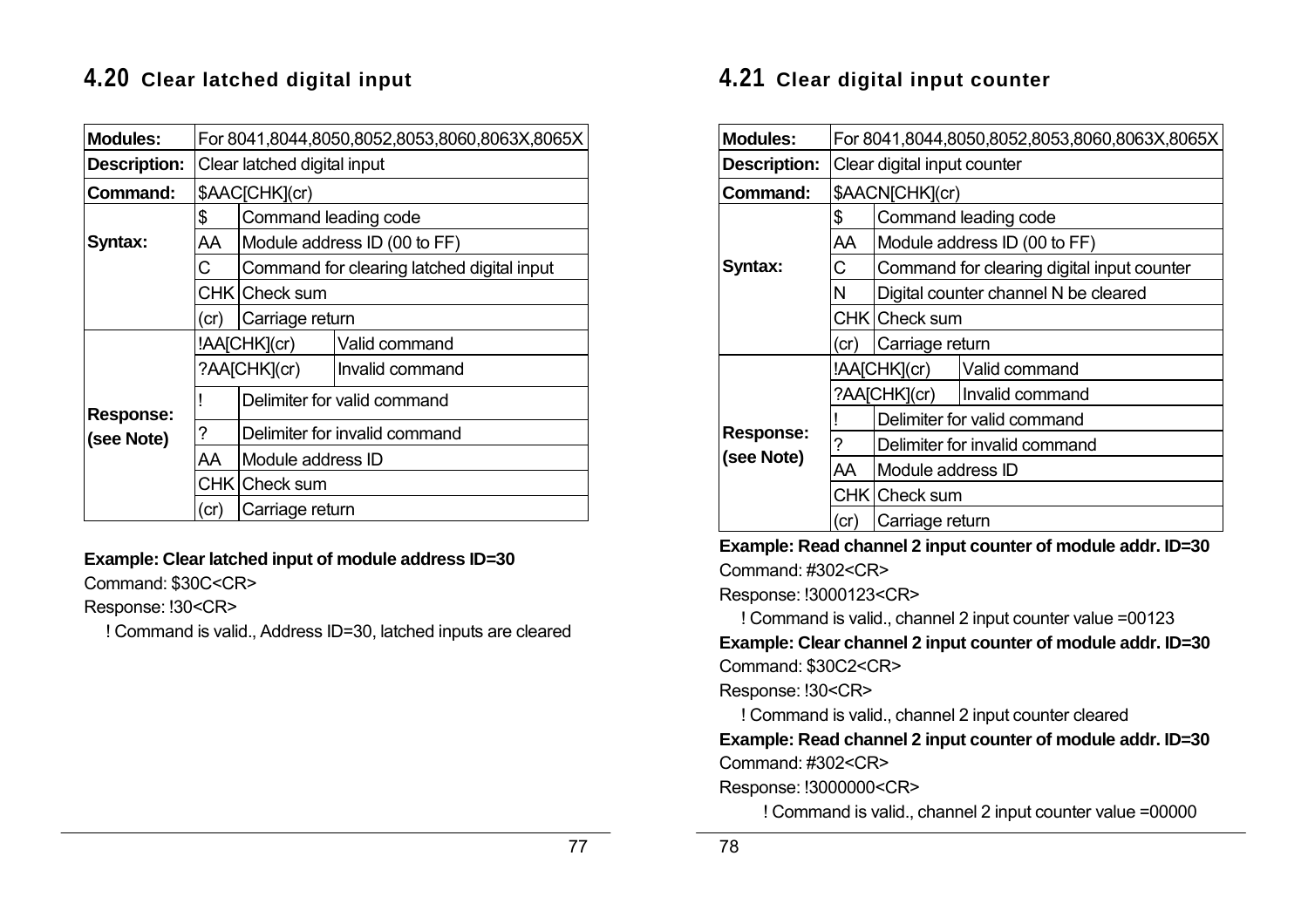# **4.22 Read latched digital input**

| <b>Modules:</b>                 | For 8041,8044,8050,8052,8053,8060,8063X,8065X |                               |                                           |  |  |
|---------------------------------|-----------------------------------------------|-------------------------------|-------------------------------------------|--|--|
| <b>Description:</b>             | Read latched digital input                    |                               |                                           |  |  |
| <b>Command:</b>                 |                                               | \$AALS[CHK](cr)               |                                           |  |  |
|                                 | \$                                            | Command leading code          |                                           |  |  |
|                                 | AA                                            | Module address ID (00 to FF)  |                                           |  |  |
| Syntax:                         |                                               |                               | Command for reading latched digital input |  |  |
|                                 | S                                             | =1 latched high status        |                                           |  |  |
|                                 |                                               |                               | =0 latched low status                     |  |  |
|                                 | CHK   Check sum                               |                               |                                           |  |  |
|                                 | Carriage return<br>(cr)                       |                               |                                           |  |  |
|                                 |                                               | !HHLL[CHK](cr)                | Valid command                             |  |  |
|                                 | ?AA[CHK](cr)                                  |                               | Invalid command                           |  |  |
|                                 |                                               | Delimiter for valid command   |                                           |  |  |
|                                 | ?                                             | Delimiter for invalid command |                                           |  |  |
| <b>Response:</b><br>(see Note)\ | HH                                            |                               | High byte Latched input status            |  |  |
|                                 | LL                                            | Low byte latched input status |                                           |  |  |
|                                 | 00                                            | Always be 00                  |                                           |  |  |
|                                 |                                               | CHK Check sum                 |                                           |  |  |
|                                 | (cr)                                          | Carriage return               |                                           |  |  |

**Example: Read latched input status of module address ID=30** 

Command: \$30L1<CR>

Response: !012300<CR>

! Command is valid.,

High byte latched status(D8~D15)=01

Low byte latched status(D0~D7)=23

**Example: Clear latched input status of module address ID=30**  Command: \$30C<CR> Response: !30<CR> ! Command is valid., and clear latched input status **Example: Read latched input status of module address ID=30**  Command: \$30L1<CR> Response: !000000<CR> ! Command is valid., High byte latched status(D8~D15)=00 Low byte latched status(D0~D7)=00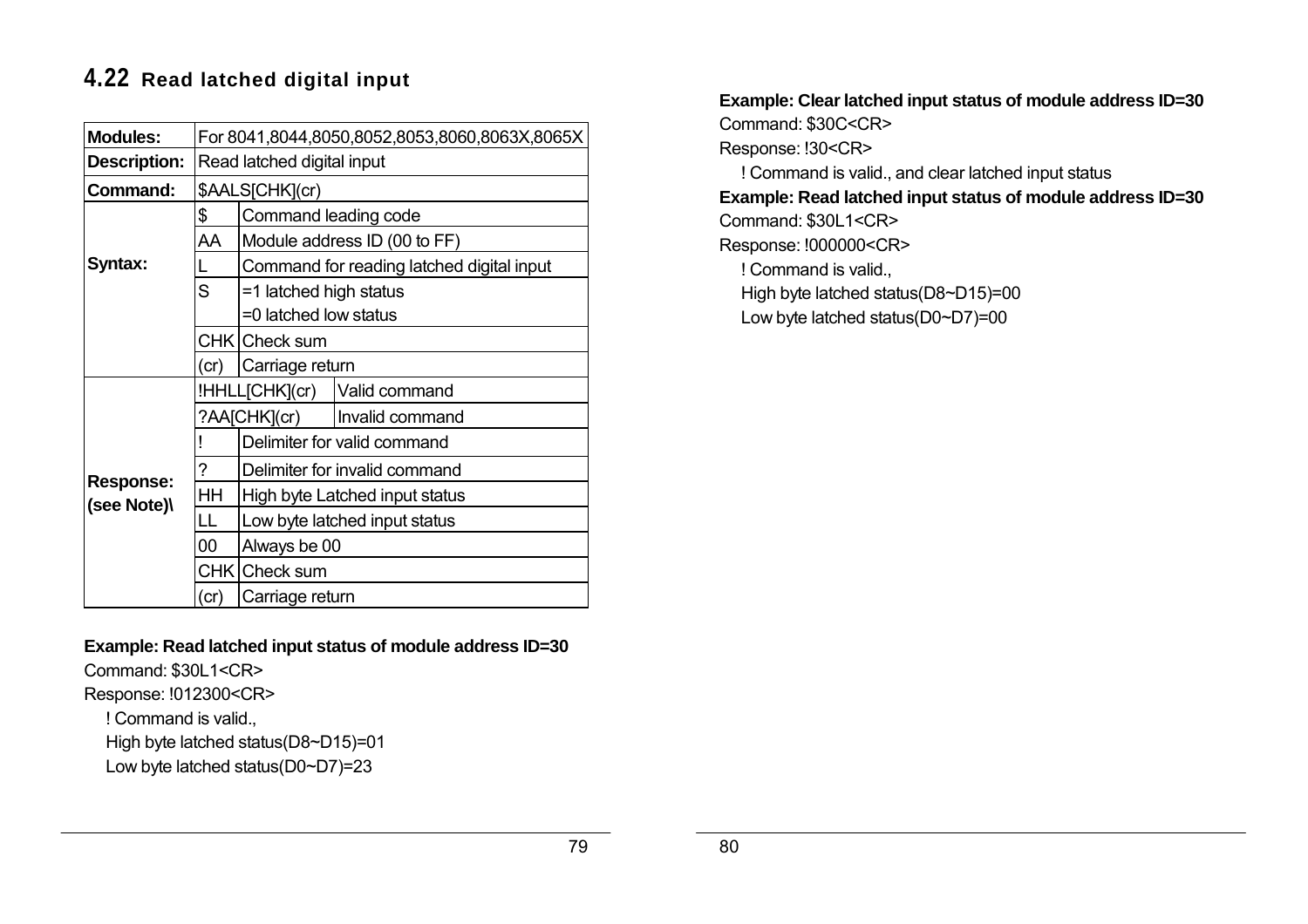# **4.23 Read digital input/output status**

| <b>Modules:</b>     | For all eDAM DIO modules                                                      |                                             |                               |  |
|---------------------|-------------------------------------------------------------------------------|---------------------------------------------|-------------------------------|--|
| <b>Description:</b> | Read digital input/output status                                              |                                             |                               |  |
| <b>Command:</b>     | @AA[CHK](cr)                                                                  |                                             |                               |  |
|                     | \$                                                                            | Command leading code                        |                               |  |
| Syntax:             | AA                                                                            |                                             | Module address ID (00 to FF)  |  |
|                     |                                                                               | CHK ICheck sum                              |                               |  |
|                     | Carriage return<br>(cr)                                                       |                                             |                               |  |
|                     |                                                                               |                                             | >HHLL[CHK](cr) Valid command  |  |
|                     |                                                                               | ?AA[CHK](cr)                                | Invalid command               |  |
|                     |                                                                               | Delimiter for valid command                 |                               |  |
| <b>Response:</b>    | 7                                                                             |                                             | Delimiter for invalid command |  |
| (see Note)\         | HН                                                                            | High byte input/output status(2 characters) |                               |  |
|                     | Low byte input/output status(2 characters)<br>$\mathbf{L}$<br>CHK   Check sum |                                             |                               |  |
|                     |                                                                               |                                             |                               |  |
|                     | cr)                                                                           | Carriage return                             |                               |  |

### **Example: Read input/output status of module from eDAM-8060 address ID=30**

Command: @30<CR>

Response: >0203<CR>

! Command is valid.,

High byte output status(DO1~DO4)=02

Low byte input status(DI1~DI4)=03

Ref. sec. 4.17 notes

# **4.24 Set digital output**

| <b>Modules:</b>     | For8042,8043,8044,8050,8063X,8065X,8066,8067           |                                           |                                        |  |  |
|---------------------|--------------------------------------------------------|-------------------------------------------|----------------------------------------|--|--|
| <b>Description:</b> | Set digital output channel value at specified address. |                                           |                                        |  |  |
| Command:            | @AA(Data)[CHK](cr)                                     |                                           |                                        |  |  |
|                     | \$<br>Command leading code                             |                                           |                                        |  |  |
|                     | AA                                                     | Module address ID (00 to FF)              |                                        |  |  |
|                     | Data                                                   |                                           | Data=0~F(1 character) for 8060         |  |  |
|                     |                                                        |                                           | Data=0~7(1 character) for 8063X        |  |  |
| Syntax:             |                                                        |                                           | Data=00~FF(2 characters) for 8044,8050 |  |  |
|                     |                                                        |                                           | Data=00~1F(2 characters) for 8065X     |  |  |
|                     |                                                        |                                           | Data=00~7F(2 characters) for 8066,8067 |  |  |
|                     |                                                        | Data=0000~1FFF (four characters) for 8042 |                                        |  |  |
|                     |                                                        | Data=0000~FFFF(four characters) for 8043  |                                        |  |  |
|                     |                                                        | CHK Check sum                             |                                        |  |  |
|                     | Carriage return<br>(cr)                                |                                           |                                        |  |  |
|                     | >[CHK](cr)                                             |                                           | Valid command                          |  |  |
|                     |                                                        | $?$ [CHK](cr)                             | Invalid command                        |  |  |
|                     |                                                        | ![CHK] <cr>*</cr>                         | Ignore command                         |  |  |
| <b>Response:</b>    | Delimiter for valid command<br>>                       |                                           |                                        |  |  |
| (see Note)\         | ?                                                      | Delimiter for invalid command             |                                        |  |  |
|                     |                                                        |                                           | Delimiter for ignore command           |  |  |
|                     |                                                        | CHK Check sum                             |                                        |  |  |
|                     | (cr)                                                   | Carriage return                           |                                        |  |  |

**\*:** Ignore command returned, if the module is in host watchdog timeout mode and output is set to safe value

**\*:** Also see *Set digital output channel* command (see sec.4.12)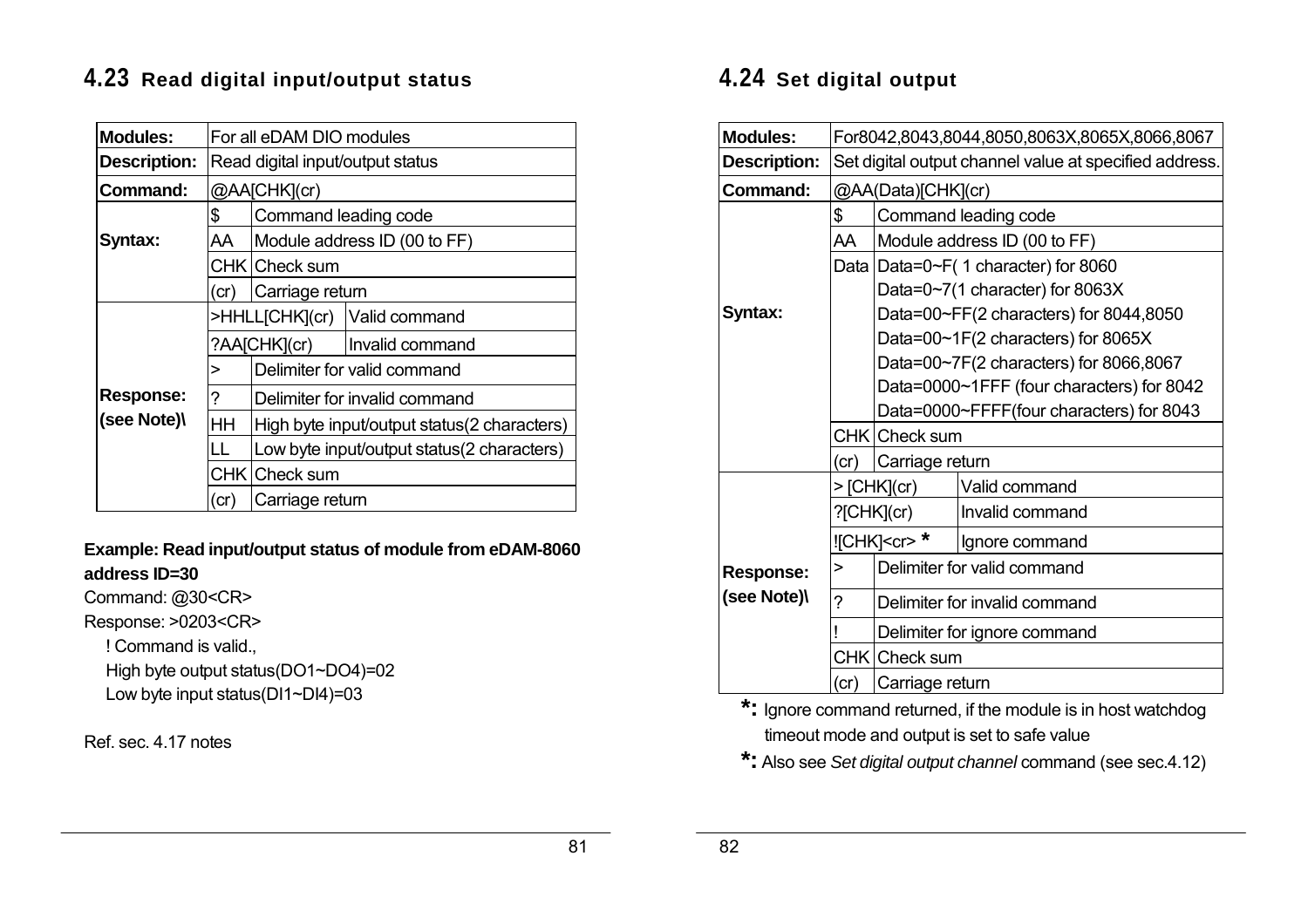#### **Example: Set output of eDAM 8060 with address ID=30**

Command: @306<CR>

Set eDAM8060 relay output to 6 (0110)

Response: ><CR>

> Command is valid.,

**Example: Set output of eDAM 8044 with address ID=30**  Command: @3055<CR>

Set eDAM8044 output to 55 (01010101)

Response: ><CR>

> Command is valid.,

**Example: Set output of eDAM 8042 with address ID=30** 

Command: @300805<CR>

Set eDAM842 output to 0805 (0000100000000101 ) Response: ><CR>

> Command is valid.,

# **Example: Set output of eDAM 8042 with address ID=30**

Command: @300805<CR>

Set eDAM842 output to 0805 (0000100000000101 ) Response: !<CR>

! Command is ignored, because that the module is in host watchdog timeout state

# **4.25 Set module name**

| <b>Modules:</b>     | For all eDAM modules  |                                |                              |  |  |
|---------------------|-----------------------|--------------------------------|------------------------------|--|--|
| <b>Description:</b> | Set new module name.  |                                |                              |  |  |
| Command:            | $\sim$ AAODD[CHK](cr) |                                |                              |  |  |
|                     | \$                    | Command leading code           |                              |  |  |
|                     | AA                    | Module address ID (00 to FF)   |                              |  |  |
| Syntax:             | O                     |                                | Command for setting new name |  |  |
|                     | DD                    | Module name, Max. 6 characters |                              |  |  |
|                     | <b>CHK</b>            | Check sum                      |                              |  |  |
|                     | (cr)                  | Carriage return                |                              |  |  |
|                     | !AA [CHK](cr)         |                                | Valid command                |  |  |
|                     | ?AA[CHK](cr)          |                                | Invalid command              |  |  |
| <b>Response:</b>    |                       |                                | Delimiter for valid command  |  |  |
| (see Note)\         | ?                     | Delimiter for invalid command  |                              |  |  |
|                     | AA                    | Module address ID              |                              |  |  |
|                     | CHK l                 | Check sum                      |                              |  |  |
|                     | (cr)                  | Carriage return                |                              |  |  |

### **Example: Set new module name at address ID=30**

Command: ~30O4042<CR>

Set new name 4042 to the module at address ID=30

Response: !30<CR>

! Command is valid.,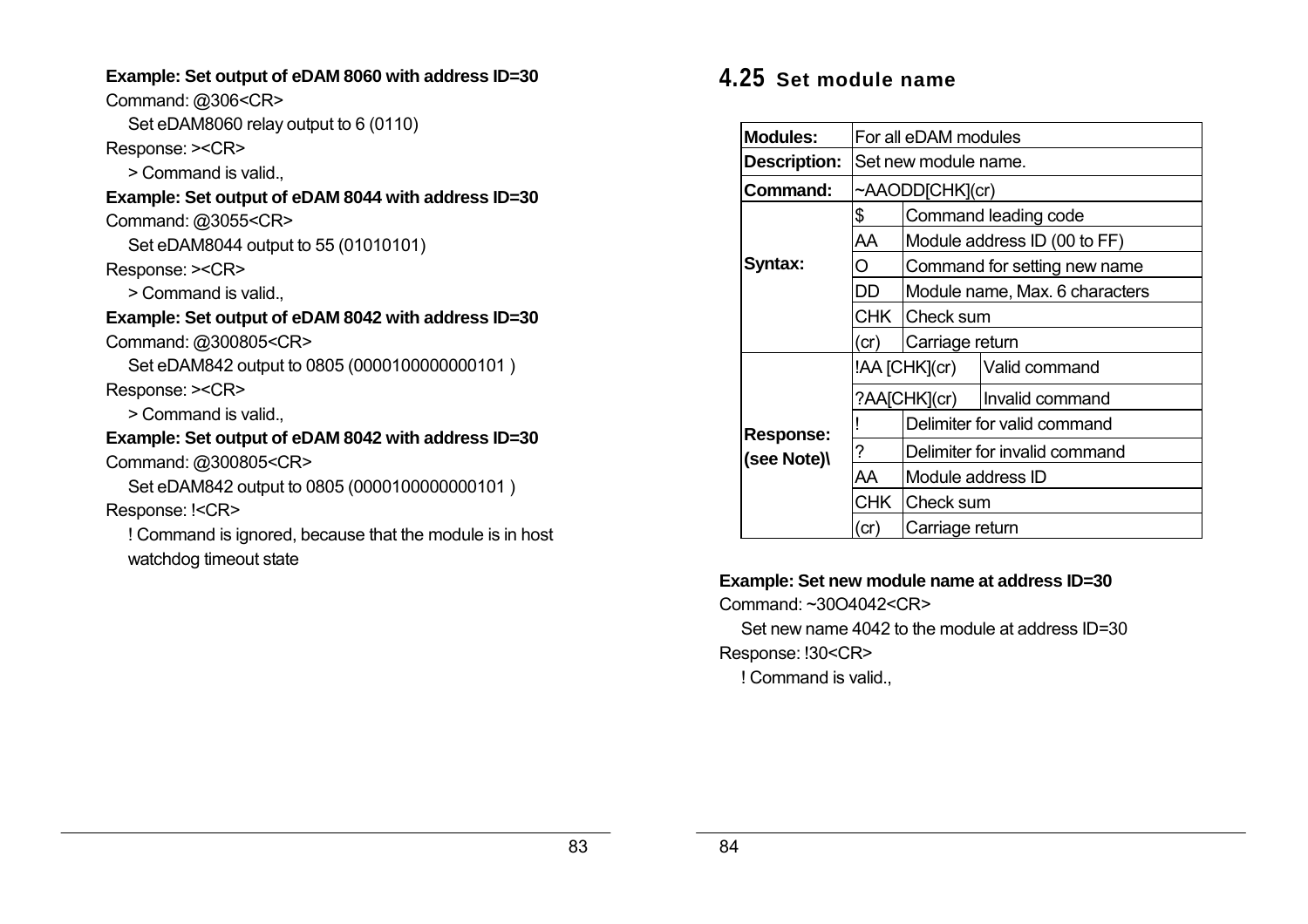# **4.26 Host OK**

| <b>Modules:</b>     | For all eDAM modules                                                        |                    |  |
|---------------------|-----------------------------------------------------------------------------|--------------------|--|
| <b>Description:</b> | Host send this command to all modules for send<br>the information "Host OK" |                    |  |
|                     |                                                                             |                    |  |
| Command:            |                                                                             | $\sim$ **[CHK](cr) |  |
|                     | Command leading code<br>$\tilde{\phantom{a}}$<br>$**$<br>For all modules    |                    |  |
| Syntax:             |                                                                             |                    |  |
|                     | CHK Check sum                                                               |                    |  |
|                     | Carriage return<br>(cr)                                                     |                    |  |
| Response:           | No response                                                                 |                    |  |

**\*:** When host watchdog timer is enable, host computer must send

this command to all module before timeout otherwise **"Host watchdog timer enabled"** module's output value will go to safety state output value.

### **4.27 Read module's watchdog timeout status**

| <b>Modules:</b>     | For all eDAM modules         |                                     |                                    |  |
|---------------------|------------------------------|-------------------------------------|------------------------------------|--|
| <b>Description:</b> | Read watchdog timeout status |                                     |                                    |  |
| Command:            | ~AA0[CHK](cr)                |                                     |                                    |  |
|                     | ~                            | Command leading code                |                                    |  |
| Syntax:             | AA                           |                                     | Module address ID (00 to FF)       |  |
|                     | 0                            |                                     | Command for reading timeout status |  |
|                     |                              | CHK Check sum                       |                                    |  |
|                     | (cr)                         | Carriage return                     |                                    |  |
|                     |                              | ! AASS[CHK](cr)                     | Valid command                      |  |
|                     | ?AA[CHK](cr)                 |                                     | Invalid command                    |  |
|                     |                              | Delimiter for valid command         |                                    |  |
|                     | ?                            | Delimiter for invalid command       |                                    |  |
| <b>Response:</b>    | AA                           | Module address ID                   |                                    |  |
|                     | <b>SS</b>                    | SS=00 - watchdog timeout is cleared |                                    |  |
|                     |                              |                                     | SS=04 - watchdog timeout is set    |  |
|                     |                              | CHK Check sum                       |                                    |  |
|                     | (cr)                         | Carriage return                     |                                    |  |

#### **Note:**

- 1. the watchdog timeout status will be stored in EEPROM of the module and can only be cleared by issuing ~AA1 command (see ~AA1 and ~AA3EVV commands)
- 2. When the module's watchdog timeout value is reached, this command will be responded with SS=04 otherwise SS=00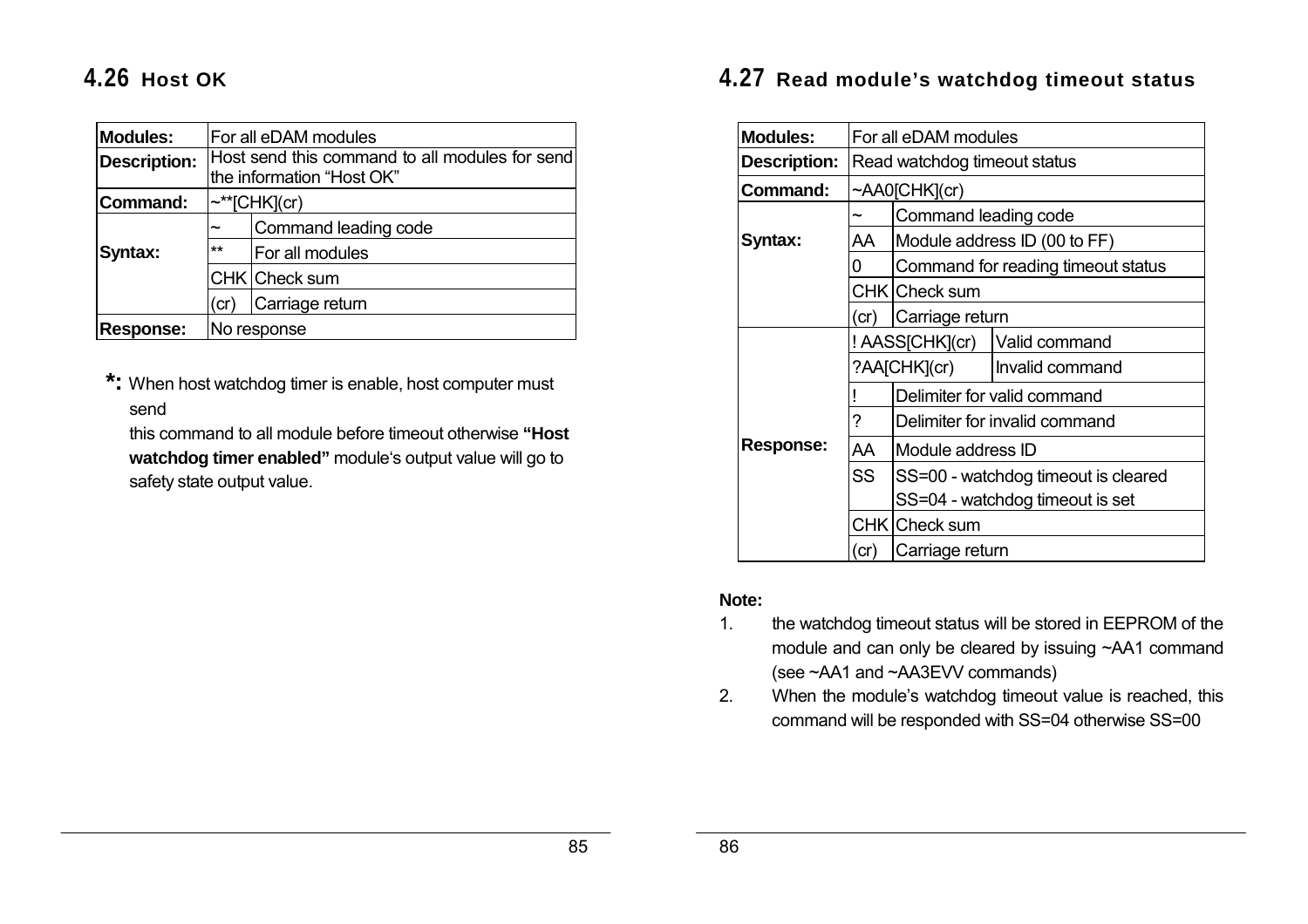# **4.28 Reset module status**

| <b>Modules:</b>     | For all eDAM modules          |                                                  |                               |  |
|---------------------|-------------------------------|--------------------------------------------------|-------------------------------|--|
| <b>Description:</b> | Reset watchdog timeout status |                                                  |                               |  |
| Command:            | $\sim$ AA1[CHK](cr)           |                                                  |                               |  |
|                     | Command leading code<br>~     |                                                  |                               |  |
|                     | AA                            |                                                  | Module address ID (00 to FF)  |  |
| Syntax:             | 1                             | Command for resetting watchdog timeout<br>status |                               |  |
|                     |                               | CHK Check sum                                    |                               |  |
|                     | Carriage return<br>(cr)       |                                                  |                               |  |
|                     |                               | ! AA [CHK](cr)                                   | Valid command                 |  |
|                     |                               | ?AA[CHK](cr)                                     | Invalid command               |  |
|                     |                               |                                                  | Delimiter for valid command   |  |
| <b>Response:</b>    | ?                             |                                                  | Delimiter for invalid command |  |
|                     | AA                            | Module address ID                                |                               |  |
|                     | CHK Check sum                 |                                                  |                               |  |
|                     | (cr                           | Carriage return                                  |                               |  |

(reference to ~AA3EVV command)

# **4.29 Read host watchdog timeout value**

| <b>Modules:</b>     | For all eDAM modules             |                                                                                 |                 |  |
|---------------------|----------------------------------|---------------------------------------------------------------------------------|-----------------|--|
| <b>Description:</b> | Read host watchdog timeout value |                                                                                 |                 |  |
| Command:            |                                  | ~AA2[CHK](cr)                                                                   |                 |  |
|                     |                                  | Command leading code                                                            |                 |  |
|                     | AA                               | Module address ID (00 to FF)                                                    |                 |  |
| Syntax:             | 2                                | Command for reading watchdog<br>timeout<br>value                                |                 |  |
|                     |                                  | CHK Check sum                                                                   |                 |  |
|                     | (cr)                             | Carriage return                                                                 |                 |  |
|                     |                                  | ! AAEVV[CHK](cr)<br>Valid command                                               |                 |  |
|                     | ?AA[CHK](cr)                     |                                                                                 | Invalid command |  |
|                     |                                  | Delimiter for valid command                                                     |                 |  |
|                     | ?                                | Delimiter for invalid command                                                   |                 |  |
|                     | AA                               | Module address ID                                                               |                 |  |
| <b>Response:</b>    | E                                | Host watchdog enabled status<br>$E=1 -$ Enable<br>$E=0$ – Disable               |                 |  |
|                     | W                                | Timeout value in Hex format from 01<br>to FF=25.5 seconds (one unit is 0.1 sec) |                 |  |
|                     | <b>CHK</b>                       | Check sum                                                                       |                 |  |
|                     | (cr)                             | Carriage return                                                                 |                 |  |

(also see section 4.30)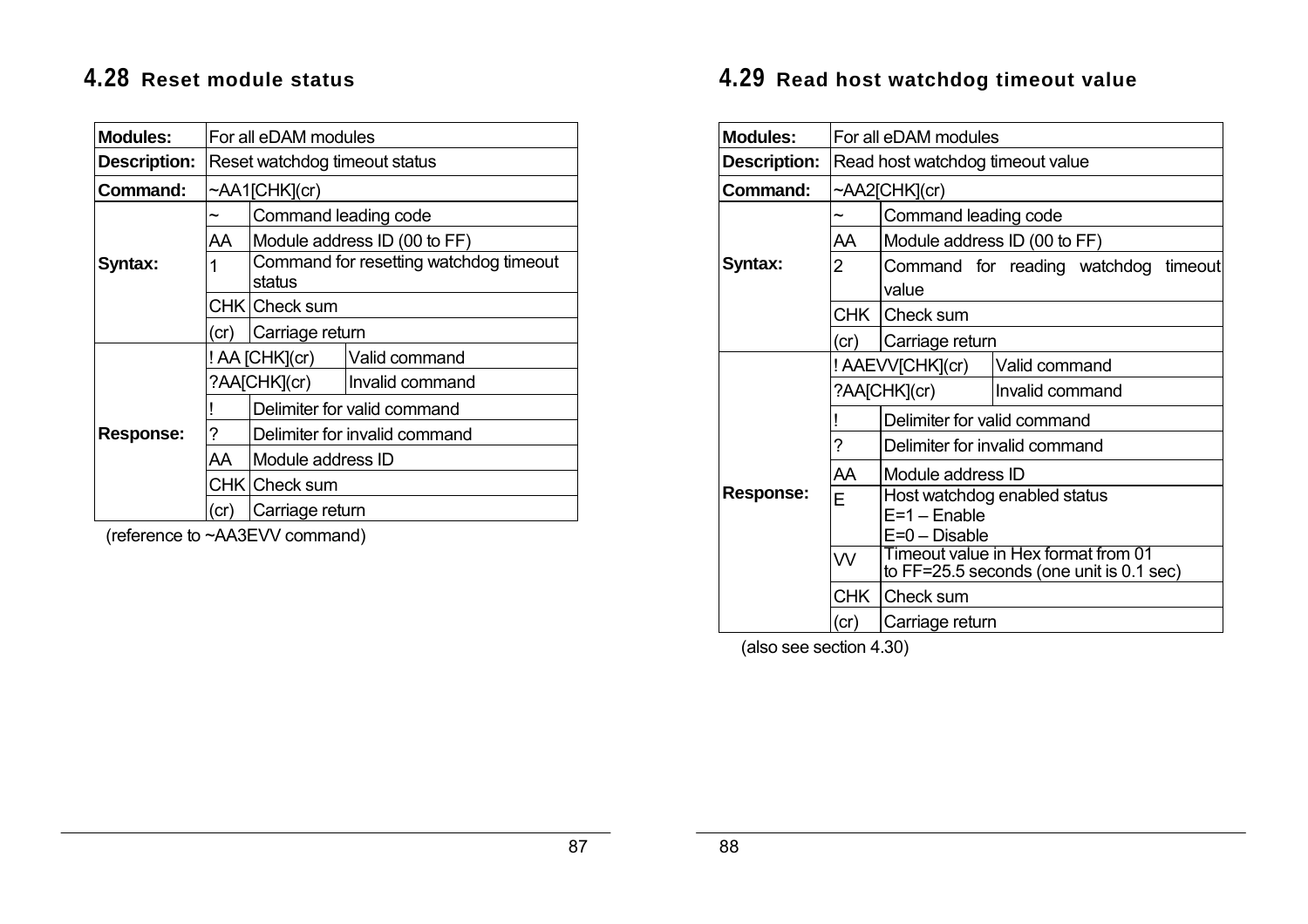# **4.30 Set host watchdog timeout value**

| <b>Modules:</b>     | For all eDAM modules            |                                            |                                            |  |
|---------------------|---------------------------------|--------------------------------------------|--------------------------------------------|--|
| <b>Description:</b> | Set host watchdog timeout value |                                            |                                            |  |
| Command:            | ~AA3EVV[CHK](cr)                |                                            |                                            |  |
|                     |                                 | Command leading code                       |                                            |  |
|                     | AA                              | Module address ID (00 to FF)               |                                            |  |
|                     | 3                               |                                            | Command for setting watchdog timeout value |  |
| Syntax:             | E.                              |                                            | $1 =$ enable, $0 =$ disable Host watchdog  |  |
|                     | VV.                             | Timeout value (01~FF, each for 0.1 second) |                                            |  |
|                     |                                 | CHK Check sum                              |                                            |  |
|                     | (cr)                            | Carriage return                            |                                            |  |
|                     | ! AA [CHK](cr)                  |                                            | Valid command                              |  |
|                     |                                 | ?AA[CHK](cr)                               | Invalid command                            |  |
|                     |                                 | Delimiter for valid command                |                                            |  |
| <b>Response:</b>    | ?                               | Delimiter for invalid command              |                                            |  |
|                     | AA                              | Module address ID                          |                                            |  |
|                     |                                 | CHK Check sum                              |                                            |  |
|                     | (cr)                            | Carriage return                            |                                            |  |

#### **Note:**

If host watchdog timer is enabled, the host should send *Host OK* (see section 4.26) command periodically within Timeout value to refresh the timer, otherwise the module will be forced to safety state (see section 4.32)

**Example1:** Set module (ID=04) to have watchdog timeout value 10.0 seconds and enable host watchdog

Command: ~043164<cr>

Set watchdog timeout value 10.0 sec and enable host watchdog

Response: !04<cr> Valid command

**Example2:** Read watchdog timeout value form module (ID=04)

Command:  $\sim 042$ <cr>

Read watchdog timeout value

Response: !04164

Watchdog timeout value=10.0 seconds, and host watchdog is enabled

**Example3:** Reset watchdog timer Command:  $\sim$ \*\* $\lt$ cr $>$ 

Read host watchdog timer

Stop sending any command string to modules for at least 10.0 seconds. The LED on the module will go to flash. The flash LED indicates the host watchdog is timeout and timeout status is set

**Example4:** Read watchdog timeout status Command:  $~040~<$ cr $>$ Read module (ID=04) watchdog timeout status Response: !0404<cr> Timeout status is set

**Example5:** Read watchdog timeout value form module (ID=04)

Command: ~042<cr>

Read watchdog timeout value

Response: !04164

Watchdog timeout value=10.0 seconds, and host watchdog is **enabled**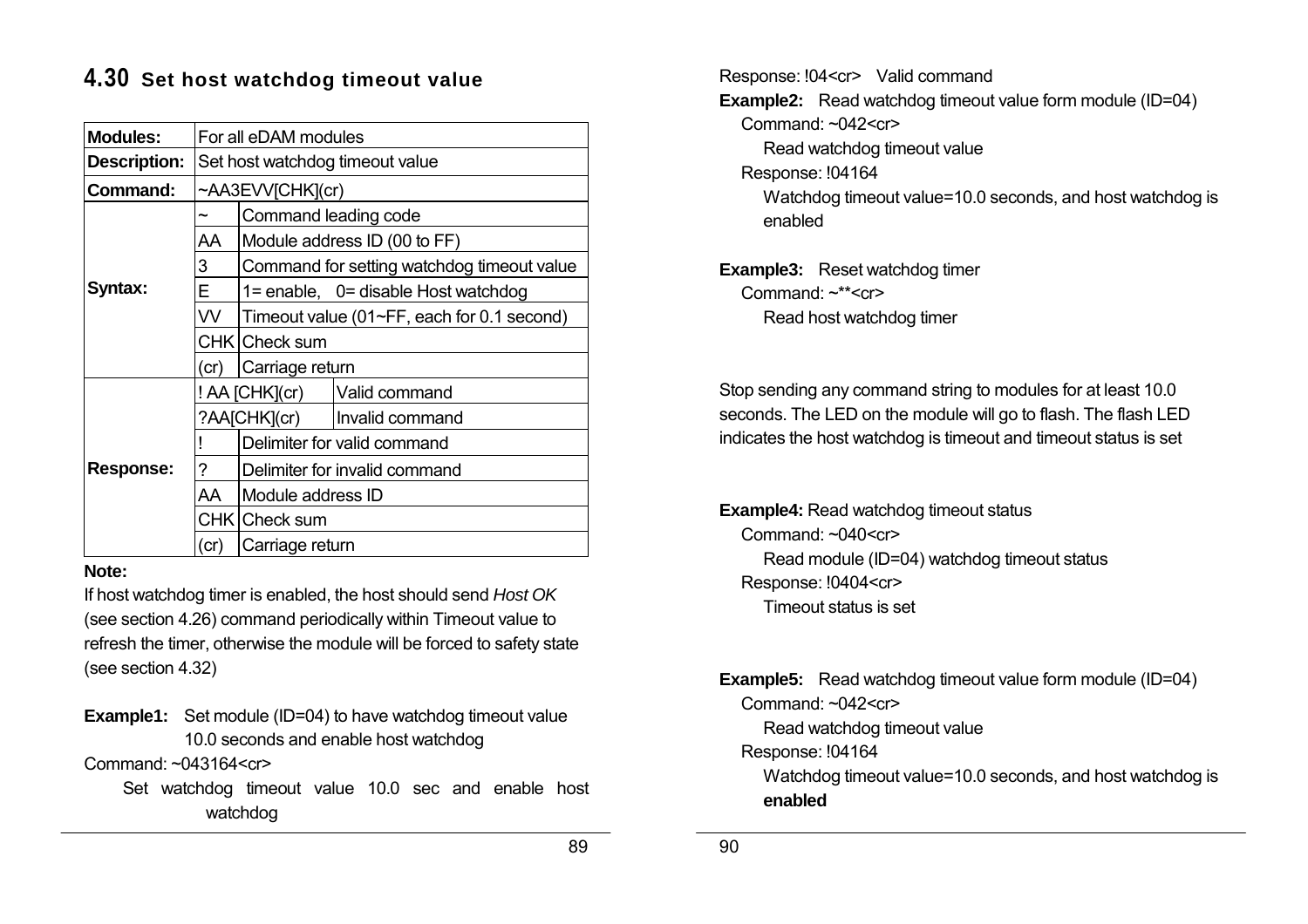#### **Example6**: Reset watchdog timeout status

Command:  $~141$  <cr>

Reset watchdog timeout status

### Response: !04<cr>

Watchdog timeout is cleared and LED stop flashing, and host watchdog is disabled

**Example7: Read watchdog timeout status** Command: ~040<cr> Read module (ID=04) watchdog timeout status Response: !0400<cr> Timeout status is cleared

# **4.31 Read power-on/safe value**

| <b>Modules:</b>                | For all eDAM modules         |                                                    |                           |  |
|--------------------------------|------------------------------|----------------------------------------------------|---------------------------|--|
| <b>Description:</b>            | Read Power on and safe value |                                                    |                           |  |
| <b>Command:</b>                | ~AA4V[CHK](cr)               |                                                    |                           |  |
|                                |                              | Command leading code                               |                           |  |
|                                | AA                           | Module address ID (00 to FF)                       |                           |  |
| Syntax:                        | 4                            | Command for reading power on and safe<br>value     |                           |  |
|                                | V                            | V=P - Read power on value<br>V=S - Read safe value |                           |  |
|                                |                              | CHK Check sum                                      |                           |  |
|                                | (cr)                         | Carriage return                                    |                           |  |
|                                | ! AADD[CHK](cr)              |                                                    | Valid command             |  |
|                                | ?AA[CHK](cr)                 |                                                    | Invalid command           |  |
|                                |                              | Delimiter for valid command                        |                           |  |
|                                | ?                            | Delimiter for invalid command                      |                           |  |
| <b>Response:</b><br>(see Note) | AA                           | Module address ID                                  |                           |  |
|                                | DD                           | DD=XXXX for eDAM8042,8043X                         |                           |  |
|                                |                              |                                                    | DD=XX00 for other modules |  |
|                                |                              | CHK Check sum                                      |                           |  |
|                                | (cr)                         | Carriage return                                    |                           |  |
| nn                             |                              | .I <i>E.</i> \/   M                                |                           |  |

**Note: DD - Power on value for V=P - Safe value for V=S** 

**Example1:** Set module (ID=04) to have output value AA

Command: @04AA<cr>

Set value AA to module (ID=04) outputs

Response: ><cr>

> Valid command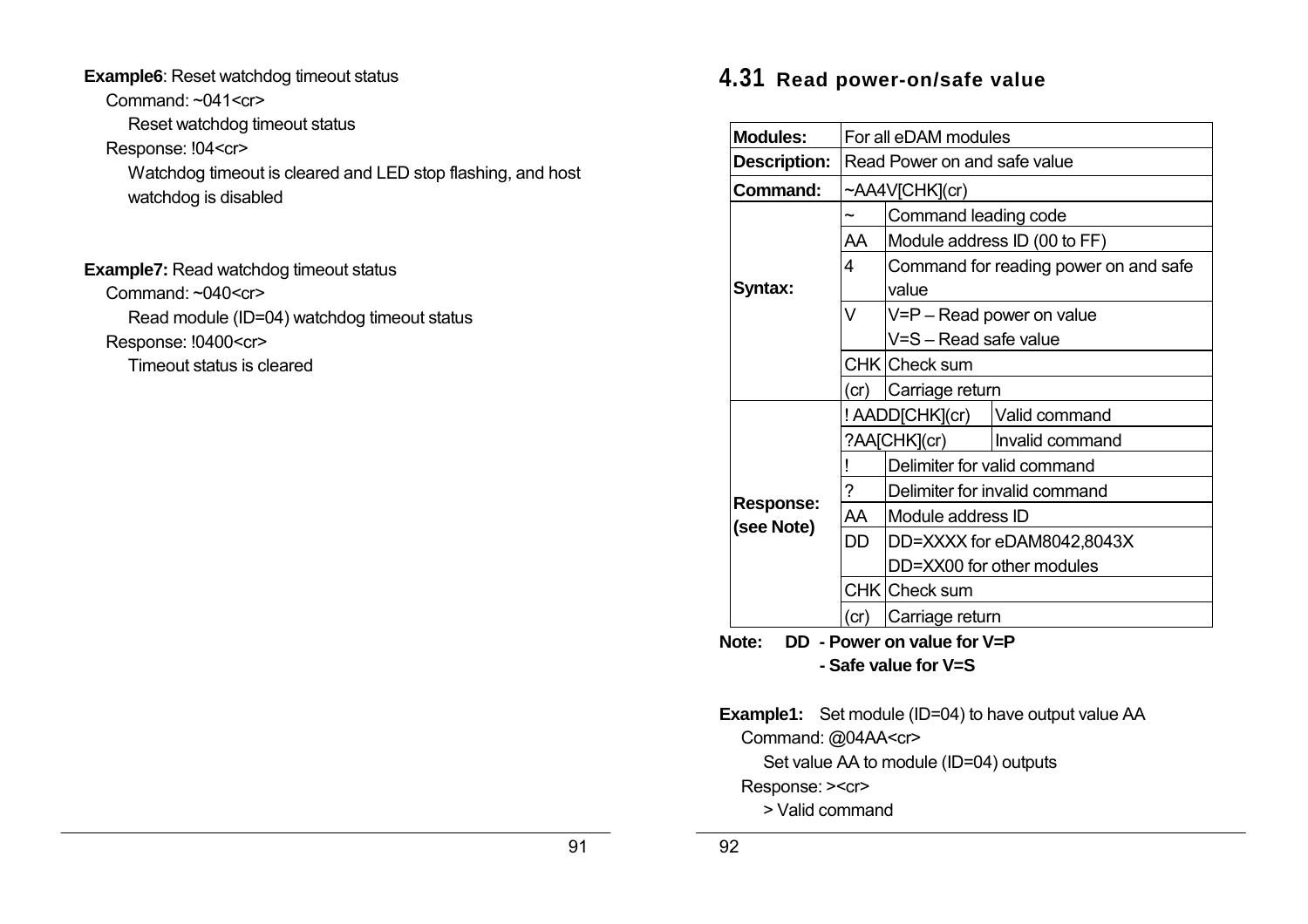**Example2:** Set module (ID=04) current output as safe value Command: ~045S<cr> Set current output value AA as safe value Response: !04<cr> ! Valid command

- **Example3:** Set module (ID=04) to have output value FF Command: @04FF<cr> Set value FF to module (ID=04) outputs Response: ><cr> > Valid command
- **Example4:** Set module (ID=04) current output as power on value Command: ~045S<cr> Set current output value FF as power on value Response: !04<cr> ! Valid command

**Example5**: Read Power on value Command: ~044P<cr> Read power on value Response: !04FF00<cr> FF=power on value

#### **Example6**: Read safe value

Command: ~044S<cr> Read safe value Response: !045500<cr> 55=safe value

### **4.32 Set power-on/safe value**

| <b>Modules:</b>     | For all eDAM modules                               |                                              |                                            |  |  |
|---------------------|----------------------------------------------------|----------------------------------------------|--------------------------------------------|--|--|
| <b>Description:</b> | Set current output value as power on or safe value |                                              |                                            |  |  |
| Command:            | ~AA5V[CHK](cr)                                     |                                              |                                            |  |  |
|                     |                                                    | Command leading code                         |                                            |  |  |
|                     | AA                                                 | Module address ID (00 to FF)                 |                                            |  |  |
|                     | 5                                                  |                                              | Command for setting power on or safe value |  |  |
| Syntax:             | V                                                  | value                                        | V=P – set current output value as power on |  |  |
|                     |                                                    | V=S – set current output value as safe value |                                            |  |  |
|                     |                                                    | CHK   Check sum                              |                                            |  |  |
|                     | (cr)                                               | Carriage return                              |                                            |  |  |
|                     | ! AA [CHK](cr)                                     |                                              | Valid command                              |  |  |
|                     |                                                    | ?AA[CHK](cr)                                 | Invalid command                            |  |  |
|                     |                                                    | Delimiter for valid command                  |                                            |  |  |
| <b>Response:</b>    | ?                                                  | Delimiter for valid command                  |                                            |  |  |
|                     | AA                                                 | Module address ID                            |                                            |  |  |
|                     |                                                    | CHK   Check sum                              |                                            |  |  |
|                     | (cr)                                               | Carriage return                              |                                            |  |  |

**Examples:** See sec.4.31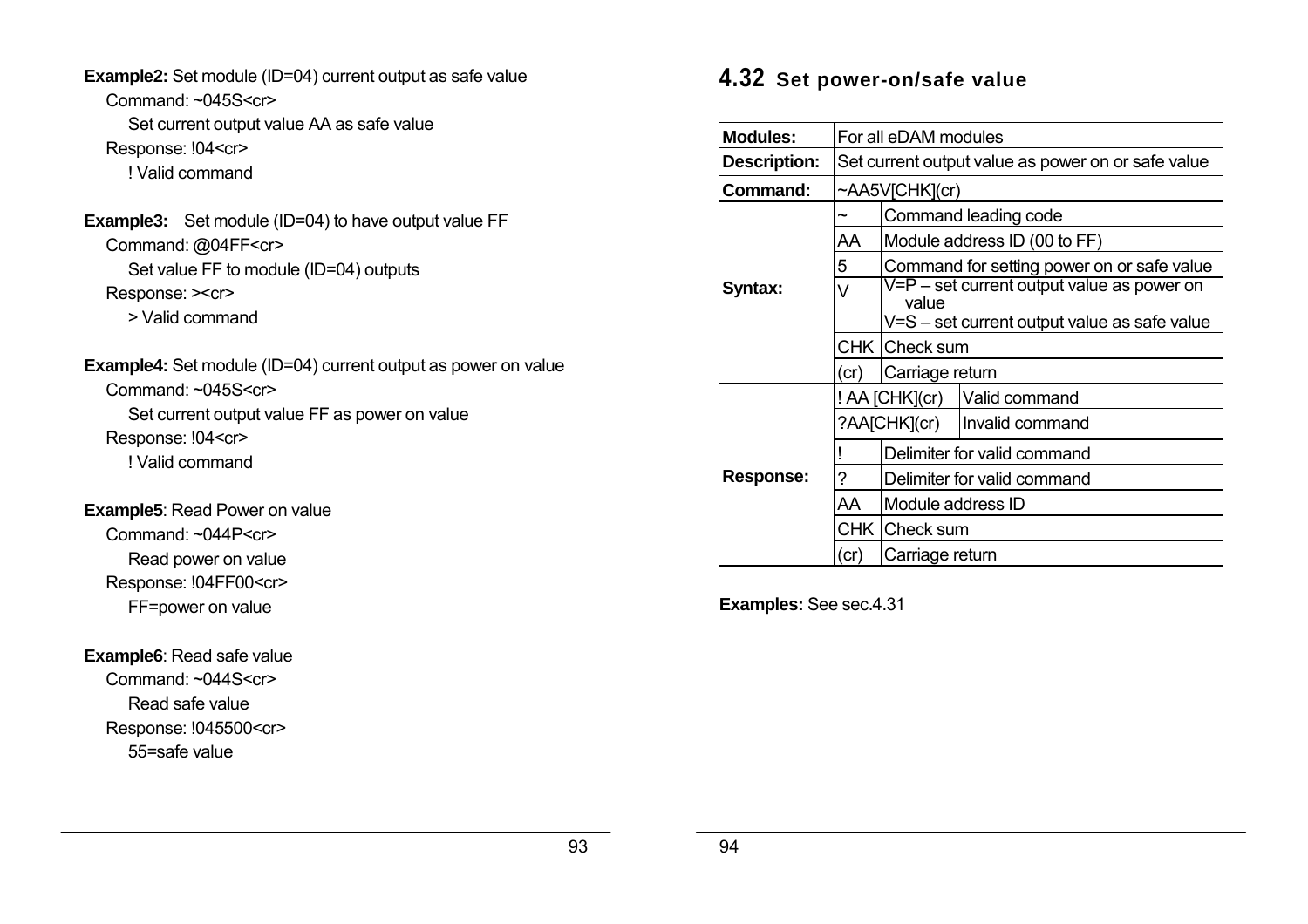# **Appendix A INIT\*pin operation**

The "INIT\*mode" has two purposes, one for reading module current configuration, and another for configuring the module baud rate and checksum

### ■ Reading module current configuration

Each eDAM module has a built-in EEPROM which is used to store the configuration information such as address ID, type, baud rate etc..

If the user unfurtunally forget the configuration of the module. User may use a special mode called "INIT\* mode" to resolve the problem

When the module is set to "INIT\* mode", the default settings are ID=00, baud rate=9600, and checksum=disable

The following steps show you how to enable INIT\* mode and read the current configuration

1. Power off the module

,

- 2. Connect the "INIT\*" pin to GND pin
- 3. Power on the module
- 4. Send command \$002<cr> in 9600 baud rate to read the current configuration stored in the EEPROM
- 5. Power off the module again
- 6. Open "INIT\*" pin to force the module to normal mode

### ■ Configuring the module baud rate and checksum

The module should be set to "INIT\* mode", While changing baud rate and/or checksum state by sending "Set module configuration" command( see section 4.10).

The following steps show you how to enable INIT\* mode and change baud rate and/or checksum state

- 1. Power off the module
- 2. Connect the "INIT\*" pin to GND pin
- 3. Power on the module
- 4. Send command %AANNTTCCFF in 9600 baud rate to set baud rate and/or checksum state (*ID should be set to 00 in "INIT\* mode"*)
- 5. Power off the module again
- 6. Open "INIT\*" pin to force the module to normal mode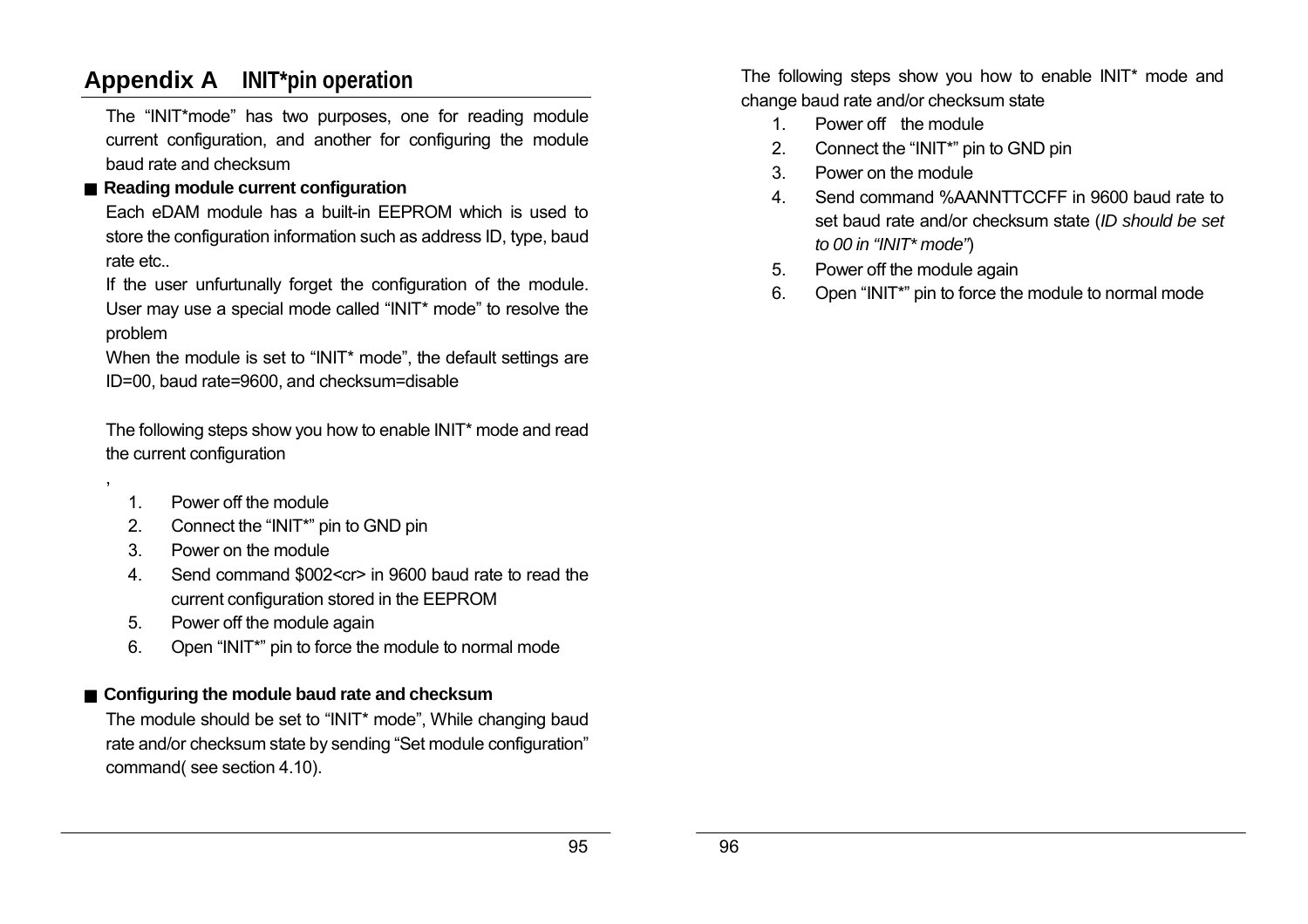# **Appendix B Input counter and input latch**

#### **Input counter:**

Each input channel has internal counter used to count the state change (falling edge or rising edge ) of input signal. The counting value can be read and cleared by sending "Read digital input counter" command or "Clear digital input counter command (see section 4.13 and 4.21)

### **Input latch:**

Each input channel has internal latch which is used to latch the pulse signal from the input. This latched state can be read by sending "*Read latched digital input* " command (see section 4.22) and cleared by sending "Clear latched digital input" command (see section 4.20)

For example, if the digital input is connected to a key switch. The key switch is a pulse signal. The user may lose the strike information by sending command \$AA6.

The digital input latch can latch the pulse and ready be read by sending "*Read latched digital input* " command. If the latched state=1 means that there is a key strike occurred.